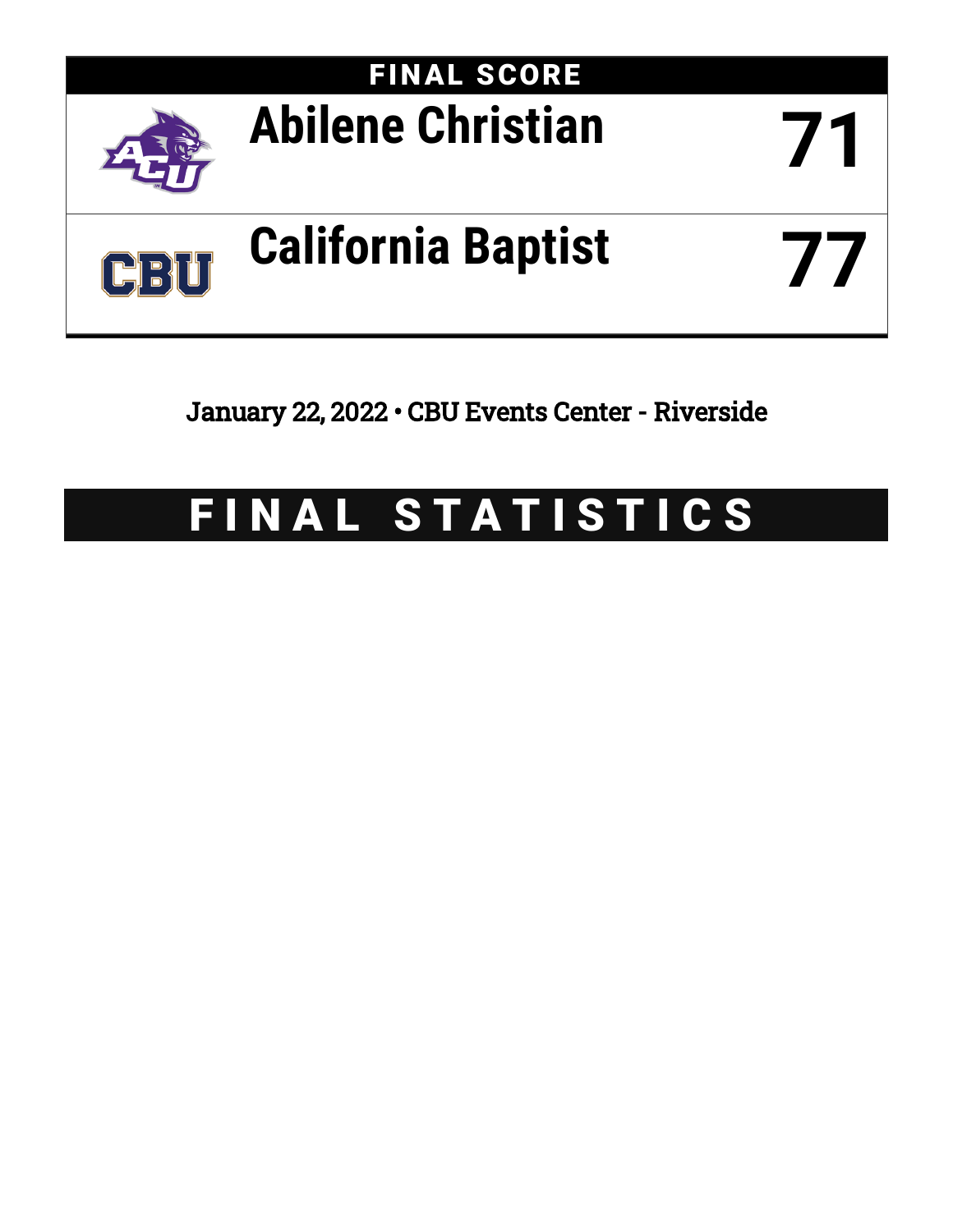## **Official Box Score Abilene Christian vs California Baptist Game Totals -- Final Statistics January 22, 2022 at CBU Events Center - Riverside**



# **Abilene Christian 71**

| No. | Plaver                  | S  | <b>Pts</b> | FG.      | 3FG       | FТ      | OR             | DR       | TR | РF       | A  | TO | Blk          | Stl      | Min | $+/-$ |
|-----|-------------------------|----|------------|----------|-----------|---------|----------------|----------|----|----------|----|----|--------------|----------|-----|-------|
| 00  | MRAZ, KAMRYN            | G  | 8          | $3-9$    | $2-6$     | $0 - 0$ | $\overline{2}$ | 2        | 4  | 4        | 4  | 4  | 0            | 0        | 30  | -4    |
| 04  | <b>MIDDLETON, EMMA</b>  | F. | 2          | $1 - 4$  | $0 - 0$   | $0 - 0$ |                | 3        | 4  | 4        | 0  |    | $\mathbf{0}$ |          | 23  | $-2$  |
| 20  | <b>BONNARENS, JAMIE</b> | F  | 6          | $2 - 15$ | $0 - 7$   | $2 - 2$ | 2              | 3        | 5  | 3        |    | 3  | $\Omega$     |          | 39  | -9    |
| 22  | <b>BARBER, TATUM</b>    | G  | 13         | $6 - 15$ | $1 - 6$   | $0 - 0$ | 2              | 9        | 11 | 4        |    | 3  | $\Omega$     | 3        | 28  | $-7$  |
| 31  | MILLER, MADI            | G  | 15         | $5 - 14$ | $3-9$     | $2 - 2$ | 2              | 8        | 10 | 2        | 6  | 2  | $\Omega$     | 0        | 39  | $-7$  |
| 03  | EARLE, BELLA            | G  | 15         | 6-10     | $3 - 5$   | $0 - 0$ |                | 4        | 5  | 0        | 2  | 4  | 0            |          | 24  | $-2$  |
| 10  | MORGAN, TAYLOR          | G  | 3          | $1 - 2$  | $1 - 2$   | $0 - 0$ | 0              | 0        | 0  | 2        | 3  | 2  | $\Omega$     | 0        | 10  | $-2$  |
| 13  | <b>EMBORSKY, PAIGE</b>  | G  | 0          | $0 - 0$  | $0 - 0$   | $0 - 0$ | 0              | $\Omega$ | 0  | 0        | 0  | 0  | $\Omega$     | $\Omega$ | 1   | 1     |
| 32  | <b>CRAMER, NYKALE</b>   | G  | 9          | $3 - 3$  | $2 - 2$   | $1 - 2$ |                | 2        | 3  | 0        | 1  | 0  | $\Omega$     | 0        | 7   | 2     |
|     | <b>TEAM</b>             |    |            |          |           |         |                | 2        | 3  | $\Omega$ |    | 1  |              |          |     |       |
|     | <b>TOTALS</b>           |    | 71         | 27-72    | $12 - 37$ | $5 - 6$ | 12             | 33       | 45 | 19       | 18 | 20 | $\bf{0}$     | 6        | 200 |       |

| <b>Shooting By Period</b> |           |       |           |       |         |                     |                                              |
|---------------------------|-----------|-------|-----------|-------|---------|---------------------|----------------------------------------------|
| Period                    | FG        | FG%   | 3FG       | 3FG%  | FT      | FT%                 | Deadball Rebounds: 2.0<br>Last FG: 4th-00:34 |
| 1st Qtr                   | 7-19      | 37%   | $4 - 12$  | 33%   | $0-0$   | 0%                  | Biggest Run: 11-0                            |
| 2nd Qtr                   | $6 - 18$  | 33%   | $2 - 7$   | 29%   | $2 - 2$ | 100%                | Largest lead: By 5 at 3rd-01:06              |
| 3rd Qtr                   | $8 - 19$  | 42%   | $4 - 10$  | 40%   | $3 - 4$ | 75%                 | Technical Fouls: None.                       |
| 4th Qtr                   | $6 - 16$  | 38%   | $2 - 8$   | 25%   | $0 - 0$ | $0\%$               |                                              |
| 1st Half                  | $13 - 37$ | 35%   | $6 - 19$  | 32%   | $2 - 2$ | 100%                |                                              |
| 2nd Half                  | 14-35     | 40%   | $6 - 18$  | 33%   | $3 - 4$ | 75%                 |                                              |
| Game                      | $27 - 72$ | 37.5% | $12 - 37$ | 32.4% | $5-6$   | $83.\overline{3\%}$ |                                              |

# **California Baptist 77**

| No. | Player                  | S  | Pts | FG       | 3FG       | FТ       | 0R             | DR | TR | РF             | A             | TO | Blk | Stl      | Min        | $+/-$          |
|-----|-------------------------|----|-----|----------|-----------|----------|----------------|----|----|----------------|---------------|----|-----|----------|------------|----------------|
| 03  | OLAETA, ANE             | G  | 18  | $6 - 14$ | $2 - 4$   | 4-4      |                | 3  | 4  | 2              | 5             | 4  | 0   | 4        | 35         | $\overline{2}$ |
| 10  | DALE, GEORGIA           | G  | 6   | $2 - 4$  | $1 - 3$   | $1 - 2$  | 0              | 8  | 8  |                | 3             | 2  |     |          | 26         | 8              |
| 14  | PALMA, SYDNEY           | G  | 2   | 1-6      | $0 - 2$   | $0 - 0$  |                | 5  | 6  |                | 3             |    |     | 0        | 21         | 5              |
| 24  | <b>KLAMAN, BRITTANY</b> | G  | 5   | $2 - 6$  | $1 - 5$   | $0 - 0$  | $\mathbf{0}$   | 2  | 2  | 0              |               | 2  | 0   | 0        | 25         | 12             |
| 34  | <b>HARPER, CAITLYN</b>  | F. | 17  | $6 - 15$ | 1-3       | $4 - 8$  |                |    | 8  | $\overline{2}$ | 2             | 2  | 0   |          | 28         | 3              |
| 01  | <b>WU, DORCAS</b>       | F. | 9   | $4 - 4$  | $1 - 1$   | $0 - 0$  | $\overline{2}$ | 4  | 6  | 3              | 3             |    | 2   | $\Omega$ | 22         | 6              |
| 02  | AVILA-AMBROSI, NICOLE   | G  | 3   | $1 - 4$  | $1 - 3$   | $0 - 2$  | 0              |    |    | 2              | 0             |    | 0   |          | 9          | $-4$           |
| 13  | NEALE, TIENA            | G  | 6   | $2-6$    | $2-6$     | $0 - 0$  | 0              |    |    | 3              | $\mathcal{P}$ |    |     |          | 20         | $\mathbf{0}$   |
| 23  | SAN ANTONIO, TRINITY    | G  | 11  | $5 - 7$  | 1-1       | $0 - 0$  |                | 0  | 1  | $\mathcal{P}$  | 2             |    |     | 2        | 15         | $-2$           |
|     | <b>TEAM</b>             |    |     |          |           |          | 2              |    | 3  | $\Omega$       |               | 0  |     |          |            |                |
|     | <b>TOTALS</b>           |    |     | 29-66    | $10 - 28$ | $9 - 16$ | 8              | 32 | 40 | 16             | 21            | 15 | 6   | 10       | <b>200</b> |                |

| <b>Shooting By Period</b> |           |       |           |       |          |       |
|---------------------------|-----------|-------|-----------|-------|----------|-------|
| Period                    | FG        | FG%   | 3FG       | 3FG%  | FT       | FT%   |
| 1st Qtr                   | $10 - 20$ | 50%   | $3 - 7$   | 43%   | $0 - 0$  | 0%    |
| 2nd Qtr                   | $4 - 18$  | 22%   | $3 - 8$   | 38%   | $0 - 2$  | 00%   |
| 3rd Qtr                   | $7 - 14$  | 50%   | $3 - 8$   | 38%   | 4-8      | 50%   |
| 4th Qtr                   | $8 - 14$  | 57%   | $1 - 5$   | 20%   | $5-6$    | 83%   |
| 1st Half                  | 14-38     | 37%   | $6 - 15$  | 40%   | $0 - 2$  | 00%   |
| 2nd Half                  | $15 - 28$ | 54%   | $4 - 13$  | 31%   | $9 - 14$ | 64%   |
| Game                      | 29-66     | 43.9% | $10 - 28$ | 35.7% | $9 - 16$ | 56.3% |

*Deadball Rebounds:* 3,0 *Last FG:* 4th-02:39 *Biggest Run:* 10-0 *Largest lead:* By 11 at 2nd-04:32 *Technical Fouls:* None.

| Game Notes:                                                            | <b>Score</b>                                    |    | 1st 2nd          | 3rd | 4th | <b>TOT</b> | <b>Points</b>     | <b>ACU</b>     | <b>CBU</b>     |
|------------------------------------------------------------------------|-------------------------------------------------|----|------------------|-----|-----|------------|-------------------|----------------|----------------|
| Officials: Corey Long, Deon Lewis, Danielle Johnson<br>Attendance: 419 | <b>ACU</b>                                      | 18 | 16               | 23  | 14  | 74         | In the Paint      | 30             | 36             |
|                                                                        | <b>CBU</b>                                      | 23 |                  | 21  | 22  |            | Off Turns         |                | 24             |
| Start Time: 04:02 PM ET                                                |                                                 |    |                  |     |     |            | 2nd Chance        |                |                |
| End Time: 05:57 PM ET<br>Game Duration: 1:55                           | ACU led for 10:37. CBU led for 22:52.           |    |                  |     |     |            | <b>Fast Break</b> |                | 25             |
| Conference Game:                                                       | Game was tied for 6:31.<br>Times tied: <b>9</b> |    | Lead Changes: 15 |     |     |            | Bench             | 27             | 29             |
|                                                                        |                                                 |    |                  |     |     |            | Per Poss          | 0.888<br>29/80 | 0.975<br>34/79 |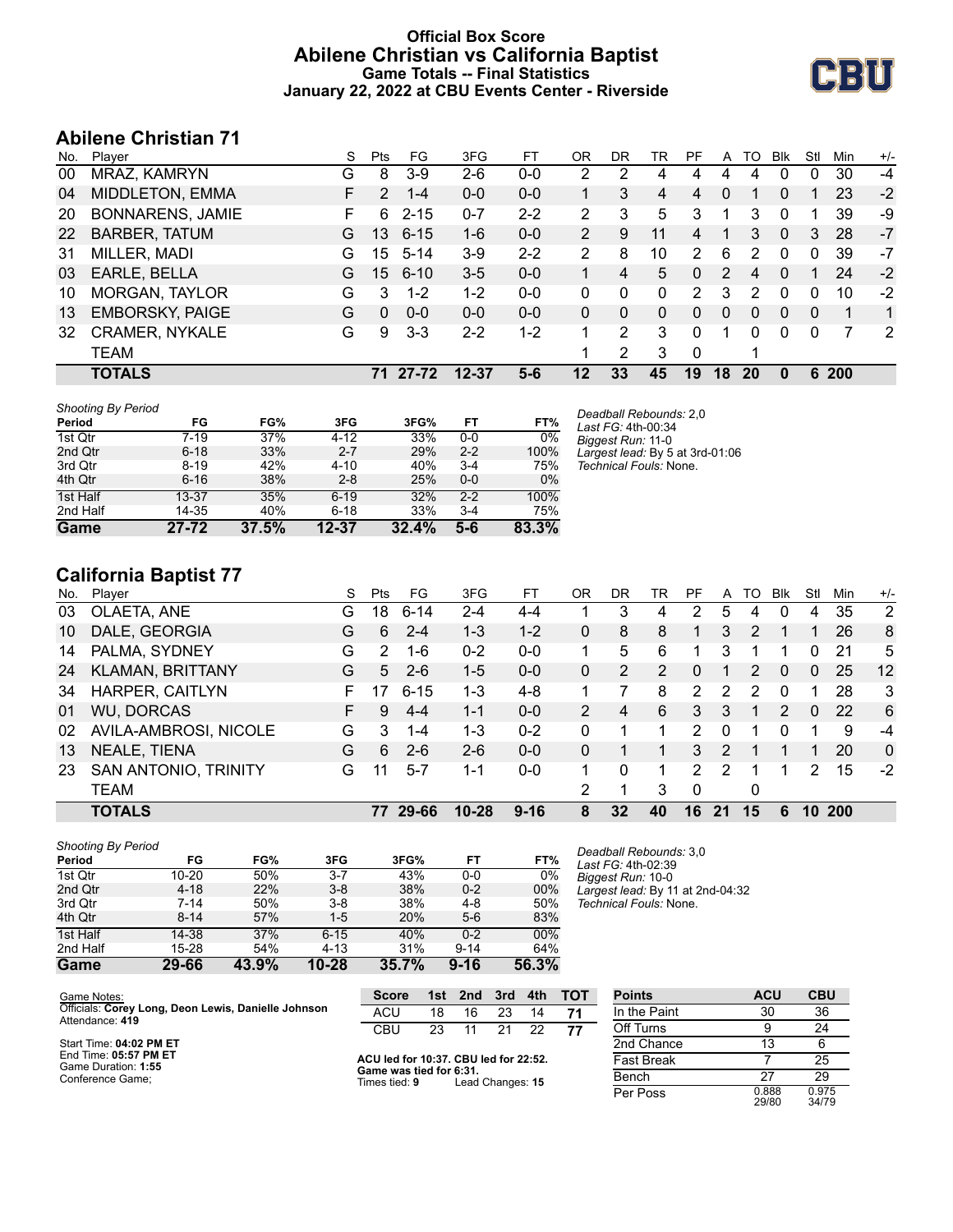## **Official Box Score Abilene Christian vs California Baptist First Half Statistics Only January 22, 2022 at CBU Events Center - Riverside**



# **Abilene Christian 34**

| No. | Plaver                  | S  | <b>Pts</b> | <b>FG</b> | 3FG      | <b>FT</b> | OR | <b>DR</b> | TR | <b>PF</b> | A | TO       | <b>Blk</b> | Stl | <b>Min</b> | $+/-$    |
|-----|-------------------------|----|------------|-----------|----------|-----------|----|-----------|----|-----------|---|----------|------------|-----|------------|----------|
| 00  | MRAZ, KAMRYN            | G  | 6          | 2-7       | $2 - 5$  | $0-0$     |    |           | 2  |           |   |          | 0          | 0   | 15         | 4        |
| 03  | EARLE, BELLA            | G  |            | $3 - 5$   | $1 - 2$  | $0 - 0$   |    | 2         | 3  | 0         |   | 3        | $\Omega$   | 0   | 11         | 6        |
| 04  | MIDDLETON, EMMA         | F. | 2          | 1-3       | $0 - 0$  | $0-0$     |    |           | 2  | 3         | 0 |          | 0          | 0   | 13         | -3       |
| 10  | MORGAN, TAYLOR          | G  | 3          | 1-1       | $1 - 1$  | $0 - 0$   | 0  | 0         | 0  | 0         |   |          | 0          | 0   | 5          | $-4$     |
| 13  | <b>EMBORSKY, PAIGE</b>  | G  | 0          | $0 - 0$   | $0 - 0$  | $0 - 0$   | 0  | 0         | 0  | 0         | 0 | 0        | 0          | 0   | 1          | 1        |
| 20  | <b>BONNARENS, JAMIE</b> | F. | 2          | $1 - 8$   | $0 - 4$  | $0 - 0$   |    | 3         | 4  | 0         |   |          | 0          | 0   | 20         | $\Omega$ |
| 22  | <b>BARBER, TATUM</b>    | G  | 5          | $2-6$     | $1 - 4$  | $0 - 0$   | 0  | 5         | 5  | 2         | 0 |          | 0          | 2   | 15         | -6       |
| 31  | MILLER, MADI            | G  | 6          | $2 - 6$   | $0 - 2$  | $2 - 2$   |    | 5         | 6  | $\Omega$  | 4 | $\Omega$ | $\Omega$   | 0   | 19         | $-1$     |
| 32  | <b>CRAMER, NYKALE</b>   | G  | 3          | 1-1       | $1 - 1$  | $0 - 0$   | 0  | 1         | 1  | 0         | 0 | $\Omega$ | 0          | 0   | 1          | 3        |
|     | TEAM                    |    | $\Omega$   | $0 - 0$   | $0 - 0$  | $0 - 0$   | 0  | 0         | 0  | 0         | 0 | $\Omega$ | 0          | 0   | 0          |          |
|     | <b>TOTALS</b>           |    |            | 34 13-37  | $6 - 19$ | $2 - 2$   | 5  | 18        | 23 | 6         | 8 | 8        |            | 2   | 100        |          |

| <b>Shooting By Period</b><br>Period | FG        | FG%   | 3FG      | 3FG%  | FT      | FT%   | Deadball Rebounds: 2,0<br>Last FG Half: ACU 2nd-00:06 |
|-------------------------------------|-----------|-------|----------|-------|---------|-------|-------------------------------------------------------|
| 1st Qtr                             | 7-19      | 37%   | $4 - 12$ | 33%   | 0-0     | $0\%$ |                                                       |
| 2nd Qtr                             | $6 - 18$  | 33%   | $2 - 7$  | 29%   | $2 - 2$ | 100%  |                                                       |
| 1st Half                            | $13 - 37$ | 35%   | $6 - 19$ | 32%   | $2 - 2$ | 100%  |                                                       |
| Game                                | 27-72     | 37.5% | 12-37    | 32.4% | 5-6     | 83.3% |                                                       |

# **California Baptist 34**

| No. | Player                  | S  | <b>Pts</b>    | <b>FG</b> | 3FG      | <b>FT</b> | <b>OR</b> | <b>DR</b> | TR | PF             | A  | TO       | <b>B</b> lk | Stl | Min | $+/-$          |
|-----|-------------------------|----|---------------|-----------|----------|-----------|-----------|-----------|----|----------------|----|----------|-------------|-----|-----|----------------|
| 01  | <b>WU, DORCAS</b>       | F  | 0             | $0 - 0$   | $0 - 0$  | $0 - 0$   | 2         | 3         | 5  |                | 2  |          |             | 0   | 8   | $-1$           |
| 02  | AVILA-AMBROSI, NICOLE   | G  | 3             | $1 - 4$   | $1 - 3$  | $0 - 2$   | 0         |           |    | $\overline{2}$ | 0  |          | $\Omega$    | 1   | 9   | $-4$           |
| 03  | OLAETA, ANE             | G  | 4             | $2 - 7$   | $0 - 1$  | $0-0$     | 0         | 0         | 0  | 0              | 3  | 0        | 0           | 2   | 15  | $-4$           |
| 10  | DALE, GEORGIA           | G  | 3             | $1 - 2$   | $1 - 2$  | $0 - 0$   | 0         | 2         | 2  |                |    |          |             |     | 11  | $\overline{4}$ |
| 13  | NEALE, TIENA            | G  | 3             | $1 - 2$   | $1 - 2$  | $0 - 0$   | 0         |           |    |                |    |          | 0           | 0   | 9   | -4             |
| 14  | PALMA, SYDNEY           | G  | $\mathcal{P}$ | $1 - 4$   | $0 - 1$  | $0 - 0$   |           | 3         | 4  | $\Omega$       | 2  | $\Omega$ |             | 0   | 11  | $\overline{4}$ |
| -23 | SAN ANTONIO, TRINITY    | G  | 9             | $4-6$     | $1 - 1$  | $0 - 0$   |           | 0         |    | 2              |    |          | 0           | 2   | 11  | -6             |
| 24  | <b>KLAMAN, BRITTANY</b> | G  | 5             | $2 - 4$   | $1 - 3$  | $0 - 0$   | 0         | 2         | 2  | 0              | 0  | 2        | 0           | 0   | 14  | 10             |
| 34  | <b>HARPER, CAITLYN</b>  | F. | 5             | $2 - 9$   | $1 - 2$  | $0-0$     |           | 6         |    | 1              | 0  |          | $\Omega$    | 1   | 12  | 1              |
|     | TEAM                    |    | 0             | $0 - 0$   | $0 - 0$  | $0 - 0$   | 2         | 1         | 3  | 0              | 0  | 0        | 0           | 0   | 0   |                |
|     | <b>TOTALS</b>           |    |               | 34 14-38  | $6 - 15$ | $0 - 2$   |           | 19        | 26 | 8              | 10 | 8        | 2           |     | 100 |                |

| <b>Shooting By Period</b><br>Period | FG        | FG%   | 3FG       | 3FG%  | FТ       | FT%   |
|-------------------------------------|-----------|-------|-----------|-------|----------|-------|
| 1st Otr                             | $10 - 20$ | 50%   | 3-7       | 43%   | 0-0      | 0%    |
| 2nd Qtr                             | 4-18      | 22%   | $3 - 8$   | 38%   | $0 - 2$  | 00%   |
| 1st Half                            | 14-38     | 37%   | $6 - 15$  | 40%   | $0 - 2$  | 00%   |
| Game                                | 29-66     | 43.9% | $10 - 28$ | 35.7% | $9 - 16$ | 56.3% |

*Deadball Rebounds:* 3,0 *Last FG Half:* CBU 2nd-02:35

| Game Notes:                                                            | <b>Score</b> |    | 1st 2nd | 3rd | 4th | <b>TOT</b> | <b>Points from (This Period)</b> |    | <b>ACU CBU</b> |
|------------------------------------------------------------------------|--------------|----|---------|-----|-----|------------|----------------------------------|----|----------------|
| Officials: Corey Long, Deon Lewis, Danielle Johnson<br>Attendance: 419 | ACU          | 18 | 16      | 23  | 14  |            | In the Paint                     | 14 | 16             |
|                                                                        | CBU          | 23 |         | 21  | つつ  |            | Off Turns                        |    |                |
| Start Time: 04:02 PM ET                                                |              |    |         |     |     |            | 2nd Chance                       |    |                |
| End Time: 05:57 PM ET<br>Game Duration: 1:55                           |              |    |         |     |     |            | <b>Fast Break</b>                |    | 14             |
| Conference Game:                                                       |              |    |         |     |     |            | Bench                            |    | 15             |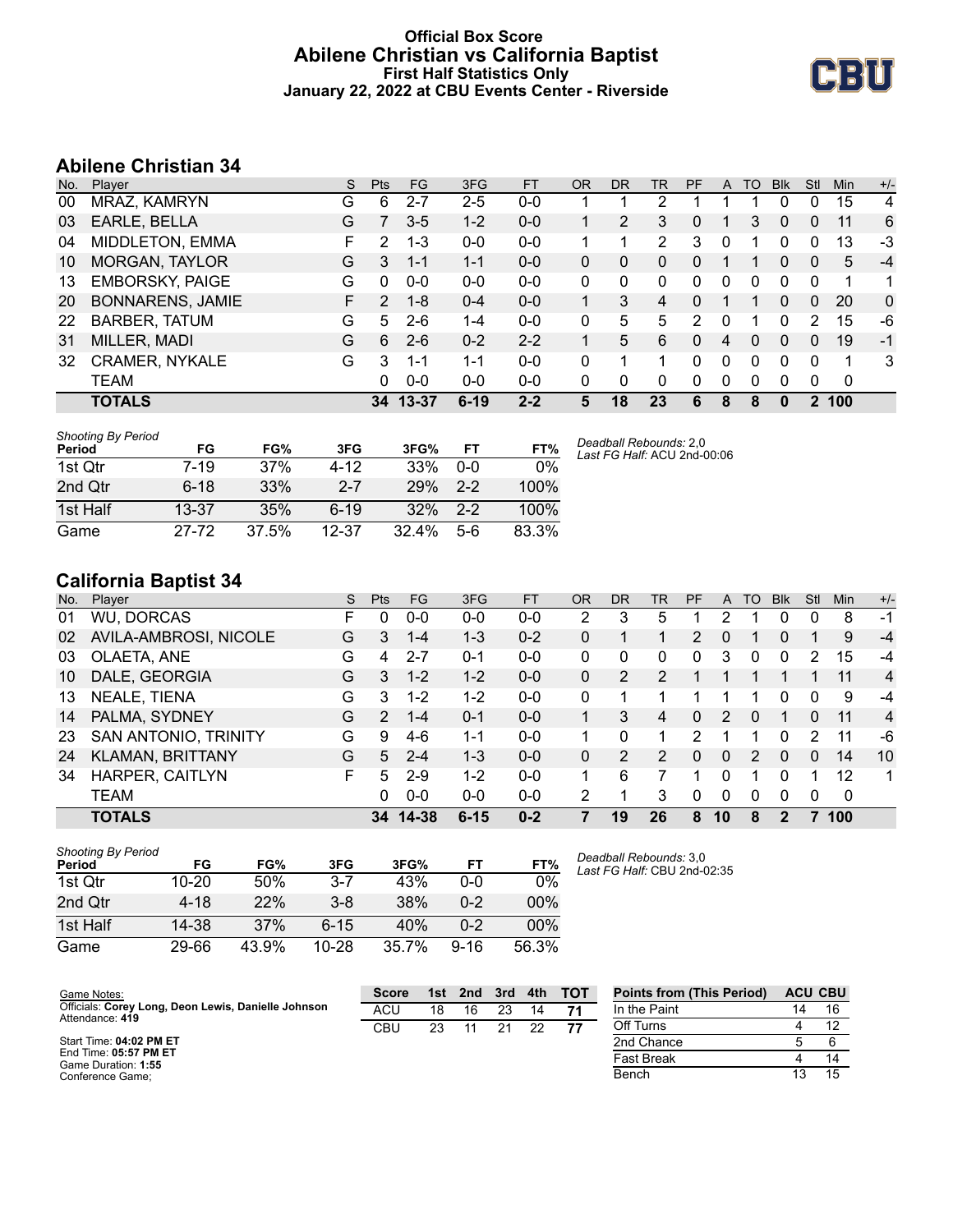## **Official Box Score Abilene Christian vs California Baptist First Quarter Statistics Only January 22, 2022 at CBU Events Center - Riverside**



# **Abilene Christian 18**

| No. | Player                  | S  | <b>Pts</b>     | <b>FG</b> | 3FG      | <b>FT</b> | <b>OR</b> | <b>DR</b> | TR       | <b>PF</b> | A        | TO       | <b>Blk</b> | Stl          | Min         | $+/-$        |
|-----|-------------------------|----|----------------|-----------|----------|-----------|-----------|-----------|----------|-----------|----------|----------|------------|--------------|-------------|--------------|
| 00  | MRAZ, KAMRYN            | G  | 3              | $1 - 5$   | $1 - 3$  | $0 - 0$   |           |           | 2        |           |          |          | 0          | 0            | 8           | -4           |
| 04  | MIDDLETON, EMMA         | F. | $\overline{2}$ | $1 - 1$   | $0 - 0$  | $0-0$     | 0         | 0         | 0        |           | 0        |          | 0          | $\mathbf{0}$ | 8           | $\mathbf{0}$ |
| 20  | <b>BONNARENS, JAMIE</b> | F  | $\Omega$       | $0 - 4$   | $0 - 2$  | $0 - 0$   |           |           | 2        | 0         | 0        |          | 0          | 0            | 10          | -5           |
| 22  | <b>BARBER, TATUM</b>    | G  | 5              | $2 - 3$   | $1 - 2$  | $0 - 0$   | 0         | 5         | 5        | 0         | 0        | 0        | 0          |              | 8           | -6           |
| 31  | MILLER, MADI            | G  | 2              | $1 - 3$   | $0 - 2$  | $0 - 0$   | 0         | 0         | 0        | 0         | 3        | 0        | 0          | $\Omega$     | 9           | -6           |
| 03  | EARLE, BELLA            | G  | 3              | $1 - 2$   | $1 - 2$  | $0 - 0$   | 0         |           |          | 0         | 0        | 2        | 0          | $\Omega$     | 4           | $-2$         |
| 10  | MORGAN, TAYLOR          | G  | 3              | 1-1       | $1 - 1$  | $0 - 0$   | 0         | 0         | 0        | 0         |          |          | 0          | 0            | 2           | -1           |
| 13  | <b>EMBORSKY, PAIGE</b>  | G  | $\mathbf{0}$   | $0 - 0$   | $0 - 0$  | $0 - 0$   | 0         | 0         | 0        | 0         | $\Omega$ | $\Omega$ | 0          | $\Omega$     | 1           | 1            |
| 32  | <b>CRAMER, NYKALE</b>   | G  | 0              | $0 - 0$   | $0 - 0$  | $0 - 0$   | 0         | 0         | $\Omega$ | $\Omega$  | $\Omega$ | 0        | 0          | $\Omega$     | $\mathbf 0$ | $-2$         |
|     | TEAM                    |    |                |           |          |           | 0         | 0         | 0        | $\Omega$  |          | 0        |            |              |             |              |
|     | <b>TOTALS</b>           |    | 18             | $7 - 19$  | $4 - 12$ | $0 - 0$   | 2         | 8         | 10       | 2         |          | 6        | 0          |              | 50          |              |

| <b>Shooting By Period</b><br>Period | FG        | FG%   | 3FG       | 3FG%  | FT      | FT%   | Deadball Rebounds: 2,0 |
|-------------------------------------|-----------|-------|-----------|-------|---------|-------|------------------------|
| 1st Qtr                             | $7 - 19$  | 37%   | 4-12      | 33%   | $0 - 0$ | 0%    |                        |
| 2nd Qtr                             | $6 - 18$  | 33%   | $2 - 7$   | 29%   | $2 - 2$ | 100%  |                        |
| 1st Half                            | $7 - 19$  | 37%   | $4 - 12$  | 33%   | $0 - 0$ | 0%    |                        |
| 1st Half                            | $13 - 37$ | 35%   | $6 - 19$  | 32%   | $2 - 2$ | 100%  |                        |
| Game                                | $27 - 72$ | 37.5% | $12 - 37$ | 32.4% | $5-6$   | 83.3% |                        |

# **California Baptist 23**

| No. | Plaver                  | S  | Pts      | <b>FG</b> | 3FG     | <b>FT</b> | <b>OR</b> | <b>DR</b> | <b>TR</b>      | PF | A            | <b>TO</b> | <b>Blk</b>   | <b>Stl</b>    | Min            | $+/-$          |
|-----|-------------------------|----|----------|-----------|---------|-----------|-----------|-----------|----------------|----|--------------|-----------|--------------|---------------|----------------|----------------|
| 03  | OLAETA, ANE             | G  | 4        | $2 - 5$   | 0-1     | $0-0$     | 0         | 0         | $\Omega$       | 0  | 3            | $\Omega$  | 0            | 2             | 8              | $\overline{2}$ |
| 10  | DALE, GEORGIA           | G  | 0        | $0 - 0$   | $0 - 0$ | $0 - 0$   | 0         | 2         | $\overline{2}$ | 0  |              |           | 0            |               | 6              | 1              |
| 14  | PALMA, SYDNEY           | G  | 2        | $1 - 3$   | $0 - 1$ | $0-0$     | 0         |           | 1              | 0  | 0            | 0         | 0            | $\Omega$      | 6              | 1              |
| 24  | <b>KLAMAN, BRITTANY</b> | G  | 2        | $1 - 2$   | $0 - 1$ | $0 - 0$   | 0         | 0         | 0              | 0  | $\mathbf{0}$ |           | 0            | $\Omega$      | 8              | 6              |
| 34  | <b>HARPER, CAITLYN</b>  | F  | 5        | $2 - 4$   | 1-1     | $0-0$     | 0         | 3         | 3              | o  | 0            | ∩         | 0            | 0             | 6              | 3              |
| 01  | <b>WU, DORCAS</b>       | F. | 0        | $0 - 0$   | $0 - 0$ | $0 - 0$   |           | 2         | 3              |    | 0            |           | 0            | $\Omega$      | $\overline{4}$ | 2              |
| 02  | AVILA-AMBROSI, NICOLE   | G  | $\Omega$ | $0 - 2$   | $0 - 1$ | $0-0$     | 0         | 0         | $\mathbf{0}$   |    | 0            | 0         | 0            |               | 4              | 4              |
| 13  | NEALE, TIENA            | G  | 3        | $1 - 1$   | $1 - 1$ | $0 - 0$   | $\Omega$  |           |                | 0  |              | $\Omega$  | 0            | $\Omega$      | 4              | $\overline{4}$ |
| 23  | SAN ANTONIO, TRINITY    | G  |          | $3 - 3$   | $1 - 1$ | $0-0$     | 1         | 0         |                |    |              |           | 0            | $\mathcal{P}$ | 4              | $\overline{2}$ |
|     | TEAM                    |    |          |           |         |           | 0         |           | 1              | 0  |              | 0         |              |               |                |                |
|     | <b>TOTALS</b>           |    | 23       | $10 - 20$ | $3 - 7$ | $0 - 0$   | 2         | 10        | $12 \,$        | 3  | 6            | 4         | $\mathbf{0}$ | 6             | 50             |                |

| <b>Shooting By Period</b><br>Period | FG        | FG%   | 3FG       | 3FG%  | FT       | FT%   | Deadball Rebounds: 3,0 |
|-------------------------------------|-----------|-------|-----------|-------|----------|-------|------------------------|
| 1st Qtr                             | $10 - 20$ | 50%   | $3 - 7$   | 43%   | 0-0      | 0%    |                        |
| 2nd Qtr                             | $4 - 18$  | 22%   | $3 - 8$   | 38%   | $0 - 2$  | 00%   |                        |
| 1st Half                            | $10 - 20$ | 50%   | $3 - 7$   | 43%   | 0-0      | 0%    |                        |
| 1st Half                            | 14-38     | 37%   | $6 - 15$  | 40%   | $0 - 2$  | 00%   |                        |
| Game                                | 29-66     | 43.9% | $10 - 28$ | 35.7% | $9 - 16$ | 56.3% |                        |

| Game Notes:                                                            | <b>Score</b> |    | 1st 2nd | 3rd | 4th | <b>TOT</b> | <b>Points (This Period)</b> | <b>ACU</b>    | <b>CBU</b>     |
|------------------------------------------------------------------------|--------------|----|---------|-----|-----|------------|-----------------------------|---------------|----------------|
| Officials: Corey Long, Deon Lewis, Danielle Johnson<br>Attendance: 419 | ACU          | 18 | 16      | 23  | 14  | 71         | In the Paint                |               | 14             |
|                                                                        | CBU          | 23 | 11      | 21  | 22  | 77         | Off Turns                   |               |                |
| Start Time: 04:02 PM ET                                                |              |    |         |     |     |            | 2nd Chance                  |               |                |
| End Time: 05:57 PM ET<br>Game Duration: 1:55                           |              |    |         |     |     |            | Fast Break                  |               |                |
| Conference Game:                                                       |              |    |         |     |     |            | Bench                       |               | 10             |
|                                                                        |              |    |         |     |     |            | Per Poss                    | 0.783<br>7/23 | 1.045<br>10/22 |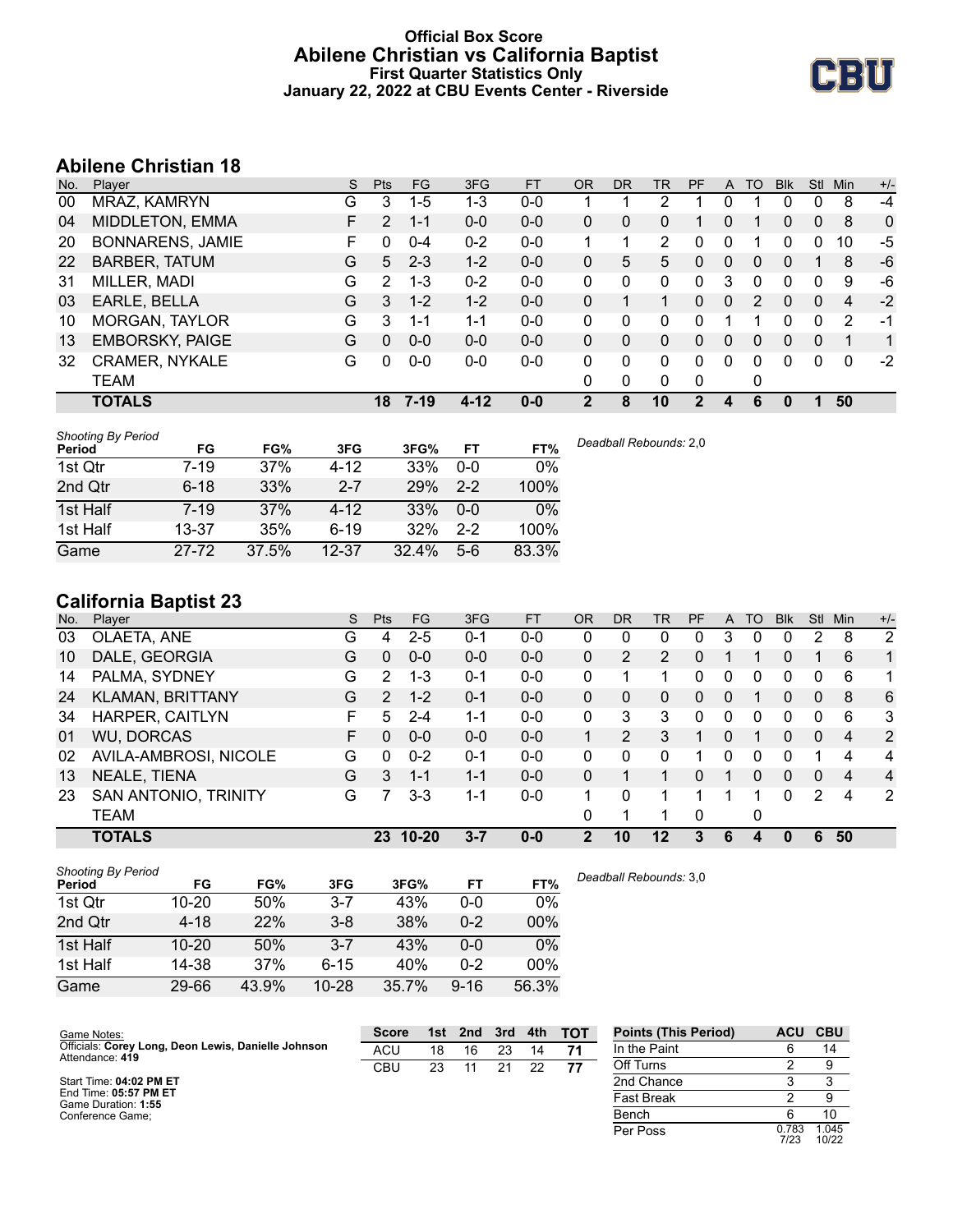## **Official Play-By-Play Abilene Christian vs California Baptist First Quarter January 22, 2022 at CBU Events Center - Riverside**



#### **Period 1**

#### **Starters:**

Abilene Christian: 0 MRAZ,KAMRYN (G); 4 MIDDLETON,EMMA (F); 20 BONNARENS,JAMIE (F); 22 BARBER,TATUM (G); 31 MILLER,MADI (G);<br>California Baptist: 3 OLAETA,ANE (G); 10 DALE,GEORGIA (G); 14 PALMA,SYDNEY (G); 24 KLAMAN,BRITTAN

| Time           | <b>VISITORS: Abilene Christian</b>                   | Score              | <b>Margin</b>            | <b>HOME: California Baptist</b>                                  |
|----------------|------------------------------------------------------|--------------------|--------------------------|------------------------------------------------------------------|
| 09:53          | GOOD! LAYUP by MIDDLETON, EMMA                       | $0 - 2$            | V <sub>2</sub>           |                                                                  |
| 09:53          | ASSIST by MILLER, MADI                               |                    |                          |                                                                  |
| 09:39          |                                                      | $3-2$              | H <sub>1</sub>           | GOOD! 3PTR by HARPER, CAITLYN                                    |
| 09:39          |                                                      |                    |                          | ASSIST by DALE, GEORGIA                                          |
| 09:12          | MISSED 3PTR by MRAZ, KAMRYN                          |                    |                          |                                                                  |
| 09:09          |                                                      |                    |                          | REBOUND (DEF) by HARPER, CAITLYN                                 |
| 08:47          |                                                      |                    |                          | MISSED JUMPER by OLAETA, ANE                                     |
| 08:41          | REBOUND (DEF) by BARBER, TATUM                       |                    |                          |                                                                  |
| 08:27<br>08:22 | MISSED JUMPER by BONNARENS, JAMIE                    |                    |                          |                                                                  |
| 08:14          |                                                      | $5-2$              | $H_3$                    | REBOUND (DEF) by PALMA, SYDNEY<br>GOOD! LAYUP by HARPER, CAITLYN |
| 08:14          |                                                      |                    |                          | ASSIST by OLAETA, ANE                                            |
| 08:00          | TURNOVER (LOSTBALL) by MRAZ, KAMRYN                  |                    |                          |                                                                  |
| 08:00          |                                                      |                    |                          | STEAL by DALE, GEORGIA                                           |
| 07:46          |                                                      |                    |                          | MISSED LAYUP by PALMA, SYDNEY                                    |
| 07:44          | REBOUND (DEF) by BARBER, TATUM                       |                    |                          |                                                                  |
| 07:33          | MISSED 3PTR by MILLER, MADI                          |                    |                          |                                                                  |
| 07:30          |                                                      |                    |                          | REBOUND (DEF) by DALE, GEORGIA                                   |
| 07:26          |                                                      |                    |                          | TURNOVER (DRIBBLING) by DALE, GEORGIA                            |
| 07:23          | MISSED JUMPER by BONNARENS, JAMIE                    |                    |                          |                                                                  |
| 07:20          |                                                      |                    |                          | REBOUND (DEF) by HARPER, CAITLYN                                 |
| 07:14          |                                                      |                    |                          | MISSED 3PTR by PALMA, SYDNEY                                     |
| 07:11          | REBOUND (DEF) by BARBER, TATUM                       |                    |                          |                                                                  |
| 07:01          | GOOD! LAYUP by MILLER, MADI                          | $5 - 4$            | H <sub>1</sub>           |                                                                  |
| 06:48<br>06:32 |                                                      | $7 - 4$<br>$7 - 7$ | H <sub>3</sub><br>$\top$ | GOOD! LAYUP by OLAETA, ANE                                       |
| 06:32          | GOOD! 3PTR by MRAZ, KAMRYN<br>ASSIST by MILLER, MADI |                    |                          |                                                                  |
| 06:12          |                                                      |                    |                          | MISSED LAYUP by OLAETA, ANE                                      |
| 06:10          | REBOUND (DEF) by MRAZ, KAMRYN                        |                    |                          |                                                                  |
| 06:06          | MISSED 3PTR by BONNARENS, JAMIE                      |                    |                          |                                                                  |
| 06:02          |                                                      |                    |                          | REBOUND (DEF) by HARPER, CAITLYN                                 |
| 05:45          |                                                      | $9 - 7$            | H <sub>2</sub>           | GOOD! LAYUP by PALMA, SYDNEY                                     |
| 05:45          |                                                      |                    |                          | ASSIST by OLAETA, ANE                                            |
| 05:36          | MISSED 3PTR by MRAZ, KAMRYN                          |                    |                          |                                                                  |
| 05:33          |                                                      |                    |                          | REBOUND (DEF) by DALE, GEORGIA                                   |
| 05:28          |                                                      |                    |                          | MISSED LAYUP by HARPER, CAITLYN                                  |
| 05:26          | REBOUND (DEF) by BARBER, TATUM                       |                    |                          |                                                                  |
| 05:15          | GOOD! 3PTR by BARBER, TATUM                          | $9 - 10$           | V <sub>1</sub>           |                                                                  |
| 04:50          |                                                      |                    |                          | MISSED LAYUP by HARPER, CAITLYN                                  |
| 04:47          | REBOUND (DEF) by BARBER, TATUM                       |                    |                          |                                                                  |
| 04:38<br>04:38 | TURNOVER (BADPASS) by MIDDLETON, EMMA                |                    |                          | STEAL by OLAETA, ANE                                             |
| 04:33          |                                                      | $11 - 10$          | H <sub>1</sub>           | GOOD! LAYUP by KLAMAN, BRITTANY [FB]                             |
| 04:33          |                                                      |                    |                          | ASSIST by OLAETA, ANE                                            |
| 04:17          | MISSED 3PTR by BARBER, TATUM                         |                    |                          |                                                                  |
| 04:12          | REBOUND (OFF) by BONNARENS, JAMIE                    |                    |                          |                                                                  |
| 04:08          |                                                      |                    |                          |                                                                  |
| 04:08          |                                                      |                    |                          | SUB OUT: DALE, GEORGIA                                           |
| 04:08          |                                                      |                    |                          | SUB OUT: PALMA, SYDNEY                                           |
| 04:08          |                                                      |                    |                          | SUB OUT: KLAMAN, BRITTANY                                        |
| 04:08          |                                                      |                    |                          | SUB OUT: HARPER, CAITLYN                                         |
| 04:08          |                                                      |                    |                          | SUB IN: WU, DORCAS                                               |
| 04:08          |                                                      |                    |                          | SUB IN: AVILA-AMBROSI, NICOLE                                    |
| 04:08          |                                                      |                    |                          | SUB IN: NEALE, TIENA                                             |
| 04:08          |                                                      |                    |                          | SUB IN: SAN ANTONIO, TRINITY                                     |
| 04:08<br>04:08 | SUB OUT: MRAZ, KAMRYN<br>SUB OUT: BARBER, TATUM      |                    |                          |                                                                  |
| 04:08          | SUB OUT: MILLER, MADI                                |                    |                          |                                                                  |
| 04:08          | SUB IN: EARLE, BELLA                                 |                    |                          |                                                                  |
| 04:08          | SUB IN: MORGAN, TAYLOR                               |                    |                          |                                                                  |
| 04:08          | SUB IN: EMBORSKY, PAIGE                              |                    |                          |                                                                  |
| 03:50          | GOOD! 3PTR by EARLE, BELLA                           | $11 - 13$          | V <sub>2</sub>           |                                                                  |
| 03:50          | ASSIST by MORGAN, TAYLOR                             |                    |                          |                                                                  |
| 03:49          |                                                      |                    |                          | TURNOVER (LOSTBALL) by SAN ANTONIO, TRINITY                      |
| 03:42          |                                                      |                    |                          | FOUL (PERSONAL) by SAN ANTONIO, TRINITY                          |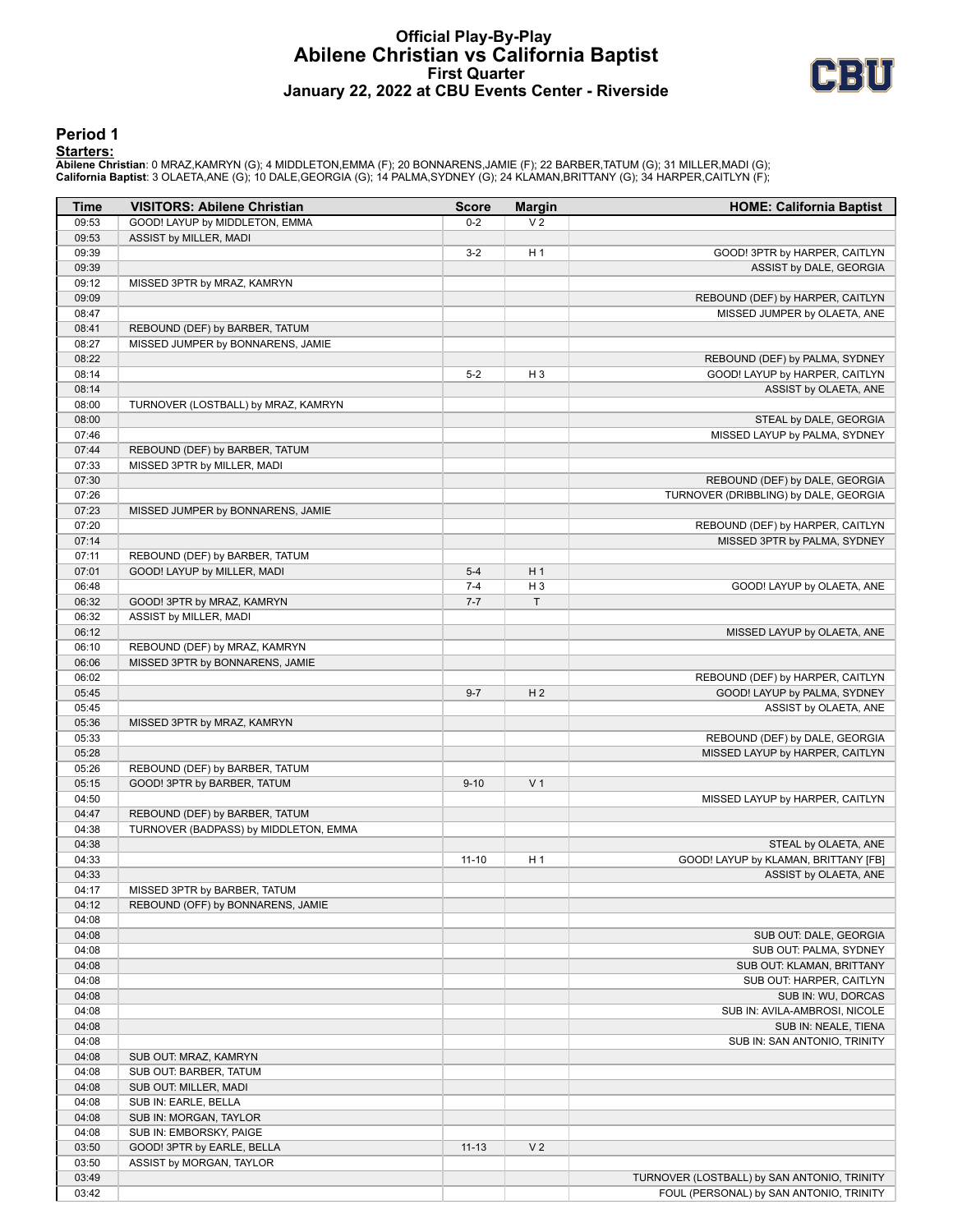| TURNOVER (BADPASS) by EARLE, BELLA<br>03:27<br>STEAL by SAN ANTONIO, TRINITY<br>03:27<br>$\top$<br>03:23<br>$13 - 13$<br>GOOD! LAYUP by SAN ANTONIO, TRINITY [FB]<br>03:11<br>TURNOVER (LOSTBALL) by BONNARENS, JAMIE<br>03:11<br>STEAL by AVILA-AMBROSI, NICOLE<br>FOUL (OFF) by WU, DORCAS<br>03:07<br>TURNOVER (OFFENSIVE) by WU, DORCAS<br>03:07<br>03:03<br>TURNOVER (LOSTBALL) by MORGAN, TAYLOR<br>03:03<br>STEAL by OLAETA, ANE<br>03:00<br>GOOD! 3PTR by SAN ANTONIO, TRINITY [FB]<br>H <sub>3</sub><br>16-13<br>03:00<br>ASSIST by NEALE, TIENA<br>T<br>02:47<br>GOOD! 3PTR by MORGAN, TAYLOR<br>$16-16$<br>02:47<br>ASSIST by MILLER, MADI<br>02:36<br>MISSED 3PTR by AVILA-AMBROSI, NICOLE<br>02:34<br>REBOUND (OFF) by WU, DORCAS<br>02:28<br>MISSED 3PTR by OLAETA, ANE<br>02:24<br>REBOUND (DEF) by EARLE, BELLA<br>02:15<br>SUB OUT: EMBORSKY, PAIGE<br>02:15<br>SUB IN: MILLER, MADI<br>02:11<br>MISSED 3PTR by BONNARENS, JAMIE<br>02:11<br>REBOUND (DEF) by WU, DORCAS<br>02:11<br>FOUL (PERSONAL) by MIDDLETON, EMMA<br>02:11<br>SUB OUT: OLAETA, ANE<br>02:11<br>SUB IN: KLAMAN, BRITTANY<br>02:11<br>SUB OUT: MORGAN, TAYLOR<br>02:11<br>SUB IN: MRAZ, KAMRYN<br>01:55<br>MISSED 3PTR by KLAMAN, BRITTANY<br>01:55<br>REBOUND (DEF) by BONNARENS, JAMIE<br>01:55<br>FOUL (PERSONAL) by AVILA-AMBROSI, NICOLE<br>01:48<br>SUB OUT: MIDDLETON, EMMA<br>01:48<br>SUB IN: BARBER, TATUM<br>01:44<br>MISSED 3PTR by EARLE, BELLA<br>01:43<br>REBOUND (DEF) by NEALE, TIENA<br>01:37<br>TURNOVER (BADPASS) by KLAMAN, BRITTANY<br>01:37<br>STEAL by BARBER, TATUM<br>01:33<br>GOOD! LAYUP by BARBER, TATUM [FB]<br>$16-18$<br>V <sub>2</sub><br>01:11<br>MISSED LAYUP by AVILA-AMBROSI, NICOLE<br>REBOUND (OFF) by SAN ANTONIO, TRINITY<br>01:09<br>01:07<br>19-18<br>H <sub>1</sub><br>GOOD! 3PTR by NEALE, TIENA<br>01:07<br>ASSIST by SAN ANTONIO, TRINITY<br>00:58<br>TURNOVER (BADPASS) by EARLE, BELLA<br>00:58<br>STEAL by SAN ANTONIO, TRINITY<br>00:53<br>$H_3$<br>GOOD! LAYUP by SAN ANTONIO, TRINITY [FB]<br>$21 - 18$<br>00:30<br>MISSED LAYUP by MRAZ, KAMRYN<br>00:27<br>REBOUND (OFF) by MRAZ, KAMRYN<br>00:27<br>MISSED LAYUP by MRAZ, KAMRYN<br>00:25<br>REBOUND (DEF) by WU, DORCAS<br>00:24<br>FOUL (PERSONAL) by MRAZ, KAMRYN<br>00:24<br>SUB OUT: WU, DORCAS<br>00:24<br>SUB OUT: SAN ANTONIO, TRINITY<br>00:24<br>SUB IN: OLAETA, ANE<br>00:24<br>SUB IN: HARPER, CAITLYN<br>00:24<br>SUB OUT: MRAZ, KAMRYN<br>00:24<br>SUB OUT: EARLE, BELLA<br>00:24<br>SUB IN: MORGAN, TAYLOR<br>SUB IN: CRAMER, NYKALE<br>00:24<br>00:09<br>$23-18$<br>H <sub>5</sub><br>GOOD! LAYUP by OLAETA, ANE<br>00:01<br>MISSED 3PTR by MILLER, MADI<br>00:00<br>REBOUND (DEF) by TEAM | <b>Time</b> | <b>VISITORS: Abilene Christian</b> | <b>Score</b> | <b>Margin</b> | <b>HOME: California Baptist</b> |
|---------------------------------------------------------------------------------------------------------------------------------------------------------------------------------------------------------------------------------------------------------------------------------------------------------------------------------------------------------------------------------------------------------------------------------------------------------------------------------------------------------------------------------------------------------------------------------------------------------------------------------------------------------------------------------------------------------------------------------------------------------------------------------------------------------------------------------------------------------------------------------------------------------------------------------------------------------------------------------------------------------------------------------------------------------------------------------------------------------------------------------------------------------------------------------------------------------------------------------------------------------------------------------------------------------------------------------------------------------------------------------------------------------------------------------------------------------------------------------------------------------------------------------------------------------------------------------------------------------------------------------------------------------------------------------------------------------------------------------------------------------------------------------------------------------------------------------------------------------------------------------------------------------------------------------------------------------------------------------------------------------------------------------------------------------------------------------------------------------------------------------------------------------------------------------------------------------------------------------------------------------------------------------------------------------------------------------------------------------------------------------------------------------------------------------------------------------------------------------------------------------------------------------------------------------------------------------------------------------------------------------------------------------------------------------------------------------|-------------|------------------------------------|--------------|---------------|---------------------------------|
|                                                                                                                                                                                                                                                                                                                                                                                                                                                                                                                                                                                                                                                                                                                                                                                                                                                                                                                                                                                                                                                                                                                                                                                                                                                                                                                                                                                                                                                                                                                                                                                                                                                                                                                                                                                                                                                                                                                                                                                                                                                                                                                                                                                                                                                                                                                                                                                                                                                                                                                                                                                                                                                                                                         |             |                                    |              |               |                                 |
|                                                                                                                                                                                                                                                                                                                                                                                                                                                                                                                                                                                                                                                                                                                                                                                                                                                                                                                                                                                                                                                                                                                                                                                                                                                                                                                                                                                                                                                                                                                                                                                                                                                                                                                                                                                                                                                                                                                                                                                                                                                                                                                                                                                                                                                                                                                                                                                                                                                                                                                                                                                                                                                                                                         |             |                                    |              |               |                                 |
|                                                                                                                                                                                                                                                                                                                                                                                                                                                                                                                                                                                                                                                                                                                                                                                                                                                                                                                                                                                                                                                                                                                                                                                                                                                                                                                                                                                                                                                                                                                                                                                                                                                                                                                                                                                                                                                                                                                                                                                                                                                                                                                                                                                                                                                                                                                                                                                                                                                                                                                                                                                                                                                                                                         |             |                                    |              |               |                                 |
|                                                                                                                                                                                                                                                                                                                                                                                                                                                                                                                                                                                                                                                                                                                                                                                                                                                                                                                                                                                                                                                                                                                                                                                                                                                                                                                                                                                                                                                                                                                                                                                                                                                                                                                                                                                                                                                                                                                                                                                                                                                                                                                                                                                                                                                                                                                                                                                                                                                                                                                                                                                                                                                                                                         |             |                                    |              |               |                                 |
|                                                                                                                                                                                                                                                                                                                                                                                                                                                                                                                                                                                                                                                                                                                                                                                                                                                                                                                                                                                                                                                                                                                                                                                                                                                                                                                                                                                                                                                                                                                                                                                                                                                                                                                                                                                                                                                                                                                                                                                                                                                                                                                                                                                                                                                                                                                                                                                                                                                                                                                                                                                                                                                                                                         |             |                                    |              |               |                                 |
|                                                                                                                                                                                                                                                                                                                                                                                                                                                                                                                                                                                                                                                                                                                                                                                                                                                                                                                                                                                                                                                                                                                                                                                                                                                                                                                                                                                                                                                                                                                                                                                                                                                                                                                                                                                                                                                                                                                                                                                                                                                                                                                                                                                                                                                                                                                                                                                                                                                                                                                                                                                                                                                                                                         |             |                                    |              |               |                                 |
|                                                                                                                                                                                                                                                                                                                                                                                                                                                                                                                                                                                                                                                                                                                                                                                                                                                                                                                                                                                                                                                                                                                                                                                                                                                                                                                                                                                                                                                                                                                                                                                                                                                                                                                                                                                                                                                                                                                                                                                                                                                                                                                                                                                                                                                                                                                                                                                                                                                                                                                                                                                                                                                                                                         |             |                                    |              |               |                                 |
|                                                                                                                                                                                                                                                                                                                                                                                                                                                                                                                                                                                                                                                                                                                                                                                                                                                                                                                                                                                                                                                                                                                                                                                                                                                                                                                                                                                                                                                                                                                                                                                                                                                                                                                                                                                                                                                                                                                                                                                                                                                                                                                                                                                                                                                                                                                                                                                                                                                                                                                                                                                                                                                                                                         |             |                                    |              |               |                                 |
|                                                                                                                                                                                                                                                                                                                                                                                                                                                                                                                                                                                                                                                                                                                                                                                                                                                                                                                                                                                                                                                                                                                                                                                                                                                                                                                                                                                                                                                                                                                                                                                                                                                                                                                                                                                                                                                                                                                                                                                                                                                                                                                                                                                                                                                                                                                                                                                                                                                                                                                                                                                                                                                                                                         |             |                                    |              |               |                                 |
|                                                                                                                                                                                                                                                                                                                                                                                                                                                                                                                                                                                                                                                                                                                                                                                                                                                                                                                                                                                                                                                                                                                                                                                                                                                                                                                                                                                                                                                                                                                                                                                                                                                                                                                                                                                                                                                                                                                                                                                                                                                                                                                                                                                                                                                                                                                                                                                                                                                                                                                                                                                                                                                                                                         |             |                                    |              |               |                                 |
|                                                                                                                                                                                                                                                                                                                                                                                                                                                                                                                                                                                                                                                                                                                                                                                                                                                                                                                                                                                                                                                                                                                                                                                                                                                                                                                                                                                                                                                                                                                                                                                                                                                                                                                                                                                                                                                                                                                                                                                                                                                                                                                                                                                                                                                                                                                                                                                                                                                                                                                                                                                                                                                                                                         |             |                                    |              |               |                                 |
|                                                                                                                                                                                                                                                                                                                                                                                                                                                                                                                                                                                                                                                                                                                                                                                                                                                                                                                                                                                                                                                                                                                                                                                                                                                                                                                                                                                                                                                                                                                                                                                                                                                                                                                                                                                                                                                                                                                                                                                                                                                                                                                                                                                                                                                                                                                                                                                                                                                                                                                                                                                                                                                                                                         |             |                                    |              |               |                                 |
|                                                                                                                                                                                                                                                                                                                                                                                                                                                                                                                                                                                                                                                                                                                                                                                                                                                                                                                                                                                                                                                                                                                                                                                                                                                                                                                                                                                                                                                                                                                                                                                                                                                                                                                                                                                                                                                                                                                                                                                                                                                                                                                                                                                                                                                                                                                                                                                                                                                                                                                                                                                                                                                                                                         |             |                                    |              |               |                                 |
|                                                                                                                                                                                                                                                                                                                                                                                                                                                                                                                                                                                                                                                                                                                                                                                                                                                                                                                                                                                                                                                                                                                                                                                                                                                                                                                                                                                                                                                                                                                                                                                                                                                                                                                                                                                                                                                                                                                                                                                                                                                                                                                                                                                                                                                                                                                                                                                                                                                                                                                                                                                                                                                                                                         |             |                                    |              |               |                                 |
|                                                                                                                                                                                                                                                                                                                                                                                                                                                                                                                                                                                                                                                                                                                                                                                                                                                                                                                                                                                                                                                                                                                                                                                                                                                                                                                                                                                                                                                                                                                                                                                                                                                                                                                                                                                                                                                                                                                                                                                                                                                                                                                                                                                                                                                                                                                                                                                                                                                                                                                                                                                                                                                                                                         |             |                                    |              |               |                                 |
|                                                                                                                                                                                                                                                                                                                                                                                                                                                                                                                                                                                                                                                                                                                                                                                                                                                                                                                                                                                                                                                                                                                                                                                                                                                                                                                                                                                                                                                                                                                                                                                                                                                                                                                                                                                                                                                                                                                                                                                                                                                                                                                                                                                                                                                                                                                                                                                                                                                                                                                                                                                                                                                                                                         |             |                                    |              |               |                                 |
|                                                                                                                                                                                                                                                                                                                                                                                                                                                                                                                                                                                                                                                                                                                                                                                                                                                                                                                                                                                                                                                                                                                                                                                                                                                                                                                                                                                                                                                                                                                                                                                                                                                                                                                                                                                                                                                                                                                                                                                                                                                                                                                                                                                                                                                                                                                                                                                                                                                                                                                                                                                                                                                                                                         |             |                                    |              |               |                                 |
|                                                                                                                                                                                                                                                                                                                                                                                                                                                                                                                                                                                                                                                                                                                                                                                                                                                                                                                                                                                                                                                                                                                                                                                                                                                                                                                                                                                                                                                                                                                                                                                                                                                                                                                                                                                                                                                                                                                                                                                                                                                                                                                                                                                                                                                                                                                                                                                                                                                                                                                                                                                                                                                                                                         |             |                                    |              |               |                                 |
|                                                                                                                                                                                                                                                                                                                                                                                                                                                                                                                                                                                                                                                                                                                                                                                                                                                                                                                                                                                                                                                                                                                                                                                                                                                                                                                                                                                                                                                                                                                                                                                                                                                                                                                                                                                                                                                                                                                                                                                                                                                                                                                                                                                                                                                                                                                                                                                                                                                                                                                                                                                                                                                                                                         |             |                                    |              |               |                                 |
|                                                                                                                                                                                                                                                                                                                                                                                                                                                                                                                                                                                                                                                                                                                                                                                                                                                                                                                                                                                                                                                                                                                                                                                                                                                                                                                                                                                                                                                                                                                                                                                                                                                                                                                                                                                                                                                                                                                                                                                                                                                                                                                                                                                                                                                                                                                                                                                                                                                                                                                                                                                                                                                                                                         |             |                                    |              |               |                                 |
|                                                                                                                                                                                                                                                                                                                                                                                                                                                                                                                                                                                                                                                                                                                                                                                                                                                                                                                                                                                                                                                                                                                                                                                                                                                                                                                                                                                                                                                                                                                                                                                                                                                                                                                                                                                                                                                                                                                                                                                                                                                                                                                                                                                                                                                                                                                                                                                                                                                                                                                                                                                                                                                                                                         |             |                                    |              |               |                                 |
|                                                                                                                                                                                                                                                                                                                                                                                                                                                                                                                                                                                                                                                                                                                                                                                                                                                                                                                                                                                                                                                                                                                                                                                                                                                                                                                                                                                                                                                                                                                                                                                                                                                                                                                                                                                                                                                                                                                                                                                                                                                                                                                                                                                                                                                                                                                                                                                                                                                                                                                                                                                                                                                                                                         |             |                                    |              |               |                                 |
|                                                                                                                                                                                                                                                                                                                                                                                                                                                                                                                                                                                                                                                                                                                                                                                                                                                                                                                                                                                                                                                                                                                                                                                                                                                                                                                                                                                                                                                                                                                                                                                                                                                                                                                                                                                                                                                                                                                                                                                                                                                                                                                                                                                                                                                                                                                                                                                                                                                                                                                                                                                                                                                                                                         |             |                                    |              |               |                                 |
|                                                                                                                                                                                                                                                                                                                                                                                                                                                                                                                                                                                                                                                                                                                                                                                                                                                                                                                                                                                                                                                                                                                                                                                                                                                                                                                                                                                                                                                                                                                                                                                                                                                                                                                                                                                                                                                                                                                                                                                                                                                                                                                                                                                                                                                                                                                                                                                                                                                                                                                                                                                                                                                                                                         |             |                                    |              |               |                                 |
|                                                                                                                                                                                                                                                                                                                                                                                                                                                                                                                                                                                                                                                                                                                                                                                                                                                                                                                                                                                                                                                                                                                                                                                                                                                                                                                                                                                                                                                                                                                                                                                                                                                                                                                                                                                                                                                                                                                                                                                                                                                                                                                                                                                                                                                                                                                                                                                                                                                                                                                                                                                                                                                                                                         |             |                                    |              |               |                                 |
|                                                                                                                                                                                                                                                                                                                                                                                                                                                                                                                                                                                                                                                                                                                                                                                                                                                                                                                                                                                                                                                                                                                                                                                                                                                                                                                                                                                                                                                                                                                                                                                                                                                                                                                                                                                                                                                                                                                                                                                                                                                                                                                                                                                                                                                                                                                                                                                                                                                                                                                                                                                                                                                                                                         |             |                                    |              |               |                                 |
|                                                                                                                                                                                                                                                                                                                                                                                                                                                                                                                                                                                                                                                                                                                                                                                                                                                                                                                                                                                                                                                                                                                                                                                                                                                                                                                                                                                                                                                                                                                                                                                                                                                                                                                                                                                                                                                                                                                                                                                                                                                                                                                                                                                                                                                                                                                                                                                                                                                                                                                                                                                                                                                                                                         |             |                                    |              |               |                                 |
|                                                                                                                                                                                                                                                                                                                                                                                                                                                                                                                                                                                                                                                                                                                                                                                                                                                                                                                                                                                                                                                                                                                                                                                                                                                                                                                                                                                                                                                                                                                                                                                                                                                                                                                                                                                                                                                                                                                                                                                                                                                                                                                                                                                                                                                                                                                                                                                                                                                                                                                                                                                                                                                                                                         |             |                                    |              |               |                                 |
|                                                                                                                                                                                                                                                                                                                                                                                                                                                                                                                                                                                                                                                                                                                                                                                                                                                                                                                                                                                                                                                                                                                                                                                                                                                                                                                                                                                                                                                                                                                                                                                                                                                                                                                                                                                                                                                                                                                                                                                                                                                                                                                                                                                                                                                                                                                                                                                                                                                                                                                                                                                                                                                                                                         |             |                                    |              |               |                                 |
|                                                                                                                                                                                                                                                                                                                                                                                                                                                                                                                                                                                                                                                                                                                                                                                                                                                                                                                                                                                                                                                                                                                                                                                                                                                                                                                                                                                                                                                                                                                                                                                                                                                                                                                                                                                                                                                                                                                                                                                                                                                                                                                                                                                                                                                                                                                                                                                                                                                                                                                                                                                                                                                                                                         |             |                                    |              |               |                                 |
|                                                                                                                                                                                                                                                                                                                                                                                                                                                                                                                                                                                                                                                                                                                                                                                                                                                                                                                                                                                                                                                                                                                                                                                                                                                                                                                                                                                                                                                                                                                                                                                                                                                                                                                                                                                                                                                                                                                                                                                                                                                                                                                                                                                                                                                                                                                                                                                                                                                                                                                                                                                                                                                                                                         |             |                                    |              |               |                                 |
|                                                                                                                                                                                                                                                                                                                                                                                                                                                                                                                                                                                                                                                                                                                                                                                                                                                                                                                                                                                                                                                                                                                                                                                                                                                                                                                                                                                                                                                                                                                                                                                                                                                                                                                                                                                                                                                                                                                                                                                                                                                                                                                                                                                                                                                                                                                                                                                                                                                                                                                                                                                                                                                                                                         |             |                                    |              |               |                                 |
|                                                                                                                                                                                                                                                                                                                                                                                                                                                                                                                                                                                                                                                                                                                                                                                                                                                                                                                                                                                                                                                                                                                                                                                                                                                                                                                                                                                                                                                                                                                                                                                                                                                                                                                                                                                                                                                                                                                                                                                                                                                                                                                                                                                                                                                                                                                                                                                                                                                                                                                                                                                                                                                                                                         |             |                                    |              |               |                                 |
|                                                                                                                                                                                                                                                                                                                                                                                                                                                                                                                                                                                                                                                                                                                                                                                                                                                                                                                                                                                                                                                                                                                                                                                                                                                                                                                                                                                                                                                                                                                                                                                                                                                                                                                                                                                                                                                                                                                                                                                                                                                                                                                                                                                                                                                                                                                                                                                                                                                                                                                                                                                                                                                                                                         |             |                                    |              |               |                                 |
|                                                                                                                                                                                                                                                                                                                                                                                                                                                                                                                                                                                                                                                                                                                                                                                                                                                                                                                                                                                                                                                                                                                                                                                                                                                                                                                                                                                                                                                                                                                                                                                                                                                                                                                                                                                                                                                                                                                                                                                                                                                                                                                                                                                                                                                                                                                                                                                                                                                                                                                                                                                                                                                                                                         |             |                                    |              |               |                                 |
|                                                                                                                                                                                                                                                                                                                                                                                                                                                                                                                                                                                                                                                                                                                                                                                                                                                                                                                                                                                                                                                                                                                                                                                                                                                                                                                                                                                                                                                                                                                                                                                                                                                                                                                                                                                                                                                                                                                                                                                                                                                                                                                                                                                                                                                                                                                                                                                                                                                                                                                                                                                                                                                                                                         |             |                                    |              |               |                                 |
|                                                                                                                                                                                                                                                                                                                                                                                                                                                                                                                                                                                                                                                                                                                                                                                                                                                                                                                                                                                                                                                                                                                                                                                                                                                                                                                                                                                                                                                                                                                                                                                                                                                                                                                                                                                                                                                                                                                                                                                                                                                                                                                                                                                                                                                                                                                                                                                                                                                                                                                                                                                                                                                                                                         |             |                                    |              |               |                                 |
|                                                                                                                                                                                                                                                                                                                                                                                                                                                                                                                                                                                                                                                                                                                                                                                                                                                                                                                                                                                                                                                                                                                                                                                                                                                                                                                                                                                                                                                                                                                                                                                                                                                                                                                                                                                                                                                                                                                                                                                                                                                                                                                                                                                                                                                                                                                                                                                                                                                                                                                                                                                                                                                                                                         |             |                                    |              |               |                                 |
|                                                                                                                                                                                                                                                                                                                                                                                                                                                                                                                                                                                                                                                                                                                                                                                                                                                                                                                                                                                                                                                                                                                                                                                                                                                                                                                                                                                                                                                                                                                                                                                                                                                                                                                                                                                                                                                                                                                                                                                                                                                                                                                                                                                                                                                                                                                                                                                                                                                                                                                                                                                                                                                                                                         |             |                                    |              |               |                                 |
|                                                                                                                                                                                                                                                                                                                                                                                                                                                                                                                                                                                                                                                                                                                                                                                                                                                                                                                                                                                                                                                                                                                                                                                                                                                                                                                                                                                                                                                                                                                                                                                                                                                                                                                                                                                                                                                                                                                                                                                                                                                                                                                                                                                                                                                                                                                                                                                                                                                                                                                                                                                                                                                                                                         |             |                                    |              |               |                                 |
|                                                                                                                                                                                                                                                                                                                                                                                                                                                                                                                                                                                                                                                                                                                                                                                                                                                                                                                                                                                                                                                                                                                                                                                                                                                                                                                                                                                                                                                                                                                                                                                                                                                                                                                                                                                                                                                                                                                                                                                                                                                                                                                                                                                                                                                                                                                                                                                                                                                                                                                                                                                                                                                                                                         |             |                                    |              |               |                                 |
|                                                                                                                                                                                                                                                                                                                                                                                                                                                                                                                                                                                                                                                                                                                                                                                                                                                                                                                                                                                                                                                                                                                                                                                                                                                                                                                                                                                                                                                                                                                                                                                                                                                                                                                                                                                                                                                                                                                                                                                                                                                                                                                                                                                                                                                                                                                                                                                                                                                                                                                                                                                                                                                                                                         |             |                                    |              |               |                                 |
|                                                                                                                                                                                                                                                                                                                                                                                                                                                                                                                                                                                                                                                                                                                                                                                                                                                                                                                                                                                                                                                                                                                                                                                                                                                                                                                                                                                                                                                                                                                                                                                                                                                                                                                                                                                                                                                                                                                                                                                                                                                                                                                                                                                                                                                                                                                                                                                                                                                                                                                                                                                                                                                                                                         |             |                                    |              |               |                                 |
|                                                                                                                                                                                                                                                                                                                                                                                                                                                                                                                                                                                                                                                                                                                                                                                                                                                                                                                                                                                                                                                                                                                                                                                                                                                                                                                                                                                                                                                                                                                                                                                                                                                                                                                                                                                                                                                                                                                                                                                                                                                                                                                                                                                                                                                                                                                                                                                                                                                                                                                                                                                                                                                                                                         |             |                                    |              |               |                                 |
|                                                                                                                                                                                                                                                                                                                                                                                                                                                                                                                                                                                                                                                                                                                                                                                                                                                                                                                                                                                                                                                                                                                                                                                                                                                                                                                                                                                                                                                                                                                                                                                                                                                                                                                                                                                                                                                                                                                                                                                                                                                                                                                                                                                                                                                                                                                                                                                                                                                                                                                                                                                                                                                                                                         |             |                                    |              |               |                                 |
|                                                                                                                                                                                                                                                                                                                                                                                                                                                                                                                                                                                                                                                                                                                                                                                                                                                                                                                                                                                                                                                                                                                                                                                                                                                                                                                                                                                                                                                                                                                                                                                                                                                                                                                                                                                                                                                                                                                                                                                                                                                                                                                                                                                                                                                                                                                                                                                                                                                                                                                                                                                                                                                                                                         |             |                                    |              |               |                                 |
|                                                                                                                                                                                                                                                                                                                                                                                                                                                                                                                                                                                                                                                                                                                                                                                                                                                                                                                                                                                                                                                                                                                                                                                                                                                                                                                                                                                                                                                                                                                                                                                                                                                                                                                                                                                                                                                                                                                                                                                                                                                                                                                                                                                                                                                                                                                                                                                                                                                                                                                                                                                                                                                                                                         |             |                                    |              |               |                                 |
|                                                                                                                                                                                                                                                                                                                                                                                                                                                                                                                                                                                                                                                                                                                                                                                                                                                                                                                                                                                                                                                                                                                                                                                                                                                                                                                                                                                                                                                                                                                                                                                                                                                                                                                                                                                                                                                                                                                                                                                                                                                                                                                                                                                                                                                                                                                                                                                                                                                                                                                                                                                                                                                                                                         |             |                                    |              |               |                                 |
|                                                                                                                                                                                                                                                                                                                                                                                                                                                                                                                                                                                                                                                                                                                                                                                                                                                                                                                                                                                                                                                                                                                                                                                                                                                                                                                                                                                                                                                                                                                                                                                                                                                                                                                                                                                                                                                                                                                                                                                                                                                                                                                                                                                                                                                                                                                                                                                                                                                                                                                                                                                                                                                                                                         |             |                                    |              |               |                                 |
|                                                                                                                                                                                                                                                                                                                                                                                                                                                                                                                                                                                                                                                                                                                                                                                                                                                                                                                                                                                                                                                                                                                                                                                                                                                                                                                                                                                                                                                                                                                                                                                                                                                                                                                                                                                                                                                                                                                                                                                                                                                                                                                                                                                                                                                                                                                                                                                                                                                                                                                                                                                                                                                                                                         |             |                                    |              |               |                                 |
|                                                                                                                                                                                                                                                                                                                                                                                                                                                                                                                                                                                                                                                                                                                                                                                                                                                                                                                                                                                                                                                                                                                                                                                                                                                                                                                                                                                                                                                                                                                                                                                                                                                                                                                                                                                                                                                                                                                                                                                                                                                                                                                                                                                                                                                                                                                                                                                                                                                                                                                                                                                                                                                                                                         |             |                                    |              |               |                                 |
|                                                                                                                                                                                                                                                                                                                                                                                                                                                                                                                                                                                                                                                                                                                                                                                                                                                                                                                                                                                                                                                                                                                                                                                                                                                                                                                                                                                                                                                                                                                                                                                                                                                                                                                                                                                                                                                                                                                                                                                                                                                                                                                                                                                                                                                                                                                                                                                                                                                                                                                                                                                                                                                                                                         |             |                                    |              |               |                                 |
|                                                                                                                                                                                                                                                                                                                                                                                                                                                                                                                                                                                                                                                                                                                                                                                                                                                                                                                                                                                                                                                                                                                                                                                                                                                                                                                                                                                                                                                                                                                                                                                                                                                                                                                                                                                                                                                                                                                                                                                                                                                                                                                                                                                                                                                                                                                                                                                                                                                                                                                                                                                                                                                                                                         |             |                                    |              |               |                                 |
|                                                                                                                                                                                                                                                                                                                                                                                                                                                                                                                                                                                                                                                                                                                                                                                                                                                                                                                                                                                                                                                                                                                                                                                                                                                                                                                                                                                                                                                                                                                                                                                                                                                                                                                                                                                                                                                                                                                                                                                                                                                                                                                                                                                                                                                                                                                                                                                                                                                                                                                                                                                                                                                                                                         |             |                                    |              |               |                                 |
|                                                                                                                                                                                                                                                                                                                                                                                                                                                                                                                                                                                                                                                                                                                                                                                                                                                                                                                                                                                                                                                                                                                                                                                                                                                                                                                                                                                                                                                                                                                                                                                                                                                                                                                                                                                                                                                                                                                                                                                                                                                                                                                                                                                                                                                                                                                                                                                                                                                                                                                                                                                                                                                                                                         |             |                                    |              |               |                                 |
|                                                                                                                                                                                                                                                                                                                                                                                                                                                                                                                                                                                                                                                                                                                                                                                                                                                                                                                                                                                                                                                                                                                                                                                                                                                                                                                                                                                                                                                                                                                                                                                                                                                                                                                                                                                                                                                                                                                                                                                                                                                                                                                                                                                                                                                                                                                                                                                                                                                                                                                                                                                                                                                                                                         |             |                                    |              |               |                                 |
|                                                                                                                                                                                                                                                                                                                                                                                                                                                                                                                                                                                                                                                                                                                                                                                                                                                                                                                                                                                                                                                                                                                                                                                                                                                                                                                                                                                                                                                                                                                                                                                                                                                                                                                                                                                                                                                                                                                                                                                                                                                                                                                                                                                                                                                                                                                                                                                                                                                                                                                                                                                                                                                                                                         |             |                                    |              |               |                                 |
|                                                                                                                                                                                                                                                                                                                                                                                                                                                                                                                                                                                                                                                                                                                                                                                                                                                                                                                                                                                                                                                                                                                                                                                                                                                                                                                                                                                                                                                                                                                                                                                                                                                                                                                                                                                                                                                                                                                                                                                                                                                                                                                                                                                                                                                                                                                                                                                                                                                                                                                                                                                                                                                                                                         |             |                                    |              |               |                                 |
|                                                                                                                                                                                                                                                                                                                                                                                                                                                                                                                                                                                                                                                                                                                                                                                                                                                                                                                                                                                                                                                                                                                                                                                                                                                                                                                                                                                                                                                                                                                                                                                                                                                                                                                                                                                                                                                                                                                                                                                                                                                                                                                                                                                                                                                                                                                                                                                                                                                                                                                                                                                                                                                                                                         |             |                                    |              |               |                                 |

# **Abilene Christian 18, California Baptist 23**

| <b>Points (This Period)</b> | <b>ACU</b>    | <b>CBU</b>     |
|-----------------------------|---------------|----------------|
| In the Paint                | 6             | 14             |
| Off Turns                   |               |                |
| 2nd Chance                  | 3             |                |
| <b>Fast Break</b>           | ◠             |                |
| Bench                       | 6             | 10             |
| Per Poss                    | 0.783<br>7/23 | 1.045<br>10/22 |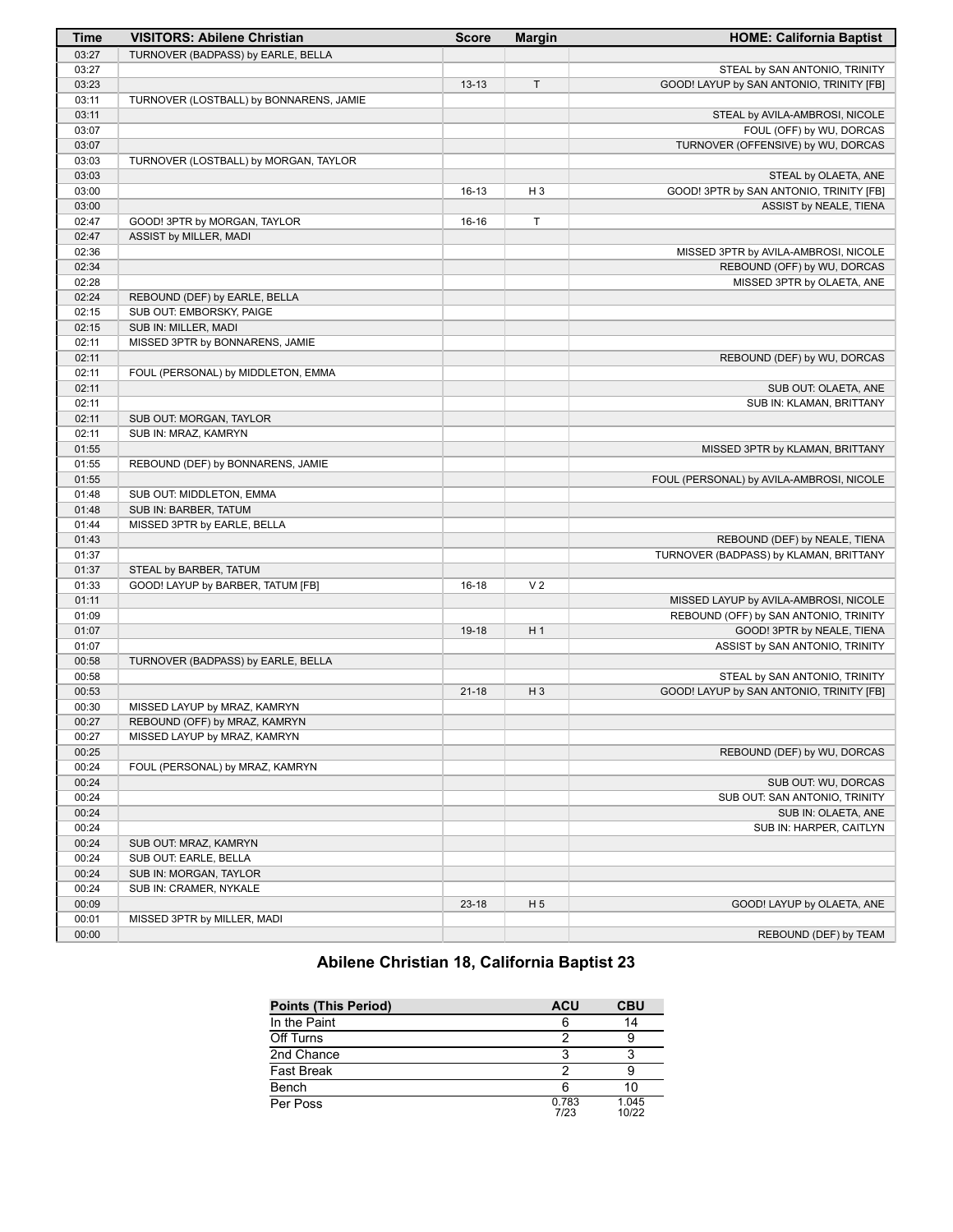## **Official Box Score Abilene Christian vs California Baptist Second Quarter Statistics Only January 22, 2022 at CBU Events Center - Riverside**



# **Abilene Christian 16**

| No. | Player                  | S. | <b>Pts</b> | <b>FG</b> | 3FG     | <b>FT</b> | 0R       | DR           | TR             | PF            | A        | TO | <b>Blk</b> | Stl          | Min      | $+/-$        |
|-----|-------------------------|----|------------|-----------|---------|-----------|----------|--------------|----------------|---------------|----------|----|------------|--------------|----------|--------------|
| 00  | MRAZ, KAMRYN            | G  | 3          | $1 - 2$   | 1-2     | $0 - 0$   | 0        | 0            | 0              | 0             |          | 0  | 0          |              |          | 8            |
| 04  | <b>MIDDLETON, EMMA</b>  | F  | 0          | $0 - 2$   | $0-0$   | $0-0$     |          |              | $\overline{2}$ | $\mathcal{P}$ | 0        | 0  | 0          | 0            | 5        | -3           |
| 20  | <b>BONNARENS, JAMIE</b> | F  | 2          | $1 - 4$   | $0 - 2$ | $0 - 0$   | 0        | 2            | 2              | 0             |          | 0  | 0          | 0            | 10       | 5            |
| 22  | <b>BARBER, TATUM</b>    | G  | 0          | $0 - 3$   | $0 - 2$ | $0 - 0$   | 0        | 0            | 0              | 2             | $\Omega$ |    | 0          |              | 7        | 0            |
| 31  | MILLER, MADI            | G  | 4          | $1 - 3$   | $0-0$   | $2 - 2$   | 1        | 5            | 6              | 0             |          | 0  | 0          | 0            | 10       | 5            |
| 03  | EARLE, BELLA            | G  | 4          | $2 - 3$   | $0 - 0$ | $0 - 0$   |          |              | 2              | 0             |          |    | 0          | $\mathbf{0}$ | 7        | 8            |
| 10  | <b>MORGAN, TAYLOR</b>   | G  | 0          | $0 - 0$   | $0 - 0$ | $0 - 0$   | 0        | 0            | 0              | 0             | 0        | O  | 0          | 0            | 3        | -3           |
| 13  | <b>EMBORSKY, PAIGE</b>  | G  | 0          | $0 - 0$   | $0 - 0$ | $0 - 0$   | $\Omega$ | 0            | 0              | 0             | 0        | 0  | 0          | $\mathbf{0}$ | $\Omega$ | $\mathbf{0}$ |
| 32  | <b>CRAMER, NYKALE</b>   | G  | 3          | 1-1       | 1-1     | $0 - 0$   | 0        |              |                | 0             | $\Omega$ | 0  | 0          | 0            | 1        | 5            |
|     | TEAM                    |    |            |           |         |           | 0        | $\mathbf{0}$ | 0              | $\mathbf 0$   |          | 0  |            |              |          |              |
|     | <b>TOTALS</b>           |    | 16         | $6 - 18$  | $2 - 7$ | $2 - 2$   | 3        | 10           | 13             | 4             |          | 2  | 0          |              | 50       |              |

| <b>Shooting By Period</b><br>Period | FG       | FG%   | 3FG       | 3FG%  | FT      | FT%   | Deadball Rebounds: 2,0 |
|-------------------------------------|----------|-------|-----------|-------|---------|-------|------------------------|
| 3rd Qtr                             | $8 - 19$ | 42%   | $4 - 10$  | 40%   | $3 - 4$ | 75%   |                        |
| 4th Qtr                             | $6 - 16$ | 38%   | $2 - 8$   | 25%   | $0 - 0$ | 0%    |                        |
| 2nd Half                            | $6 - 18$ | 33%   | $2 - 7$   | 29%   | $2 - 2$ | 100%  |                        |
| 2nd Half                            | 14-35    | 40%   | $6 - 18$  | 33%   | $3 - 4$ | 75%   |                        |
| Game                                | 27-72    | 37.5% | $12 - 37$ | 32.4% | $5-6$   | 83.3% |                        |

# **California Baptist 11**

| No. | Player                  | S  | <b>Pts</b> | <b>FG</b> | 3FG     | <b>FT</b> | <b>OR</b> | <b>DR</b> | <b>TR</b>      | PF | A            | TO       | <b>Blk</b> | <b>Stl</b>   | Min            | $+/-$          |
|-----|-------------------------|----|------------|-----------|---------|-----------|-----------|-----------|----------------|----|--------------|----------|------------|--------------|----------------|----------------|
| 03  | OLAETA, ANE             | G  | $\Omega$   | $0 - 2$   | $0 - 0$ | $0-0$     | 0         | 0         | 0              | 0  | 0            | 0        | 0          | 0            |                | -6             |
| 10  | DALE, GEORGIA           | G  | 3          | $1 - 2$   | $1 - 2$ | $0 - 0$   | $\Omega$  | 0         | 0              |    | 0            | $\Omega$ | 1          | 0            | 5              | 3              |
| 14  | PALMA, SYDNEY           | G  | $\Omega$   | $0 - 1$   | $0 - 0$ | $0 - 0$   | 1         | 2         | 3              | 0  | 2            | $\Omega$ | 1          | 0            | 5              | 3              |
| 24  | <b>KLAMAN, BRITTANY</b> | G  | 3          | $1 - 2$   | $1 - 2$ | $0 - 0$   | 0         | 2         | $\overline{2}$ | 0  | $\mathbf{0}$ |          | 0          | $\Omega$     | 6              | $\overline{4}$ |
| 34  | HARPER, CAITLYN         | F. | 0          | $0 - 5$   | $0 - 1$ | $0-0$     |           | 3         | 4              |    |              |          | 0          |              | 6              | $-2$           |
| 01  | <b>WU, DORCAS</b>       | F. | 0          | $0 - 0$   | $0 - 0$ | $0 - 0$   |           |           | $\overline{2}$ | 0  | 2            | $\Omega$ | 0          | $\mathbf{0}$ | $\overline{4}$ | $-3$           |
| 02  | AVILA-AMBROSI, NICOLE   | G  | 3          | $1 - 2$   | $1 - 2$ | $0 - 2$   | 0         |           |                |    | 0            |          | 0          | 0            | 5              | -8             |
| 13  | NEALE, TIENA            | G  | $\Omega$   | $0 - 1$   | $0 - 1$ | $0 - 0$   | $\Omega$  | 0         | 0              |    | 0            |          | 0          | $\Omega$     | 5              | -8             |
| 23  | SAN ANTONIO, TRINITY    | G  | 2          | $1 - 3$   | $0 - 0$ | $0-0$     | 0         | 0         | $\Omega$       | 1  | $\Omega$     | $\Omega$ | 0          | 0            |                | -8             |
|     | <b>TEAM</b>             |    |            |           |         |           | 2         | 0         | 2              | 0  |              | 0        |            |              |                |                |
|     | <b>TOTALS</b>           |    | 11         | $4 - 18$  | $3 - 8$ | $0 - 2$   | 5         | 9         | 14             | 5  |              |          |            |              | 50             |                |

| <b>Shooting By Period</b><br>Period | FG       | FG%   | 3FG       | 3FG%       | FT       | FT%   | Deadball Rebounds: 3,0 |
|-------------------------------------|----------|-------|-----------|------------|----------|-------|------------------------|
| 3rd Qtr                             | 7-14     | 50%   | $3 - 8$   | 38%        | 4-8      | 50%   |                        |
| 4th Qtr                             | $8 - 14$ | 57%   | $1 - 5$   | <b>20%</b> | $5-6$    | 83%   |                        |
| 2nd Half                            | $4 - 18$ | 22%   | $3 - 8$   | 38%        | 0-2      | 00%   |                        |
| 2nd Half                            | 15-28    | 54%   | $4 - 13$  | 31%        | $9 - 14$ | 64%   |                        |
| Game                                | 29-66    | 43.9% | $10 - 28$ | 35.7%      | $9 - 16$ | 56.3% |                        |

| Game Notes:                                                            | <b>Score</b> |    |    |    |    | 1st 2nd 3rd 4th TOT | <b>Points (This Period)</b> |               | ACU CBU       |
|------------------------------------------------------------------------|--------------|----|----|----|----|---------------------|-----------------------------|---------------|---------------|
| Officials: Corey Long, Deon Lewis, Danielle Johnson<br>Attendance: 419 | <b>ACU</b>   | 18 | 16 | 23 | 14 | 71                  | In the Paint                |               |               |
|                                                                        | CBU          | 23 |    | 21 | 22 | 77                  | Off Turns                   |               |               |
| Start Time: 04:02 PM ET                                                |              |    |    |    |    |                     | 2nd Chance                  |               |               |
| End Time: 05:57 PM ET<br>Game Duration: 1:55                           |              |    |    |    |    |                     | <b>Fast Break</b>           |               |               |
| Conference Game:                                                       |              |    |    |    |    |                     | Bench                       |               |               |
|                                                                        |              |    |    |    |    |                     | Per Poss                    | 0.889<br>7/18 | 0.611<br>4/18 |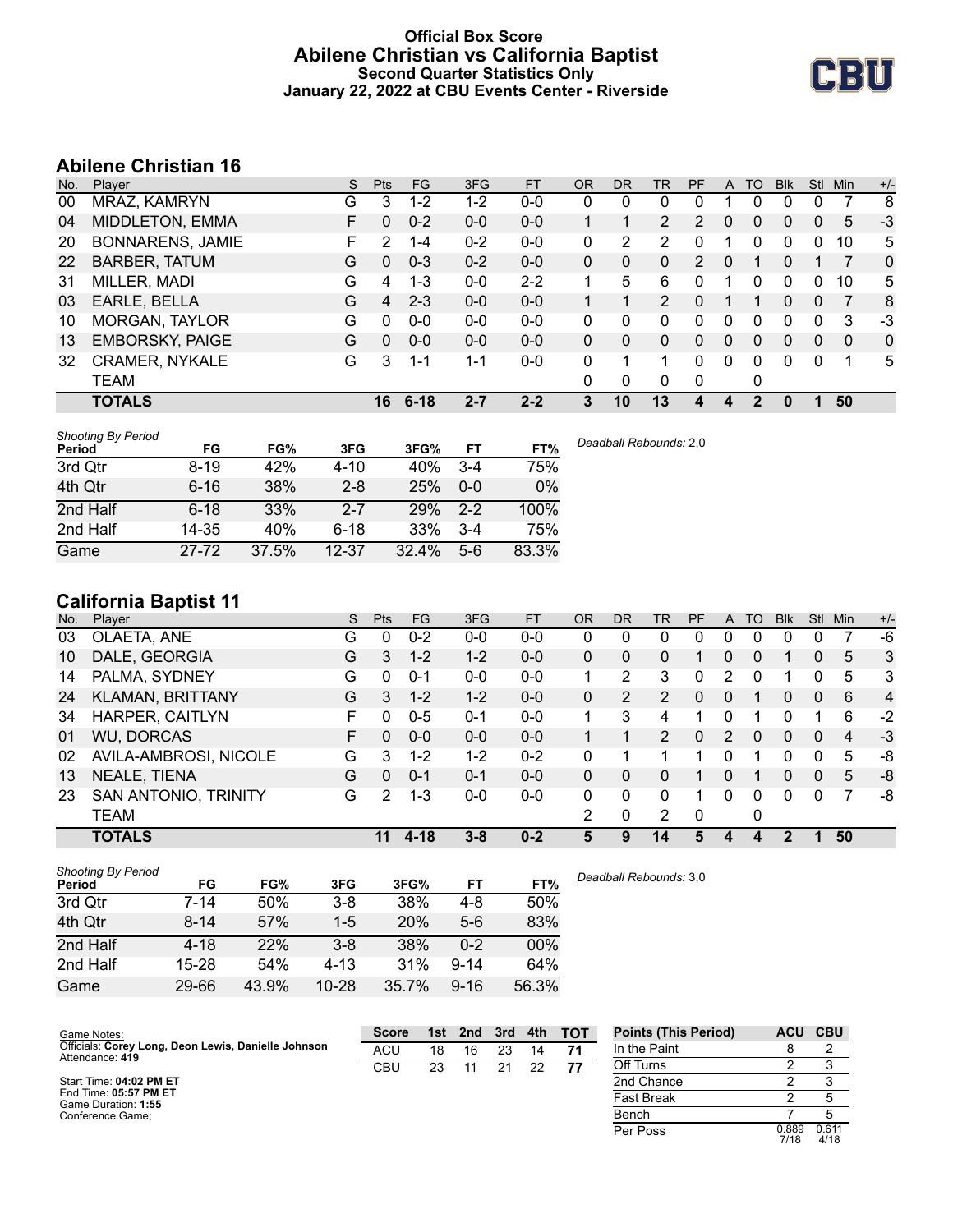## **Official Play-By-Play Abilene Christian vs California Baptist Second Quarter January 22, 2022 at CBU Events Center - Riverside**



#### **Period 2**

#### **Starters:**

Abilene Christian: 0 MRAZ,KAMRYN (G); 4 MIDDLETON,EMMA (F); 20 BONNARENS,JAMIE (F); 22 BARBER,TATUM (G); 31 MILLER,MADI (G);<br>California Baptist: 3 OLAETA,ANE (G); 10 DALE,GEORGIA (G); 14 PALMA,SYDNEY (G); 24 KLAMAN,BRITTAN

| <b>Time</b>    | <b>VISITORS: Abilene Christian</b>    | <b>Score</b> | <b>Margin</b>  | <b>HOME: California Baptist</b>         |
|----------------|---------------------------------------|--------------|----------------|-----------------------------------------|
| 10:00          |                                       |              |                | SUB OUT: AVILA-AMBROSI, NICOLE          |
| 10:00          |                                       |              |                | SUB OUT: NEALE, TIENA                   |
| 10:00          |                                       |              |                | SUB IN: DALE, GEORGIA                   |
| 10:00          |                                       |              |                | SUB IN: PALMA, SYDNEY                   |
| 10:00          | SUB OUT: MORGAN, TAYLOR               |              |                |                                         |
| 10:00          | SUB OUT: CRAMER, NYKALE               |              |                |                                         |
| 10:00          | SUB IN: MRAZ, KAMRYN                  |              |                |                                         |
| 10:00          | SUB IN: MIDDLETON, EMMA               |              |                |                                         |
| 09:37          |                                       |              |                | FOUL (OFF) by HARPER, CAITLYN           |
| 09:37          |                                       |              |                | TURNOVER (OFFENSIVE) by HARPER, CAITLYN |
| 09:37<br>09:37 | SUB OUT: MRAZ, KAMRYN                 |              |                |                                         |
| 09:23          | SUB IN: MORGAN, TAYLOR                |              |                |                                         |
| 09:23          | MISSED LAYUP by BONNARENS, JAMIE      |              |                | BLOCK by DALE, GEORGIA                  |
| 09:19          |                                       |              |                | REBOUND (DEF) by HARPER, CAITLYN        |
| 09:14          |                                       |              |                | MISSED JUMPER by PALMA, SYDNEY          |
| 09:12          |                                       |              |                | REBOUND (OFF) by PALMA, SYDNEY          |
| 09:11          |                                       |              |                | MISSED 3PTR by KLAMAN, BRITTANY         |
| 09:07          | REBOUND (DEF) by BONNARENS, JAMIE     |              |                |                                         |
| 08:47          | MISSED 3PTR by BONNARENS, JAMIE       |              |                |                                         |
| 08:44          |                                       |              |                | REBOUND (DEF) by PALMA, SYDNEY          |
| 08:33          |                                       |              |                | MISSED 3PTR by DALE, GEORGIA            |
| 08:30          | REBOUND (DEF) by MILLER, MADI         |              |                |                                         |
| 08:02          | FOUL (OFF) by BARBER, TATUM           |              |                |                                         |
| 08:02          | TURNOVER (OFFENSIVE) by BARBER, TATUM |              |                |                                         |
| 07:48          |                                       |              |                | MISSED LAYUP by OLAETA, ANE             |
| 07:45          | REBOUND (DEF) by MILLER, MADI         |              |                |                                         |
| 07:33          | MISSED JUMPER by MILLER, MADI         |              |                |                                         |
| 07:30          | REBOUND (OFF) by MILLER, MADI         |              |                |                                         |
| 07:28          | MISSED 3PTR by BARBER, TATUM          |              |                |                                         |
| 07:26          |                                       |              |                | REBOUND (DEF) by KLAMAN, BRITTANY       |
| 07:23          |                                       |              |                | TURNOVER (BADPASS) by KLAMAN, BRITTANY  |
| 07:23          | STEAL by BARBER, TATUM                |              |                |                                         |
| 07:15          | MISSED LAYUP by BARBER, TATUM         |              |                |                                         |
| 07:12          |                                       |              |                | REBOUND (DEF) by HARPER, CAITLYN        |
| 07:07          |                                       | $26-18$      | H <sub>8</sub> | GOOD! 3PTR by KLAMAN, BRITTANY          |
| 07:07          |                                       |              |                | ASSIST by PALMA, SYDNEY                 |
| 06:59          |                                       |              |                | FOUL (PERSONAL) by DALE, GEORGIA        |
| 06:59<br>06:59 | TIMEOUT 30SEC                         |              |                | SUB OUT: OLAETA, ANE                    |
| 06:59          |                                       |              |                | SUB IN: SAN ANTONIO, TRINITY            |
| 06:59          | SUB OUT: BARBER, TATUM                |              |                |                                         |
| 06:59          | SUB IN: MRAZ, KAMRYN                  |              |                |                                         |
| 06:59          | SUB IN: EARLE, BELLA                  |              |                |                                         |
| 06:59          | SUB OUT: MORGAN, TAYLOR               |              |                |                                         |
| 06:53          | MISSED LAYUP by MIDDLETON, EMMA       |              |                |                                         |
| 06:53          |                                       |              |                | BLOCK by PALMA, SYDNEY                  |
| 06:49          |                                       |              |                | REBOUND (DEF) by KLAMAN, BRITTANY       |
| 06:44          | FOUL (PERSONAL) by MIDDLETON, EMMA    |              |                |                                         |
| 06:39          |                                       |              |                | MISSED 3PTR by HARPER, CAITLYN          |
| 06:36          | REBOUND (DEF) by EARLE, BELLA         |              |                |                                         |
| 06:22          | GOOD! 3PTR by MRAZ, KAMRYN            | $26 - 21$    | H <sub>5</sub> |                                         |
| 06:22          | ASSIST by EARLE, BELLA                |              |                |                                         |
| 06:03          |                                       |              |                | MISSED LAYUP by HARPER, CAITLYN         |
| 06:00          | REBOUND (DEF) by MIDDLETON, EMMA      |              |                |                                         |
| 05:53          | TURNOVER (BADPASS) by EARLE, BELLA    |              |                |                                         |
| 05:53          |                                       |              |                | STEAL by HARPER, CAITLYN                |
| 05:45          |                                       | 29-21        | H 8            | GOOD! 3PTR by DALE, GEORGIA [FB]        |
| 05:45          |                                       |              |                | ASSIST by PALMA, SYDNEY                 |
| 05:30          | MISSED LAYUP by EARLE, BELLA          |              |                |                                         |
| 05:27          | REBOUND (OFF) by MIDDLETON, EMMA      |              |                |                                         |
| 05:27          | MISSED LAYUP by MIDDLETON, EMMA       |              |                |                                         |
| 05:25          |                                       |              |                | REBOUND (DEF) by PALMA, SYDNEY          |
| 05:20          |                                       |              |                | MISSED LAYUP by HARPER, CAITLYN         |
| 05:17          | REBOUND (DEF) by BONNARENS, JAMIE     |              |                |                                         |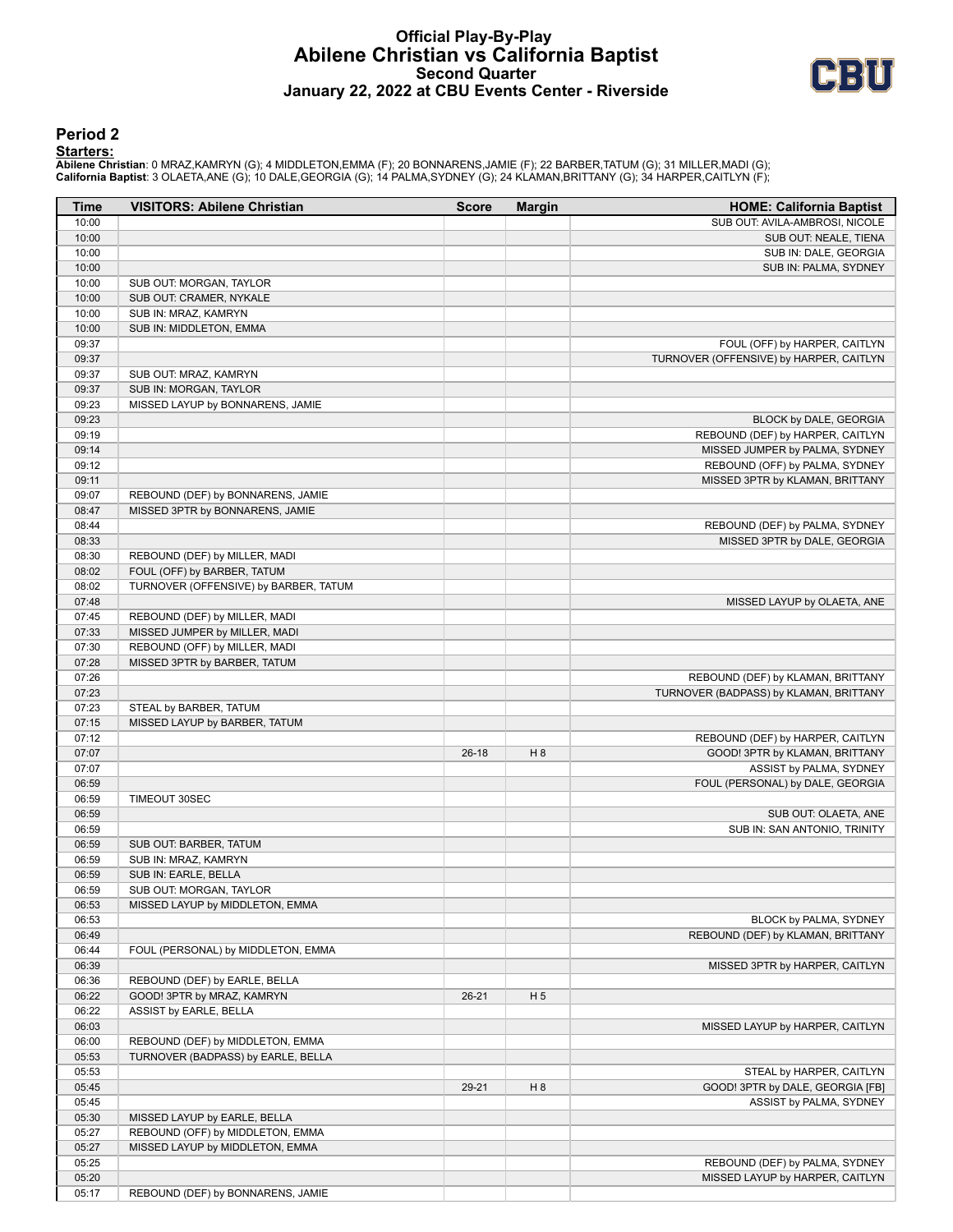| <b>Time</b> | <b>VISITORS: Abilene Christian</b>    | <b>Score</b> | <b>Margin</b>  | <b>HOME: California Baptist</b>               |
|-------------|---------------------------------------|--------------|----------------|-----------------------------------------------|
| 05:00       | MISSED 3PTR by BONNARENS, JAMIE       |              |                |                                               |
| 04:59       |                                       |              |                | REBOUND (DEF) by HARPER, CAITLYN              |
| 04:59       | FOUL (PERSONAL) by MIDDLETON, EMMA    |              |                |                                               |
| 04:59       |                                       |              |                | SUB OUT: DALE, GEORGIA                        |
| 04:59       |                                       |              |                | SUB OUT: PALMA, SYDNEY                        |
| 04:59       |                                       |              |                | SUB OUT: HARPER, CAITLYN                      |
| 04:59       |                                       |              |                | SUB IN: WU, DORCAS                            |
| 04:59       |                                       |              |                | SUB IN: AVILA-AMBROSI, NICOLE                 |
| 04:59       |                                       |              |                | SUB IN: NEALE, TIENA                          |
| 04:59       | SUB OUT: MIDDLETON, EMMA              |              |                |                                               |
| 04:59       | SUB IN: BARBER, TATUM                 |              |                |                                               |
| 04:36       |                                       |              |                | MISSED LAYUP by SAN ANTONIO, TRINITY          |
| 04:32       |                                       |              |                | REBOUND (OFF) by WU, DORCAS                   |
| 04:32       |                                       | $32 - 21$    | H 11           | GOOD! 3PTR by AVILA-AMBROSI, NICOLE           |
| 04:32       |                                       |              |                | ASSIST by WU, DORCAS                          |
| 04:15       | GOOD! LAYUP by BONNARENS, JAMIE [PNT] | 32-23        | H9             |                                               |
| 04:15       | ASSIST by MILLER, MADI                |              |                |                                               |
| 03:52       |                                       |              |                | MISSED 3PTR by AVILA-AMBROSI, NICOLE          |
| 03:49       | REBOUND (DEF) by MILLER, MADI         |              |                |                                               |
| 03:34       |                                       |              |                | FOUL (PERSONAL) by SAN ANTONIO, TRINITY       |
| 03:34       |                                       |              |                | SUB OUT: KLAMAN, BRITTANY                     |
| 03:34       |                                       |              |                | SUB IN: OLAETA, ANE                           |
| 03:34       | GOOD! FT by MILLER, MADI              | 32-24        | H 8            |                                               |
| 03:34       | GOOD! FT by MILLER, MADI              | 32-25        | H <sub>7</sub> |                                               |
| 03:23       |                                       |              |                | FOUL (OFF) by AVILA-AMBROSI, NICOLE           |
| 03:23       |                                       |              |                | TURNOVER (OFFENSIVE) by AVILA-AMBROSI, NICOLE |
| 03:07       | GOOD! LAYUP by EARLE, BELLA [FB]      | 32-27        | H <sub>5</sub> |                                               |
| 03:07       | ASSIST by BONNARENS, JAMIE            |              |                |                                               |
| 02:51       |                                       |              |                | MISSED LAYUP by OLAETA, ANE                   |
| 02:48       | REBOUND (DEF) by MILLER, MADI         |              |                |                                               |
| 02:42       | MISSED 3PTR by MRAZ, KAMRYN           |              |                |                                               |
| 02:37       |                                       |              |                | REBOUND (DEF) by AVILA-AMBROSI, NICOLE        |
| 02:35       |                                       | 34-27        | H <sub>7</sub> | GOOD! LAYUP by SAN ANTONIO, TRINITY [FB]      |
| 02:35       |                                       |              |                | ASSIST by WU, DORCAS                          |
| 02:15       | MISSED LAYUP by MILLER, MADI          |              |                |                                               |
| 02:11       | REBOUND (OFF) by EARLE, BELLA         |              |                |                                               |
| 02:11       | GOOD! LAYUP by EARLE, BELLA           | 34-29        | H <sub>5</sub> |                                               |
| 01:52       |                                       |              |                | MISSED LAYUP by SAN ANTONIO, TRINITY          |
| 01:51       |                                       |              |                | REBOUND (OFF) by TEAM                         |
| 01:39       |                                       |              |                | FOUL (OFF) by NEALE, TIENA                    |
| 01:39       |                                       |              |                | TURNOVER (OFFENSIVE) by NEALE, TIENA          |
| 01:23       | MISSED 3PTR by BARBER, TATUM          |              |                |                                               |
| 01:20       |                                       |              |                | REBOUND (DEF) by WU, DORCAS                   |
| 01:16       | FOUL (INTENTIONAL) by BARBER, TATUM   |              |                |                                               |
| 01:16       |                                       |              |                | MISSED FT by AVILA-AMBROSI, NICOLE            |
| 01:16       |                                       |              |                | REBOUND (OFF) by TEAM                         |
| 01:16       |                                       |              |                | MISSED FT by AVILA-AMBROSI, NICOLE            |
| 01:16       |                                       |              |                | REBOUND (OFF) by TEAM                         |
| 01:16       |                                       |              |                | SUB OUT: WU, DORCAS                           |
| 01:16       |                                       |              |                | SUB IN: HARPER, CAITLYN                       |
| 01:16       | SUB OUT: BARBER, TATUM                |              |                |                                               |
| 01:16       | SUB IN: CRAMER, NYKALE                |              |                |                                               |
| 01:02       |                                       |              |                | MISSED 3PTR by NEALE, TIENA                   |
| 00:57       | REBOUND (DEF) by CRAMER, NYKALE       |              |                |                                               |
| 00:50       | GOOD! 3PTR by CRAMER, NYKALE          | 34-32        | H <sub>2</sub> |                                               |
| 00:50       | ASSIST by MRAZ, KAMRYN                |              |                |                                               |
| 00:32       |                                       |              |                | MISSED LAYUP by HARPER, CAITLYN               |
| 00:29       |                                       |              |                | MISSED LAYUP by HARPER, CAITLYN               |
| 00:29       |                                       |              |                | REBOUND (OFF) by HARPER, CAITLYN              |
| 00:27       | REBOUND (DEF) by MILLER, MADI         |              |                |                                               |
| 00:06       | GOOD! LAYUP by MILLER, MADI           | 34-34        | $\sf T$        |                                               |
|             |                                       |              |                |                                               |

# **Abilene Christian 34, California Baptist 34**

| <b>Points (This Period)</b> | <b>ACU</b>    | <b>CBU</b>    |
|-----------------------------|---------------|---------------|
| In the Paint                |               |               |
| Off Turns                   |               |               |
| 2nd Chance                  |               |               |
| <b>Fast Break</b>           |               |               |
| Bench                       |               |               |
| Per Poss                    | 0.889<br>7/18 | 0.611<br>4/18 |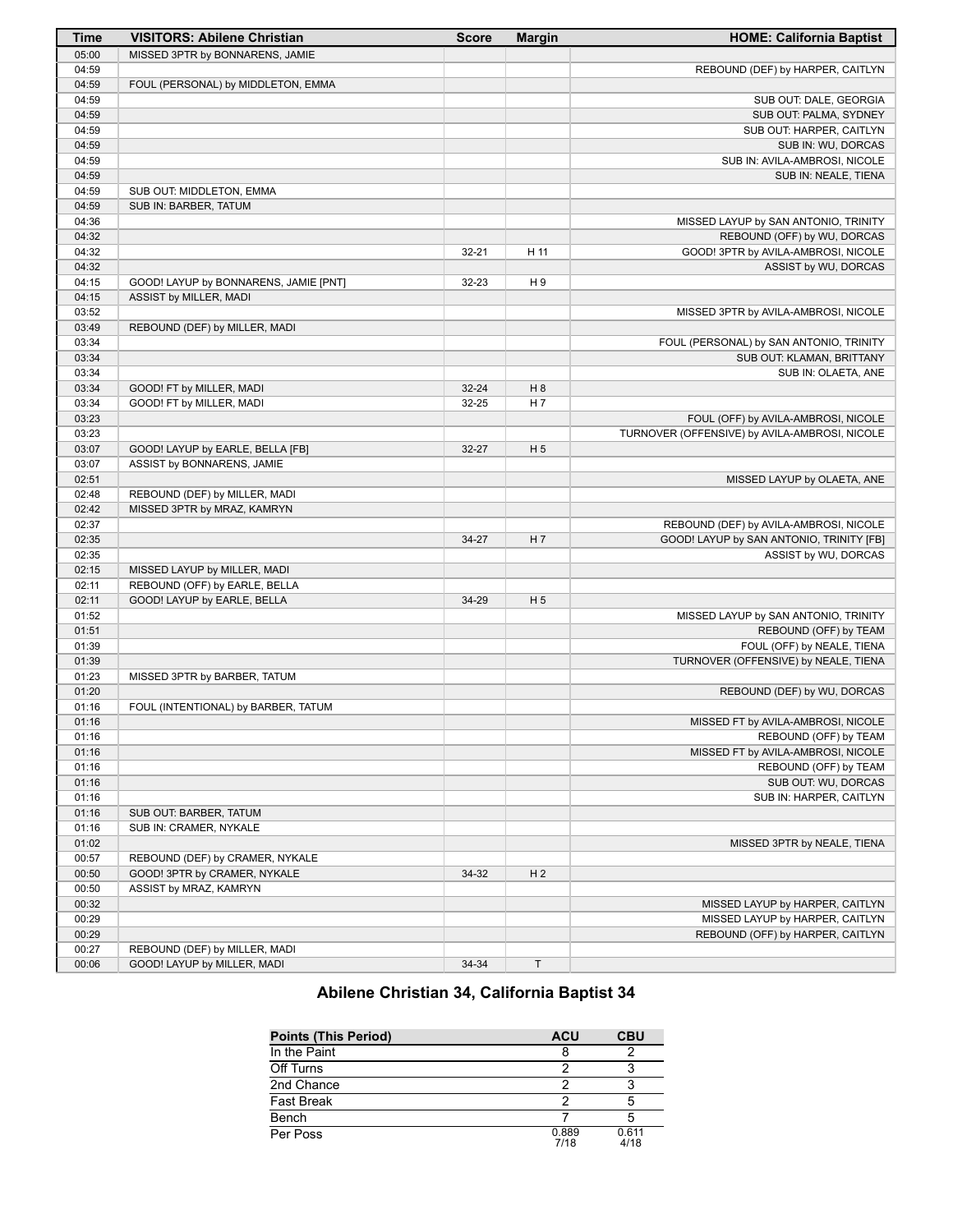## **Official Box Score Abilene Christian vs California Baptist Second Half Statistics Only January 22, 2022 at CBU Events Center - Riverside**



# **Abilene Christian 37**

| No. | Plaver                  | S  | <b>Pts</b> | <b>FG</b> | 3FG      | <b>FT</b> | <b>OR</b> | <b>DR</b> | TR            | <b>PF</b>      | A  | TO       | <b>B</b> lk | Stl | <b>Min</b> | $+/-$        |
|-----|-------------------------|----|------------|-----------|----------|-----------|-----------|-----------|---------------|----------------|----|----------|-------------|-----|------------|--------------|
| 00  | MRAZ, KAMRYN            | G  | 2          | $1 - 2$   | $0 - 1$  | $0 - 0$   |           |           | 2             | 3              | 3  | 3        | 0           | 0   | 15         | -8           |
| 03  | EARLE, BELLA            | G  | 8          | $3-5$     | $2 - 3$  | $0 - 0$   | 0         | 2         | 2             | 0              |    |          | 0           | 1   | 14         | -8           |
| 04  | MIDDLETON, EMMA         | F  | $\Omega$   | $0 - 1$   | $0 - 0$  | $0 - 0$   | 0         | 2         | 2             | 4              | 0  | $\Omega$ | 0           | 1   | 10         | 1            |
| 10  | <b>MORGAN, TAYLOR</b>   | G  | $\Omega$   | $0 - 1$   | $0 - 1$  | $0-0$     | 0         | 0         | 0             | $\overline{2}$ | 2  |          | $\Omega$    | 0   | 5          | 2            |
| 13  | <b>EMBORSKY, PAIGE</b>  | G  | 0          | $0 - 0$   | $0 - 0$  | $0 - 0$   | 0         | 0         | 0             | 0              | 0  | 0        | 0           | 0   | 0          | $\mathbf{0}$ |
| 20  | <b>BONNARENS, JAMIE</b> | F. | 4          | $1 - 7$   | $0 - 3$  | $2 - 2$   |           | 0         |               | 3              | 0  | 2        | $\Omega$    |     | 19         | -9           |
| 22  | <b>BARBER, TATUM</b>    | G  | 8          | $4-9$     | $0 - 2$  | $0 - 0$   | 2         | 4         | 6             | 2              |    | 2        | 0           |     | 13         | -1           |
| 31  | MILLER, MADI            | G  | 9          | $3 - 8$   | $3 - 7$  | $0 - 0$   |           | 3         | 4             | $\mathcal{P}$  | 2  | 2        | $\Omega$    | 0   | 20         | -6           |
| 32  | <b>CRAMER, NYKALE</b>   | G  | 6          | $2 - 2$   | $1 - 1$  | $1 - 2$   |           | 1         | $\mathcal{P}$ | 0              |    | 0        | $\Omega$    | 0   | 5          | -1           |
|     | <b>TEAM</b>             |    | 0          | $0 - 0$   | $0 - 0$  | $0 - 0$   |           | 2         | 3             | $\Omega$       | 0  | 1        | 0           | 0   | 0          |              |
|     | <b>TOTALS</b>           |    | 37         | $14 - 35$ | $6 - 18$ | 3-4       |           | 15        | 22            | 13             | 10 | 12       | 0           | 4   | 100        |              |

| <b>Shooting By Period</b><br>Period | FG        | FG%   | 3FG       | 3FG%  | FT      | FT%   | Deadball Rebounds: 2,0<br>Last FG Half: ACU 4th-00:34 |
|-------------------------------------|-----------|-------|-----------|-------|---------|-------|-------------------------------------------------------|
| 3rd Qtr                             | $8-19$    | 42%   | 4-10      | 40%   | $3-4$   | 75%   |                                                       |
| 4th Qtr                             | $6 - 16$  | 38%   | $2 - 8$   | 25%   | $0 - 0$ | 0%    |                                                       |
| 2nd Half                            | 14-35     | 40%   | $6-18$    | 33%   | $3 - 4$ | 75%   |                                                       |
| Game                                | $27 - 72$ | 37.5% | $12 - 37$ | 32.4% | $5-6$   | 83.3% |                                                       |

# **California Baptist 43**

| No. | Plaver                  | S. | <b>Pts</b> | <b>FG</b> | 3FG      | <b>FT</b> | OR       | DR | TR       | PF       | A | TO       | <b>B</b> lk | Stl      | Min      | $+/-$          |
|-----|-------------------------|----|------------|-----------|----------|-----------|----------|----|----------|----------|---|----------|-------------|----------|----------|----------------|
| 01  | WU, DORCAS              | F. | 9          | 4-4       | $1 - 1$  | $0 - 0$   | 0        |    |          | 2        |   | 0        |             | 0        | 15       | 7              |
| 02  | AVILA-AMBROSI, NICOLE   | G  | 0          | $0 - 0$   | $0 - 0$  | $0 - 0$   | 0        | 0  | 0        | $\Omega$ | 0 | 0        | 0           | 0        | $\Omega$ | $\mathbf{0}$   |
| 03  | OLAETA, ANE             | G  | 14         | $4 - 7$   | $2 - 3$  | $4 - 4$   |          | 3  | 4        | 2        | 2 | 4        | 0           | 2        | 20       | 6              |
| 10  | DALE, GEORGIA           | G  | 3          | $1 - 2$   | $0 - 1$  | $1 - 2$   | 0        | 6  | 6        | 0        | 2 |          | 0           | 0        | 15       | $\overline{4}$ |
| 13  | NEALE, TIENA            | G  | 3          | $1 - 4$   | 1-4      | $0 - 0$   | 0        | 0  | 0        | 2        |   | 0        |             |          | 10       | 4              |
| 14  | PALMA, SYDNEY           | G  | $\Omega$   | $0 - 2$   | $0 - 1$  | $0 - 0$   | 0        | 2  | 2        |          |   |          | $\Omega$    | $\Omega$ | 10       | 1              |
| 23  | SAN ANTONIO, TRINITY    | G  | 2          | 1-1       | $0 - 0$  | $0 - 0$   | $\Omega$ | 0  | 0        | 0        |   | 0        |             | 0        | 4        | 4              |
| 24  | <b>KLAMAN, BRITTANY</b> | G  | $\Omega$   | $0 - 2$   | $0 - 2$  | $0 - 0$   | 0        | 0  | $\Omega$ | 0        |   | $\Omega$ | $\Omega$    | $\Omega$ | 10       | 2              |
| 34  | <b>HARPER, CAITLYN</b>  | F. | 12         | $4-6$     | $0 - 1$  | $4 - 8$   | 0        | 1  |          | 1        | 2 |          | 0           | 0        | 16       | 2              |
|     | <b>TEAM</b>             |    | 0          | $0 - 0$   | $0 - 0$  | $0 - 0$   | $\Omega$ | 0  | $\Omega$ | 0        | 0 | $\Omega$ | 0           | 0        | 0        |                |
|     | <b>TOTALS</b>           |    | 43         | $15 - 28$ | $4 - 13$ | $9 - 14$  |          | 13 | 14       | 8        |   |          | 4           | 3        | 100      |                |

| <b>Shooting By Period</b><br>Period | FG        | FG%   | 3FG       | 3FG%  | FТ       | FT%   |
|-------------------------------------|-----------|-------|-----------|-------|----------|-------|
| 3rd Otr                             | $7 - 14$  | 50%   | $3 - 8$   | 38%   | 4-8      | 50%   |
| 4th Qtr                             | $8 - 14$  | 57%   | $1-5$     | 20%   | $5-6$    | 83%   |
| 2nd Half                            | $15 - 28$ | 54%   | $4 - 1.3$ | 31%   | $9 - 14$ | 64%   |
| Game                                | 29-66     | 43.9% | $10 - 28$ | 35.7% | $9 - 16$ | 56.3% |

*Deadball Rebounds:* 3,0 *Last FG Half:* CBU 4th-02:39

| Game Notes:                                                            | <b>Score</b> | 1st. | 2nd | 3rd | 4th | <b>TOT</b> | <b>Points from (This Period)</b> |    | <b>ACU CBU</b> |
|------------------------------------------------------------------------|--------------|------|-----|-----|-----|------------|----------------------------------|----|----------------|
| Officials: Corey Long, Deon Lewis, Danielle Johnson<br>Attendance: 419 | ACU          | 18   | 16  | 23  |     |            | In the Paint                     | 16 | 20             |
|                                                                        | CBU          | 23   |     | 21  | つつ  | 77         | Off Turns                        |    |                |
| Start Time: 04:02 PM ET                                                |              |      |     |     |     |            | 2nd Chance                       |    |                |
| End Time: 05:57 PM ET<br>Game Duration: 1:55                           |              |      |     |     |     |            | Fast Break                       |    |                |
| Conference Game:                                                       |              |      |     |     |     |            | Bench                            |    |                |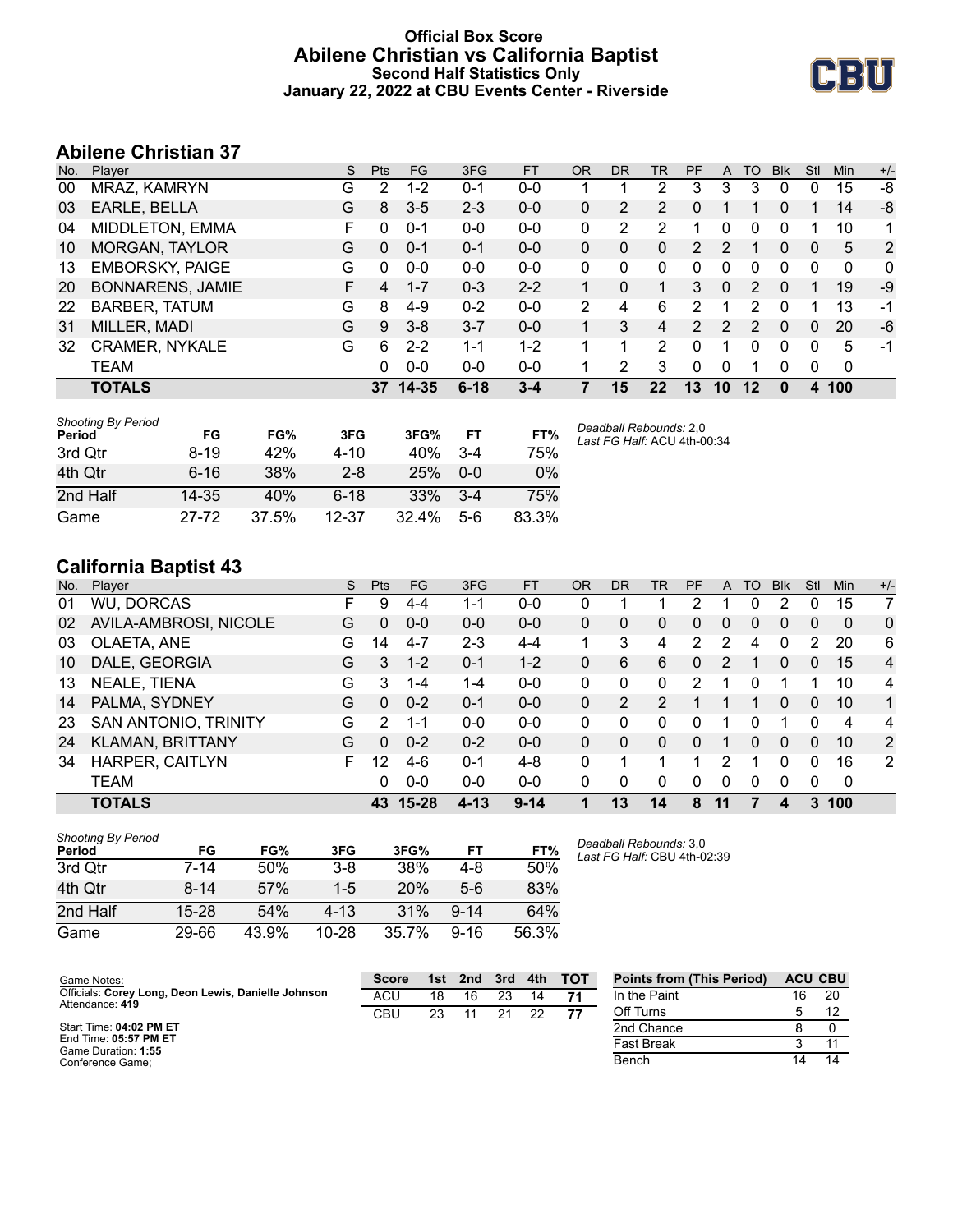## **Official Box Score Abilene Christian vs California Baptist Third Quarter Statistics Only January 22, 2022 at CBU Events Center - Riverside**



# **Abilene Christian 37**

| No. | Player                  | S. | <b>Pts</b> | <b>FG</b> | 3FG      | <b>FT</b> | 0R       | DR           | TR | PF | A        | TO       | <b>Blk</b> | Stl          | Min          | $+/-$          |
|-----|-------------------------|----|------------|-----------|----------|-----------|----------|--------------|----|----|----------|----------|------------|--------------|--------------|----------------|
| 00  | MRAZ, KAMRYN            | G  | 0          | $0 - 0$   | $0 - 0$  | $0 - 0$   |          | 0            |    |    |          |          | 0          |              | 5            | $\mathbf{0}$   |
| 04  | <b>MIDDLETON, EMMA</b>  | F. | 0          | $0 - 0$   | $0 - 0$  | $0 - 0$   | 0        | 2            | 2  | 0  | 0        | 0        | 0          | 0            | 3            | 5              |
| 20  | <b>BONNARENS, JAMIE</b> | F  | 4          | $1 - 5$   | $0 - 2$  | $2 - 2$   |          | 0            | 1  | 1  | 0        | 0        | 0          | 0            | 9            | -1             |
| 22  | <b>BARBER, TATUM</b>    | G  | 2          | $1 - 3$   | $0 - 0$  | $0 - 0$   | $\Omega$ | 3            | 3  |    |          | 0        | 0          |              | 5            | 3              |
| 31  | MILLER, MADI            | G  | 3          | $1 - 3$   | $1 - 3$  | $0 - 0$   | 0        | 3            | 3  | 2  | 0        |          | 0          | 0            | 10           | $\overline{2}$ |
| 03  | EARLE, BELLA            | G  | 8          | $3 - 5$   | $2 - 3$  | $0 - 0$   | 0        |              |    | 0  |          | 0        | 0          | $\mathbf{0}$ | 9            | $\mathbf{0}$   |
| 10  | <b>MORGAN, TAYLOR</b>   | G  | 0          | $0 - 1$   | $0 - 1$  | $0 - 0$   | 0        | 0            | 0  |    |          |          | 0          | 0            | 5            | 2              |
| 13  | <b>EMBORSKY, PAIGE</b>  | G  | 0          | $0 - 0$   | $0 - 0$  | $0 - 0$   | 0        | $\mathbf{0}$ | 0  | 0  | $\Omega$ | $\Omega$ | 0          | 0            | $\mathbf{0}$ | $\Omega$       |
| 32  | <b>CRAMER, NYKALE</b>   | G  | 6          | $2 - 2$   | 1-1      | 1-2       |          |              | 2  | 0  |          | 0        | 0          | $\Omega$     | 5            | -1             |
|     | TEAM                    |    |            |           |          |           |          | 0            |    | 0  |          | 0        |            |              |              |                |
|     | <b>TOTALS</b>           |    | 23         | $8 - 19$  | $4 - 10$ | $3 - 4$   | 4        | 10           | 14 | 6  |          | 3        | $\bf{0}$   |              | 50           |                |

| <b>Shooting By Period</b><br>Period | FG    | FG%   | 3FG       | 3FG%  |         | FT%   | Deadball Rebounds: 2,0 |
|-------------------------------------|-------|-------|-----------|-------|---------|-------|------------------------|
| 2nd Half                            | 0-0   | 0%    | ი ი       | 0%    | $0 - 0$ | 0%    |                        |
| Game                                | 27-72 | 37.5% | $12 - 37$ | 32.4% | $5-6$   | 83.3% |                        |

# **California Baptist 43**

| No. | Player                  | S | <b>Pts</b> | <b>FG</b> | 3FG     | <b>FT</b> | <b>OR</b> | DR           | TR | <b>PF</b>    | A        | TO       | <b>Blk</b> | Stl            | Min      | $+/-$        |
|-----|-------------------------|---|------------|-----------|---------|-----------|-----------|--------------|----|--------------|----------|----------|------------|----------------|----------|--------------|
| 03  | OLAETA, ANE             | G | 8          | $3 - 3$   | $2 - 2$ | $0 - 0$   | 0         | 2            | 2  | 0            |          |          | 0          |                | 10       | $-2$         |
| 10  | DALE, GEORGIA           | G | 0          | $0 - 1$   | $0 - 1$ | $0 - 0$   | 0         | 3            | 3  | 0            | 2        |          | 0          | $\Omega$       | 10       | $-2$         |
| 14  | PALMA, SYDNEY           | G | U          | $0 - 1$   | $0-0$   | $0-0$     | $\Omega$  |              |    |              |          | 0        | 0          | 0              | 5        | $-3$         |
| 24  | <b>KLAMAN, BRITTANY</b> | G | 0          | $0 - 2$   | $0 - 2$ | $0 - 0$   | 0         | $\mathbf{0}$ | 0  | 0            | 0        | 0        | 0          | $\overline{0}$ | 5        | $-2$         |
| 34  | HARPER, CAITLYN         | F | 10         | $3 - 4$   | $0 - 0$ | $4 - 8$   | 0         | 0            | 0  |              |          | 0        | 0          | 0              | 10       | $-2$         |
| 01  | <b>WU, DORCAS</b>       | F | 0          | $0 - 0$   | $0 - 0$ | $0 - 0$   | 0         |              |    |              | $\Omega$ | 0        | $\Omega$   | $\Omega$       | 5        | $\mathbf{1}$ |
| 02  | AVILA-AMBROSI, NICOLE   | G | 0          | $0 - 0$   | $0 - 0$ | $0-0$     | 0         | 0            | 0  | 0            | $\Omega$ | $\Omega$ | 0          | $\Omega$       | $\Omega$ | $\mathbf{0}$ |
| 13  | NEALE, TIENA            | G | 3          | $1 - 3$   | $1 - 3$ | $0 - 0$   | 0         | $\mathbf{0}$ | 0  |              |          | 0        | $\Omega$   | $\mathbf{0}$   | 5        | $\mathbf{0}$ |
| 23  | SAN ANTONIO, TRINITY    | G | U          | $0 - 0$   | $0-0$   | $0 - 0$   | 0         | $\Omega$     | 0  | $\Omega$     | $\Omega$ | 0        | 1          | 0              | $\Omega$ | $\mathbf{0}$ |
|     | <b>TEAM</b>             |   |            |           |         |           | 0         | 0            | 0  | $\mathbf{0}$ |          | 0        |            |                |          |              |
|     | <b>TOTALS</b>           |   | 21         | 7-14      | $3 - 8$ | 4-8       | 0         |              |    |              | 5        |          |            |                | 50       |              |

| <b>Shooting By Period</b><br>Period | FG    | FG%   | 3FG       | 3FG%  |          | FT%   |
|-------------------------------------|-------|-------|-----------|-------|----------|-------|
| 2nd Half                            | 0-0   | 9%    | 0-0       | 0%    | 0-0      | 0%    |
| Game                                | 29-66 | 43.9% | $10 - 28$ | 35.7% | $9 - 16$ | 56.3% |

*Deadball Rebounds:* 3,0

| Game Notes:                                                            | <b>Score</b> | 1st | 2nd | 3rd | 4th | <b>TOT</b> | <b>Points (This Period)</b> | <b>ACU</b>     | <b>CBU</b>    |
|------------------------------------------------------------------------|--------------|-----|-----|-----|-----|------------|-----------------------------|----------------|---------------|
| Officials: Corey Long, Deon Lewis, Danielle Johnson<br>Attendance: 419 | ACU          | 18  | 16  | 23  | 14  | 71         | In the Paint                |                |               |
|                                                                        | <b>CBU</b>   | 23  |     | 21  | 22  | 77         | Off Turns                   |                |               |
| Start Time: 04:02 PM ET                                                |              |     |     |     |     |            | 2nd Chance                  |                |               |
| End Time: 05:57 PM ET<br>Game Duration: 1:55                           |              |     |     |     |     |            | <b>Fast Break</b>           |                |               |
| Conference Game;                                                       |              |     |     |     |     |            | Bench                       | 14             |               |
|                                                                        |              |     |     |     |     |            | Per Poss                    | . 150<br>10/20 | 1.105<br>9/19 |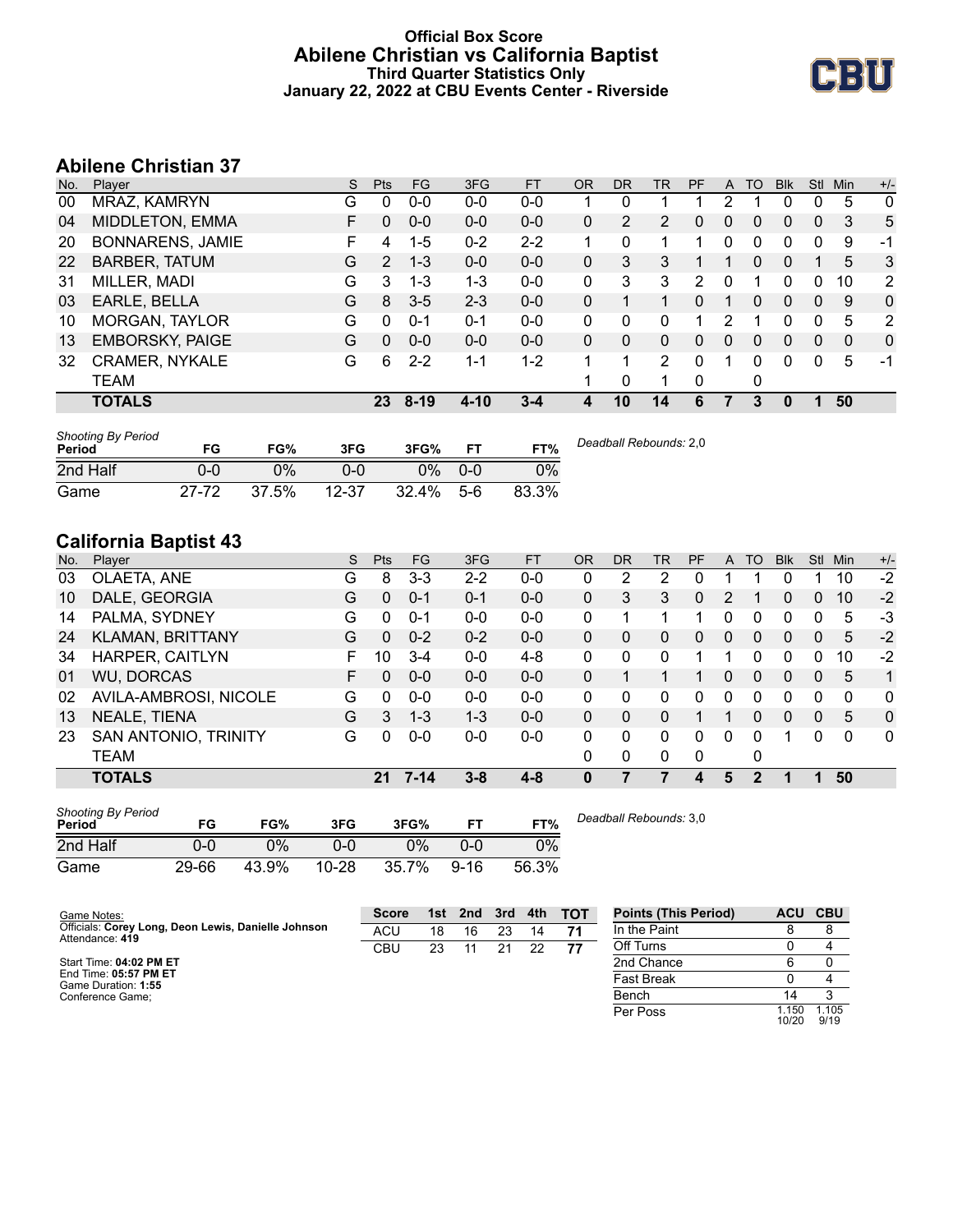## **Official Play-By-Play Abilene Christian vs California Baptist Third Quarter January 22, 2022 at CBU Events Center - Riverside**



#### **Period 3**

#### **Starters:**

Abilene Christian: 0 MRAZ,KAMRYN (G); 4 MIDDLETON,EMMA (F); 20 BONNARENS,JAMIE (F); 22 BARBER,TATUM (G); 31 MILLER,MADI (G);<br>California Baptist: 3 OLAETA,ANE (G); 10 DALE,GEORGIA (G); 14 PALMA,SYDNEY (G); 24 KLAMAN,BRITTAN

| <b>Time</b>    | <b>VISITORS: Abilene Christian</b>                                  | <b>Score</b> | <b>Margin</b>            | <b>HOME: California Baptist</b>    |
|----------------|---------------------------------------------------------------------|--------------|--------------------------|------------------------------------|
| 10:00          |                                                                     |              |                          | SUB OUT: AVILA-AMBROSI, NICOLE     |
| 10:00          |                                                                     |              |                          | SUB OUT: NEALE, TIENA              |
| 10:00          |                                                                     |              |                          | SUB OUT: SAN ANTONIO, TRINITY      |
| 10:00          |                                                                     |              |                          | SUB IN: DALE, GEORGIA              |
| 10:00          |                                                                     |              |                          | SUB IN: PALMA, SYDNEY              |
| 10:00          |                                                                     |              |                          | SUB IN: KLAMAN, BRITTANY           |
| 10:00          | SUB OUT: EARLE, BELLA                                               |              |                          |                                    |
| 10:00          | SUB OUT: CRAMER, NYKALE                                             |              |                          |                                    |
| 10:00          | SUB IN: MIDDLETON, EMMA                                             |              |                          |                                    |
| 10:00          | SUB IN: BARBER, TATUM                                               |              |                          |                                    |
| 09:54          |                                                                     |              |                          | FOUL (PERSONAL) by PALMA, SYDNEY   |
| 09:47          | MISSED 3PTR by BONNARENS, JAMIE                                     |              |                          |                                    |
| 09:44<br>09:39 |                                                                     |              |                          | REBOUND (DEF) by OLAETA, ANE       |
|                |                                                                     |              |                          | MISSED 3PTR by DALE, GEORGIA       |
| 09:36<br>09:25 | REBOUND (DEF) by MIDDLETON, EMMA<br>MISSED 3PTR by BONNARENS, JAMIE |              |                          |                                    |
| 09:22          |                                                                     |              |                          | REBOUND (DEF) by DALE, GEORGIA     |
| 09:18          |                                                                     |              |                          | MISSED LAYUP by PALMA, SYDNEY      |
| 09:12          | REBOUND (DEF) by BARBER, TATUM                                      |              |                          |                                    |
| 09:04          |                                                                     |              |                          | FOUL (PERSONAL) by HARPER, CAITLYN |
| 09:04          | GOOD! FT by BONNARENS, JAMIE                                        | 34-35        | V <sub>1</sub>           |                                    |
| 09:04          | GOOD! FT by BONNARENS, JAMIE                                        | 34-36        | V <sub>2</sub>           |                                    |
| 08:46          | FOUL (PERSONAL) by MILLER, MADI                                     |              |                          |                                    |
| 08:46          | SUB IN: EARLE, BELLA                                                |              |                          |                                    |
| 08:46          |                                                                     |              |                          | MISSED FT by HARPER, CAITLYN       |
| 08:46          |                                                                     |              |                          | REBOUND (OFF) by TEAM              |
| 08:46          | SUB OUT: MIDDLETON, EMMA                                            |              |                          |                                    |
| 08:46          |                                                                     |              |                          | MISSED FT by HARPER, CAITLYN       |
| 08:45          | REBOUND (DEF) by BARBER, TATUM                                      |              |                          |                                    |
| 08:35          | FOUL (OFF) by MRAZ, KAMRYN                                          |              |                          |                                    |
| 08:35          | TURNOVER (OFFENSIVE) by MRAZ, KAMRYN                                |              |                          |                                    |
| 08:22          |                                                                     |              |                          | TURNOVER (BADPASS) by OLAETA, ANE  |
| 08:22          | STEAL by BARBER, TATUM                                              |              |                          |                                    |
| 08:19          | MISSED LAYUP by BARBER, TATUM                                       |              |                          |                                    |
| 08:17          |                                                                     |              |                          | REBOUND (DEF) by OLAETA, ANE       |
| 08:13          |                                                                     |              |                          | MISSED 3PTR by KLAMAN, BRITTANY    |
| 08:08          | REBOUND (DEF) by MILLER, MADI                                       |              |                          |                                    |
| 07:57          | GOOD! LAYUP by BARBER, TATUM                                        | 34-38        | V <sub>4</sub>           |                                    |
| 07:57          | ASSIST by EARLE, BELLA                                              |              |                          |                                    |
| 07:55          |                                                                     |              |                          | TIMEOUT 30SEC                      |
| 07:55          |                                                                     |              |                          |                                    |
| 07:42          |                                                                     | 36-38        | V <sub>2</sub>           | GOOD! LAYUP by HARPER, CAITLYN     |
| 07:22          | FOUL (OFF) by MILLER, MADI                                          |              |                          |                                    |
| 07:22          | TURNOVER (OFFENSIVE) by MILLER, MADI                                |              |                          |                                    |
| 07:09          |                                                                     | 38-38        | T.                       | GOOD! LAYUP by HARPER, CAITLYN     |
| 07:09          |                                                                     |              |                          | ASSIST by OLAETA, ANE              |
| 06:52          | GOOD! JUMPER by BONNARENS, JAMIE [PNT]                              | 38-40        | V <sub>2</sub>           |                                    |
| 06:52          | ASSIST by MRAZ, KAMRYN                                              |              |                          |                                    |
| 06:43          |                                                                     |              |                          | MISSED 3PTR by KLAMAN, BRITTANY    |
| 06:40          | REBOUND (DEF) by BARBER, TATUM                                      |              |                          |                                    |
| 06:22          | MISSED JUMPER by BONNARENS, JAMIE                                   |              |                          |                                    |
| 06:19          |                                                                     |              |                          | REBOUND (DEF) by PALMA, SYDNEY     |
| 06:13          |                                                                     | 41-40        | H <sub>1</sub>           | GOOD! 3PTR by OLAETA, ANE          |
| 06:13          |                                                                     |              |                          | ASSIST by HARPER, CAITLYN          |
| 05:49          | MISSED 3PTR by MILLER, MADI                                         |              |                          |                                    |
| 05:45          | REBOUND (OFF) by MRAZ, KAMRYN                                       |              |                          |                                    |
| 05:42          | MISSED LAYUP by BONNARENS, JAMIE                                    |              |                          |                                    |
| 05:40          | REBOUND (OFF) by BONNARENS, JAMIE                                   |              |                          |                                    |
| 05:34          | GOOD! 3PTR by EARLE, BELLA                                          | 41-43        | V <sub>2</sub>           |                                    |
| 05:34          | ASSIST by MRAZ, KAMRYN                                              |              |                          |                                    |
| 05:26          | FOUL (PERSONAL) by BONNARENS, JAMIE                                 |              |                          |                                    |
| 05:26          |                                                                     |              |                          | SUB OUT: KLAMAN, BRITTANY          |
| 05:26          |                                                                     |              |                          | SUB IN: NEALE, TIENA               |
| 05:26          |                                                                     | 42-43        | V <sub>1</sub><br>$\top$ | GOOD! FT by HARPER, CAITLYN [FB]   |
| 05:26          |                                                                     | 43-43        |                          | GOOD! FT by HARPER, CAITLYN [FB]   |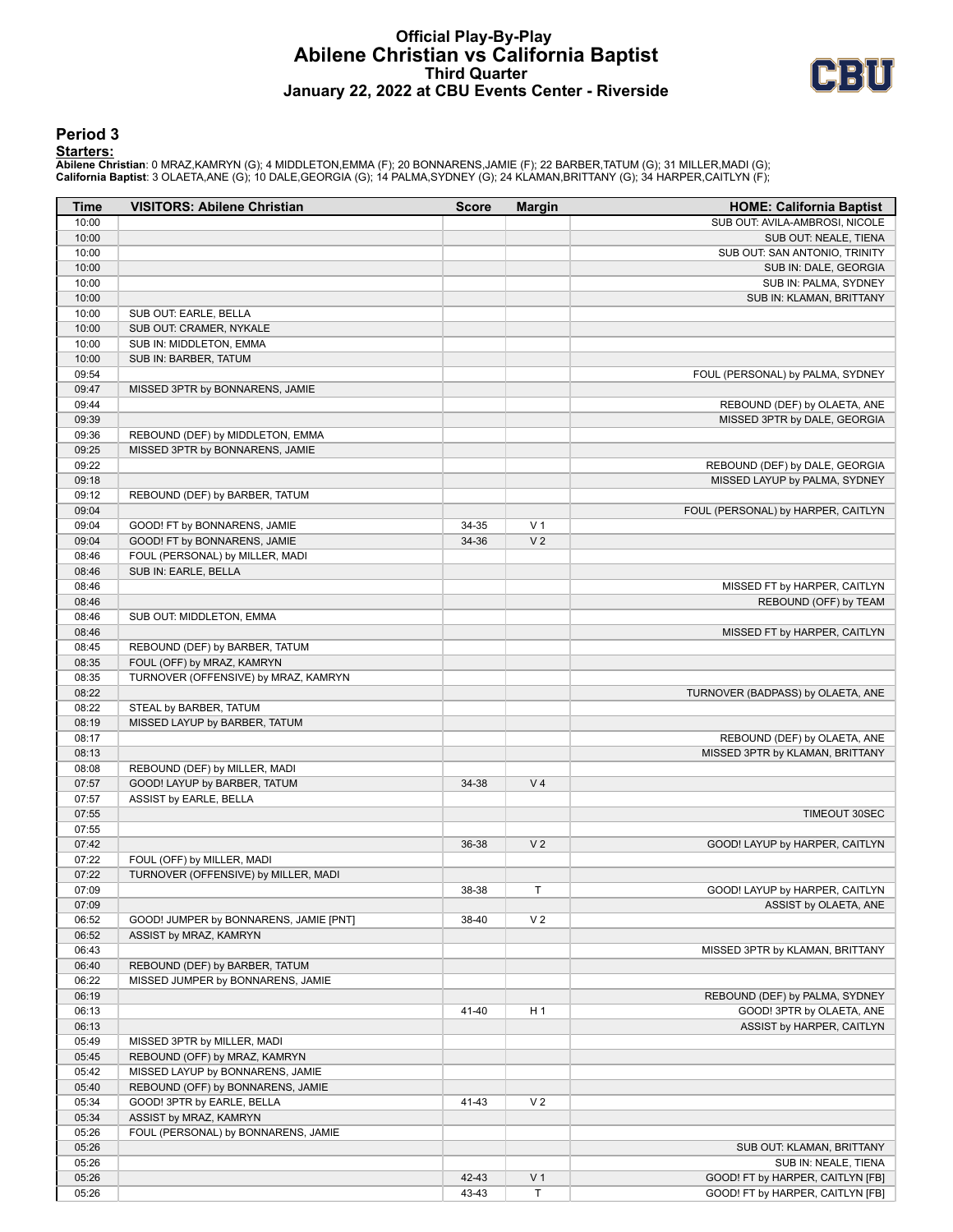| Time  | <b>VISITORS: Abilene Christian</b>    | <b>Score</b> | <b>Margin</b>  | <b>HOME: California Baptist</b>    |
|-------|---------------------------------------|--------------|----------------|------------------------------------|
| 05:26 | SUB OUT: MRAZ, KAMRYN                 |              |                |                                    |
| 05:26 | SUB OUT: BONNARENS, JAMIE             |              |                |                                    |
| 05:26 | SUB IN: MIDDLETON, EMMA               |              |                |                                    |
| 05:26 | SUB IN: MORGAN, TAYLOR                |              |                |                                    |
| 05:09 | GOOD! 3PTR by EARLE, BELLA            | 43-46        | $V_3$          |                                    |
| 05:09 | ASSIST by BARBER, TATUM               |              |                |                                    |
| 04:52 | FOUL (PERSONAL) by BARBER, TATUM      |              |                |                                    |
| 04:52 |                                       |              |                |                                    |
| 04:52 |                                       |              |                | SUB OUT: PALMA, SYDNEY             |
| 04:52 |                                       |              |                | SUB IN: WU, DORCAS                 |
| 04:52 | SUB OUT: BARBER, TATUM                |              |                |                                    |
| 04:52 | SUB IN: CRAMER, NYKALE                |              |                |                                    |
| 04:52 |                                       | 44-46        | V <sub>2</sub> | GOOD! FT by HARPER, CAITLYN        |
| 04:52 |                                       |              |                | MISSED FT by HARPER, CAITLYN       |
| 04:51 | REBOUND (DEF) by MIDDLETON, EMMA      |              |                |                                    |
| 04:39 |                                       |              |                | FOUL (PERSONAL) by WU, DORCAS      |
| 04:29 | MISSED 3PTR by MILLER, MADI           |              |                |                                    |
| 04:26 |                                       |              |                | REBOUND (DEF) by DALE, GEORGIA     |
| 04:19 |                                       |              |                | MISSED 3PTR by NEALE, TIENA        |
| 04:15 | REBOUND (DEF) by EARLE, BELLA         |              |                |                                    |
| 04:02 |                                       |              |                | FOUL (PERSONAL) by NEALE, TIENA    |
| 04:02 | MISSED FT by CRAMER, NYKALE           |              |                |                                    |
| 04:02 | REBOUND (OFF) by TEAM                 |              |                |                                    |
| 04:02 | GOOD! FT by CRAMER, NYKALE            | 44-47        | $V_3$          |                                    |
| 04:02 | SUB OUT: MILLER, MADI                 |              |                |                                    |
| 04:02 | SUB IN: BONNARENS, JAMIE              |              |                |                                    |
| 03:49 | FOUL (PERSONAL) by MORGAN, TAYLOR     |              |                |                                    |
| 03:49 | SUB OUT: MIDDLETON, EMMA              |              |                |                                    |
| 03:49 | SUB IN: MILLER, MADI                  |              |                |                                    |
| 03:49 |                                       | 45-47        | V <sub>2</sub> | GOOD! FT by HARPER, CAITLYN        |
| 03:49 |                                       |              |                | MISSED FT by HARPER, CAITLYN       |
| 03:48 | REBOUND (DEF) by MILLER, MADI         |              |                |                                    |
| 03:32 | GOOD! 3PTR by CRAMER, NYKALE          | 45-50        | V <sub>5</sub> |                                    |
| 03:32 | ASSIST by MORGAN, TAYLOR              |              |                |                                    |
| 03:09 |                                       | 47-50        | $V_3$          | GOOD! LAYUP by HARPER, CAITLYN     |
| 03:09 |                                       |              |                | ASSIST by NEALE, TIENA             |
| 02:51 | GOOD! LAYUP by EARLE, BELLA           | 47-52        | V <sub>5</sub> |                                    |
| 02:51 | ASSIST by MORGAN, TAYLOR              |              |                |                                    |
| 02:38 |                                       | 50-52        | V <sub>2</sub> | GOOD! 3PTR by OLAETA, ANE          |
| 02:38 |                                       |              |                | ASSIST by DALE, GEORGIA            |
| 02:07 | MISSED 3PTR by MORGAN, TAYLOR         |              |                |                                    |
| 02:04 | REBOUND (OFF) by CRAMER, NYKALE       |              |                |                                    |
| 02:02 | GOOD! 3PTR by MILLER, MADI            | 50-55        | V <sub>5</sub> |                                    |
| 02:02 | ASSIST by CRAMER, NYKALE              |              |                |                                    |
| 01:45 |                                       |              |                | MISSED LAYUP by HARPER, CAITLYN    |
| 01:42 | REBOUND (DEF) by CRAMER, NYKALE       |              |                |                                    |
| 01:34 | TURNOVER (LOSTBALL) by MORGAN, TAYLOR |              |                |                                    |
| 01:34 |                                       |              |                | STEAL by OLAETA, ANE               |
| 01:30 |                                       | 52-55        | V <sub>3</sub> | GOOD! LAYUP by OLAETA, ANE [FB]    |
| 01:06 | GOOD! LAYUP by CRAMER, NYKALE [PNT]   | 52-57        | V <sub>5</sub> |                                    |
| 00:54 |                                       | 55-57        | V <sub>2</sub> | GOOD! 3PTR by NEALE, TIENA         |
| 00:54 |                                       |              |                | ASSIST by DALE, GEORGIA            |
| 00:33 | MISSED LAYUP by EARLE, BELLA          |              |                |                                    |
| 00:30 |                                       |              |                | REBOUND (DEF) by WU, DORCAS        |
| 00:26 |                                       |              |                | MISSED 3PTR by NEALE, TIENA        |
| 00:22 | REBOUND (DEF) by MILLER, MADI         |              |                |                                    |
| 00:05 | MISSED 3PTR by EARLE, BELLA           |              |                |                                    |
| 00:01 |                                       |              |                | REBOUND (DEF) by DALE, GEORGIA     |
| 00:01 |                                       |              |                | TURNOVER (TRAVEL) by DALE, GEORGIA |
| 00:01 |                                       |              |                | SUB OUT: WU, DORCAS                |
| 00:01 |                                       |              |                | SUB OUT: NEALE, TIENA              |
| 00:01 |                                       |              |                | SUB OUT: HARPER, CAITLYN           |
| 00:01 |                                       |              |                | SUB IN: AVILA-AMBROSI, NICOLE      |
| 00:01 |                                       |              |                | SUB IN: SAN ANTONIO, TRINITY       |
| 00:01 |                                       |              |                | SUB IN: KLAMAN, BRITTANY           |
| 00:01 | SUB OUT: MORGAN, TAYLOR               |              |                |                                    |
| 00:01 | SUB OUT: CRAMER, NYKALE               |              |                |                                    |
| 00:01 | SUB IN: MRAZ, KAMRYN                  |              |                |                                    |
| 00:01 | SUB IN: BARBER, TATUM                 |              |                |                                    |
| 00:01 | MISSED JUMPER by BARBER, TATUM        |              |                |                                    |
| 00:01 |                                       |              |                | BLOCK by SAN ANTONIO, TRINITY      |
| 00:01 | REBOUND (OFF) by TEAM                 |              |                |                                    |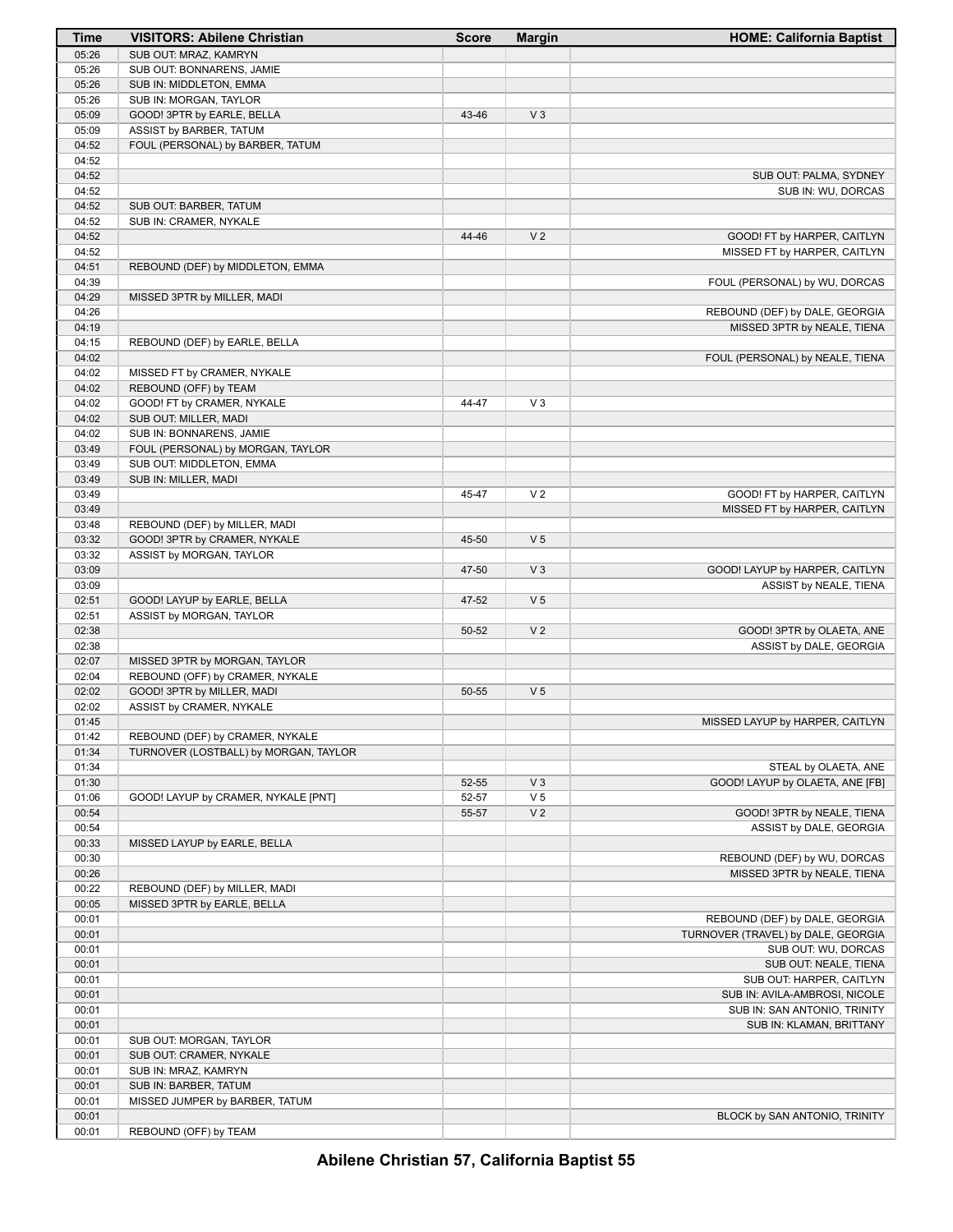| <b>Points (This Period)</b> | <b>ACU</b>     | <b>CBU</b>    |
|-----------------------------|----------------|---------------|
| In the Paint                |                |               |
| Off Turns                   |                |               |
| 2nd Chance                  | 6              |               |
| <b>Fast Break</b>           |                |               |
| Bench                       | 14             |               |
| Per Poss                    | 1.150<br>10/20 | 1.105<br>9/19 |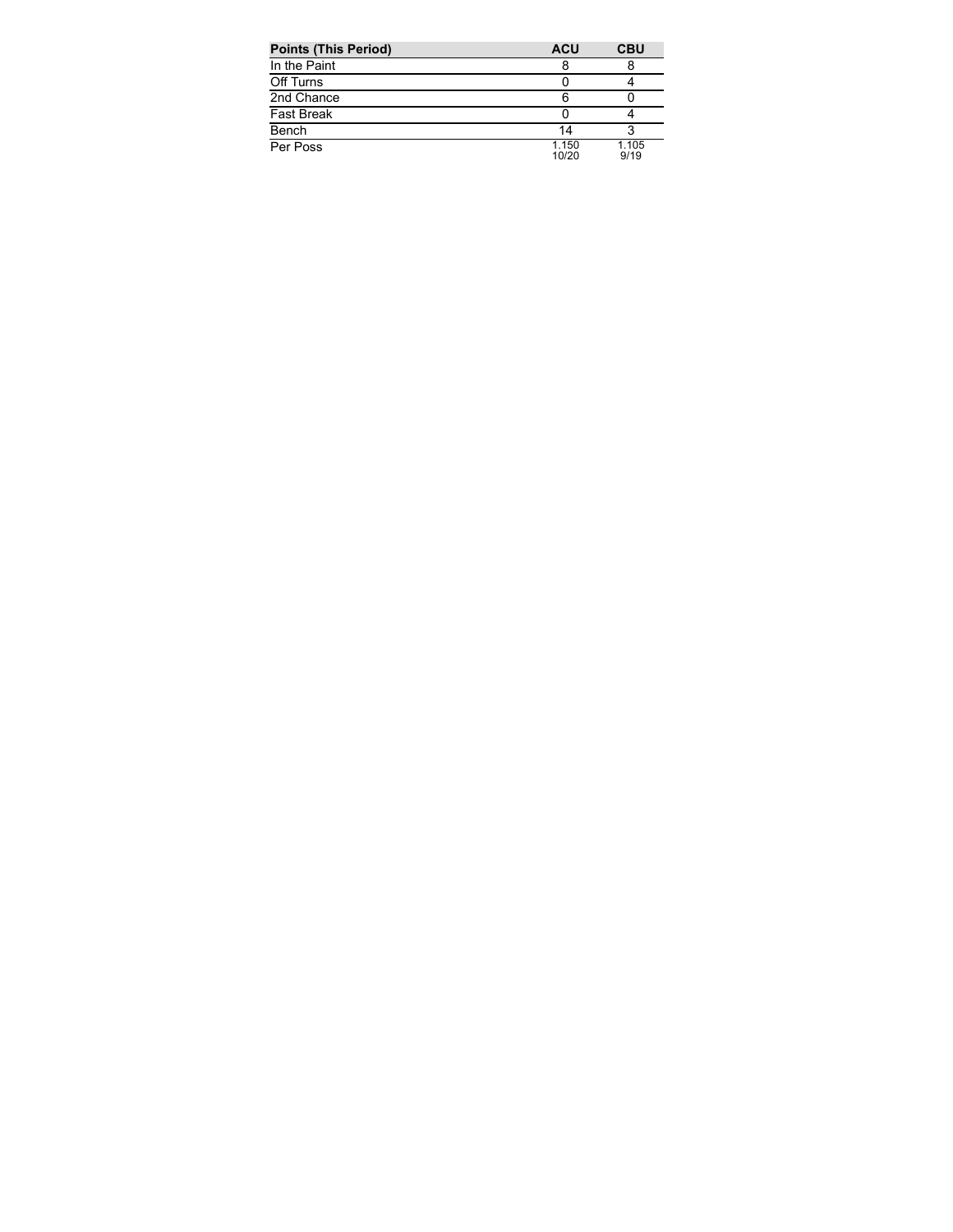## **Official Box Score Abilene Christian vs California Baptist Fourth Quarter Statistics Only January 22, 2022 at CBU Events Center - Riverside**



# **Abilene Christian 14**

|                         |   | <b>Pts</b> | <b>FG</b> | 3FG      | <b>FT</b> | <b>OR</b> | DR | TR | PF | A            | TO       | <b>B</b> lk | Stl      | Min      | $+/-$        |
|-------------------------|---|------------|-----------|----------|-----------|-----------|----|----|----|--------------|----------|-------------|----------|----------|--------------|
| MRAZ, KAMRYN            | G | 2          | $1 - 2$   | $0 - 1$  | $0-0$     | 0         |    |    | 2  |              | 2        | O           | 0        | 10       | -8           |
| MIDDLETON, EMMA         | F | 0          | $0 - 1$   | $0 - 0$  | $0 - 0$   | 0         | 0  | 0  |    | 0            | 0        | 0           |          | 7        | $-4$         |
| <b>BONNARENS, JAMIE</b> | F | 0          | $0 - 2$   | $0 - 1$  | $0 - 0$   | 0         | 0  | 0  | 2  | 0            | 2        | 0           |          | 10       | -8           |
| <b>BARBER, TATUM</b>    | G | 6          | $3 - 6$   | $0 - 2$  | $0 - 0$   | 2         |    | 3  | 1  | $\mathbf{0}$ | 2        | 0           | 0        | 8        | $-4$         |
| MILLER, MADI            | G | 6          | $2 - 5$   | $2 - 4$  | $0 - 0$   | 1         | 0  | 1  | 0  | 2            |          | 0           | 0        | 10       | -8           |
| EARLE, BELLA            | G | 0          | $0 - 0$   | $0 - 0$  | $0 - 0$   | 0         |    | 1  | 0  | $\mathbf{0}$ |          | 0           |          | 5        | -8           |
| <b>MORGAN, TAYLOR</b>   | G | 0          | $0 - 0$   | $0 - 0$  | $0 - 0$   | 0         | 0  | 0  | 1  | 0            | 0        | 0           | 0        | $\Omega$ | $\mathbf{0}$ |
| <b>EMBORSKY, PAIGE</b>  | G | 0          | $0 - 0$   | $0 - 0$  | $0 - 0$   | $\Omega$  | 0  | 0  | 0  | $\Omega$     | $\Omega$ | $\Omega$    | $\Omega$ | $\Omega$ | $\Omega$     |
| <b>CRAMER, NYKALE</b>   | G | 0          | $0-0$     | $0-0$    | $0-0$     | 0         | 0  | 0  | 0  | 0            | 0        | $\Omega$    | $\Omega$ | 0        | $\mathbf{0}$ |
| TEAM                    |   |            |           |          |           | 0         | 2  | 2  | 0  |              |          |             |          |          |              |
| <b>TOTALS</b>           |   | 14         |           | $2 - 8$  | $0 - 0$   | 3         | 5  | 8  |    | 3            | 9        | 0           | 3        | 50       |              |
|                         |   |            |           | $6 - 16$ |           |           |    |    |    |              |          |             |          |          |              |

| <b>Shooting By Period</b><br>Period | FG    | FG%   | 3FG       | 3FG%     | FТ    | FT%   | Deadball Rebounds: 2,0 |
|-------------------------------------|-------|-------|-----------|----------|-------|-------|------------------------|
| Game                                | 27-72 | 37.5% | $12 - 37$ | $32.4\%$ | $5-6$ | 83.3% |                        |

# **California Baptist 22**

| No. | Player                  | S | <b>Pts</b>      | <b>FG</b> | 3FG     | <b>FT</b> | <b>OR</b> | DR | TR | <b>PF</b> | A        | TO       | <b>Blk</b> | Stl           | Min      | $+/-$          |
|-----|-------------------------|---|-----------------|-----------|---------|-----------|-----------|----|----|-----------|----------|----------|------------|---------------|----------|----------------|
| 03  | OLAETA, ANE             | G | 6               | 1-4       | $0 - 1$ | 4-4       |           |    | 2  | 2         |          | 3        | 0          |               | 10       | 8              |
| 10  | DALE, GEORGIA           | G | 3               | 1-1       | $0 - 0$ | $1 - 2$   | 0         | 3  | 3  | 0         | 0        | 0        | 0          | 0             | 5        | 6              |
| 14  | PALMA, SYDNEY           | G | 0               | $0 - 1$   | $0 - 1$ | $0-0$     | $\Omega$  |    |    | 0         |          |          | 0          | 0             | 5        | $\overline{4}$ |
| 24  | <b>KLAMAN, BRITTANY</b> | G | 0               | $0 - 0$   | $0 - 0$ | $0 - 0$   | 0         | 0  | 0  | 0         |          | $\Omega$ | 0          | $\Omega$      | 5        | $\overline{4}$ |
| 34  | <b>HARPER, CAITLYN</b>  | F | 2               | $1 - 2$   | $0 - 1$ | $0 - 0$   | $\Omega$  |    |    | 0         |          |          | 0          | 0             | 6        | 4              |
| 01  | <b>WU, DORCAS</b>       | F | 9               | $4 - 4$   | $1 - 1$ | $0 - 0$   | $\Omega$  | 0  | 0  |           |          | 0        | 2          | $\Omega$      | 10       | 6              |
| 02  | AVILA-AMBROSI, NICOLE   | G | 0               | $0 - 0$   | $0 - 0$ | $0 - 0$   | 0         | 0  | 0  | 0         | $\Omega$ | $\Omega$ | 0          | 0             | $\Omega$ | $\mathbf{0}$   |
| 13  | NEALE, TIENA            | G | 0               | $0 - 1$   | $0 - 1$ | $0 - 0$   | $\Omega$  | 0  | 0  |           | $\Omega$ | $\Omega$ |            |               | 5        | $\overline{4}$ |
| 23  | SAN ANTONIO, TRINITY    | G | 2               | 1-1       | $0-0$   | $0-0$     | 0         | 0  | 0  | U         |          | $\Omega$ | 0          | 0             | 4        | $\overline{4}$ |
|     | TEAM                    |   |                 |           |         |           | 0         | 0  | 0  | 0         |          | 0        |            |               |          |                |
|     | <b>TOTALS</b>           |   | 22 <sub>2</sub> | $8 - 14$  | $1 - 5$ | $5-6$     |           | 6  |    | 4         | 6        | 5        | 3          | $\mathcal{P}$ | 50       |                |
|     |                         |   |                 |           |         |           |           |    |    |           |          |          |            |               |          |                |

| <b>Shooting By Period</b> |       |       |           |       |          |       |  |  |  |
|---------------------------|-------|-------|-----------|-------|----------|-------|--|--|--|
| Period                    | FG    | FG%   | 3FG       | 3FG%  |          | FT%   |  |  |  |
| Game                      | 29-66 | 43.9% | $10 - 28$ | 35.7% | $9 - 16$ | 56.3% |  |  |  |

*Deadball Rebounds:* 3,0

| Game Notes:                                                            | <b>Score</b> |    | 1st 2nd | 3rd | 4th | <b>TOT</b> | <b>Points (This Period)</b> | ACU CBU       |                |
|------------------------------------------------------------------------|--------------|----|---------|-----|-----|------------|-----------------------------|---------------|----------------|
| Officials: Corey Long, Deon Lewis, Danielle Johnson<br>Attendance: 419 | ACU          | 18 | 16      | 23  | 14  |            | In the Paint                |               | 12             |
|                                                                        | CBU          | 23 |         | 21  | 22  | 77         | Off Turns                   |               |                |
| Start Time: 04:02 PM ET                                                |              |    |         |     |     |            | 2nd Chance                  |               |                |
| End Time: 05:57 PM ET<br>Game Duration: 1:55                           |              |    |         |     |     |            | <b>Fast Break</b>           |               |                |
| Conference Game;                                                       |              |    |         |     |     |            | Bench                       |               | 44             |
|                                                                        |              |    |         |     |     |            | Per Poss                    | 0.636<br>6/22 | 1.100<br>11/20 |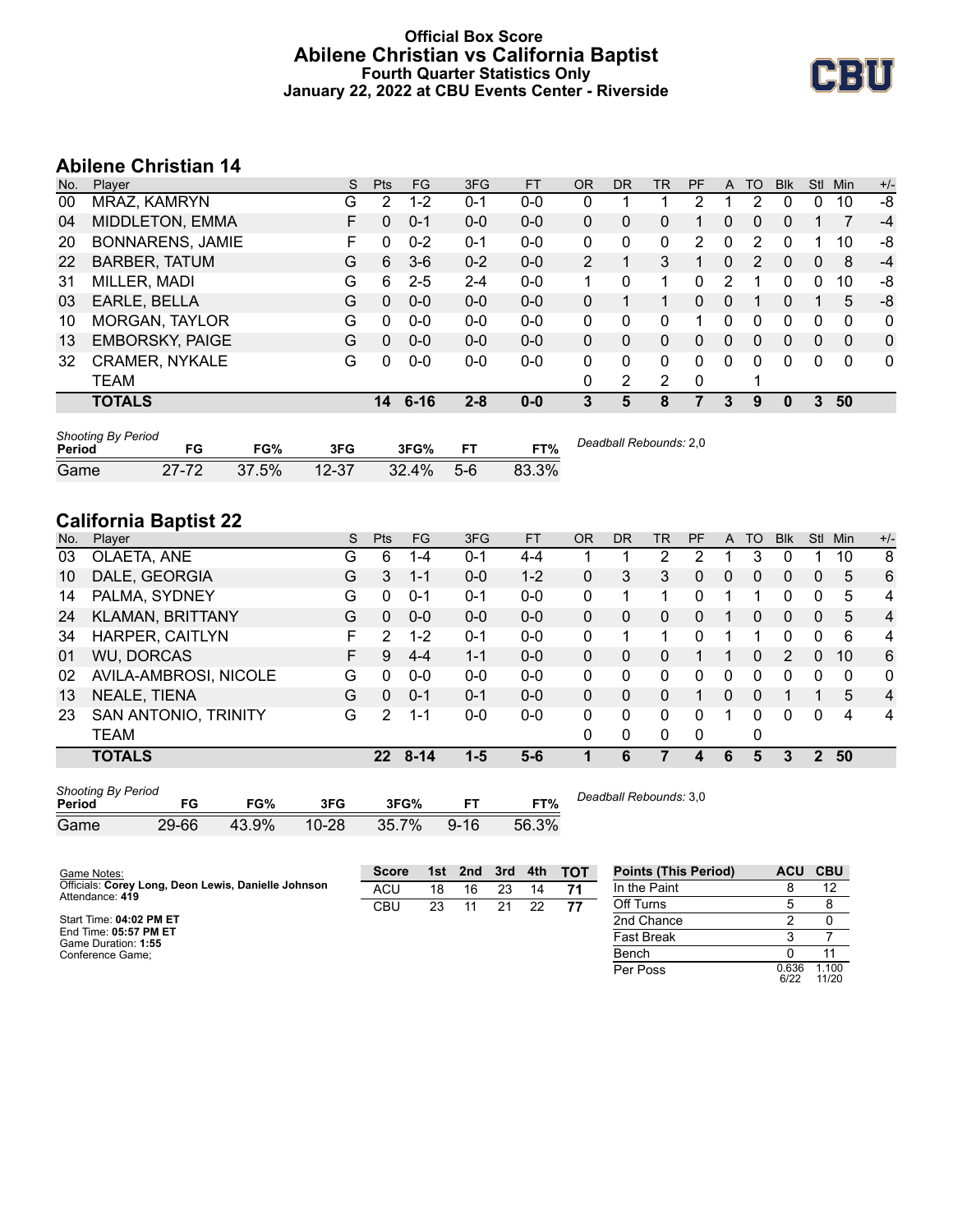## **Official Play-By-Play Abilene Christian vs California Baptist Fourth Quarter January 22, 2022 at CBU Events Center - Riverside**



#### **Period 4**

#### **Starters:**

Abilene Christian: 0 MRAZ,KAMRYN (G); 4 MIDDLETON,EMMA (F); 20 BONNARENS,JAMIE (F); 22 BARBER,TATUM (G); 31 MILLER,MADI (G);<br>California Baptist: 3 OLAETA,ANE (G); 10 DALE,GEORGIA (G); 14 PALMA,SYDNEY (G); 24 KLAMAN,BRITTAN

| Time           | <b>VISITORS: Abilene Christian</b>      | <b>Score</b> | <b>Margin</b>  | <b>HOME: California Baptist</b>                         |
|----------------|-----------------------------------------|--------------|----------------|---------------------------------------------------------|
| 10:00          | SUB OUT: EARLE, BELLA                   |              |                |                                                         |
| 10:00          | SUB IN: MIDDLETON, EMMA                 |              |                |                                                         |
| 10:00          |                                         |              |                | SUB OUT: DALE, GEORGIA                                  |
| 10:00          |                                         |              |                | SUB IN: PALMA, SYDNEY                                   |
| 09:48          |                                         |              |                | SUB OUT: AVILA-AMBROSI, NICOLE                          |
| 09:48          |                                         |              |                | SUB IN: WU, DORCAS                                      |
| 09:45          |                                         | 57-57        | T              | GOOD! LAYUP by WU, DORCAS                               |
| 09:45          |                                         |              |                | ASSIST by SAN ANTONIO, TRINITY                          |
| 09:31          | GOOD! LAYUP by BARBER, TATUM            | 57-59        | V <sub>2</sub> |                                                         |
| 09:31          | ASSIST by MILLER, MADI                  |              |                |                                                         |
| 09:19<br>09:19 |                                         | 60-59        | H <sub>1</sub> | GOOD! 3PTR by WU, DORCAS                                |
| 09:03          | GOOD! LAYUP by MRAZ, KAMRYN             | 60-61        | V <sub>1</sub> | ASSIST by OLAETA, ANE                                   |
| 09:03          | ASSIST by MILLER, MADI                  |              |                |                                                         |
| 08:53          |                                         | 62-61        | H <sub>1</sub> | GOOD! LAYUP by OLAETA, ANE                              |
| 08:36          | GOOD! 3PTR by MILLER, MADI              | 62-64        | V <sub>2</sub> |                                                         |
| 08:29          |                                         |              |                | TURNOVER (BADPASS) by PALMA, SYDNEY                     |
| 08:22          | MISSED 3PTR by BARBER, TATUM            |              |                |                                                         |
| 08:19          |                                         |              |                | REBOUND (DEF) by PALMA, SYDNEY                          |
| 08:16          |                                         | 64-64        | T              | GOOD! LAYUP by SAN ANTONIO, TRINITY [FB]                |
| 08:16          |                                         |              |                | ASSIST by PALMA, SYDNEY                                 |
| 07:59          | TURNOVER (BADPASS) by MRAZ, KAMRYN      |              |                |                                                         |
| 07:49          |                                         |              |                | MISSED LAYUP by OLAETA, ANE                             |
| 07:48          | REBOUND (DEF) by TEAM                   |              |                |                                                         |
| 07:18          | MISSED LAYUP by MILLER, MADI            |              |                |                                                         |
| 07:18          |                                         |              |                | BLOCK by WU, DORCAS                                     |
| 07:18          | REBOUND (OFF) by TEAM                   |              |                |                                                         |
| 07:18          | TURNOVER (SHOTCLOCK) by TEAM            |              |                |                                                         |
| 07:18          | SUB OUT: MIDDLETON, EMMA                |              |                |                                                         |
| 07:18          | SUB IN: EARLE, BELLA                    |              |                |                                                         |
| 06:57<br>06:57 |                                         | 66-64        | H <sub>2</sub> | GOOD! LAYUP by WU, DORCAS<br>ASSIST by KLAMAN, BRITTANY |
| 06:38          |                                         |              |                | FOUL (PERSONAL) by OLAETA, ANE                          |
| 06:25          | MISSED 3PTR by BARBER, TATUM            |              |                |                                                         |
| 06:21          | REBOUND (OFF) by MILLER, MADI           |              |                |                                                         |
| 06:21          |                                         |              |                | FOUL (PERSONAL) by OLAETA, ANE                          |
| 06:06          | TURNOVER (LOSTBALL) by BONNARENS, JAMIE |              |                |                                                         |
| 06:06          |                                         |              |                | STEAL by OLAETA, ANE                                    |
| 05:58          |                                         |              |                | TURNOVER (LOSTBALL) by OLAETA, ANE                      |
| 05:58          | STEAL by EARLE, BELLA                   |              |                |                                                         |
| 05:51          | TURNOVER (BADPASS) by BARBER, TATUM     |              |                |                                                         |
| 05:51          |                                         |              |                | SUB OUT: SAN ANTONIO, TRINITY                           |
| 05:51          |                                         |              |                | SUB IN: HARPER, CAITLYN                                 |
| 05:41          |                                         |              |                | MISSED 3PTR by PALMA, SYDNEY                            |
| 05:37          | REBOUND (DEF) by MRAZ, KAMRYN           |              |                |                                                         |
| 05:27          | MISSED LAYUP by BONNARENS, JAMIE        |              |                |                                                         |
| 05:21          |                                         |              |                | REBOUND (DEF) by OLAETA, ANE                            |
| 05:21          |                                         |              |                | TURNOVER (LOSTBALL) by HARPER, CAITLYN                  |
| 05:21          | STEAL by BONNARENS, JAMIE               |              |                |                                                         |
| 05:21<br>05:21 |                                         |              |                | SUB OUT: PALMA, SYDNEY                                  |
| 05:19          | MISSED LAYUP by BARBER, TATUM           |              |                | SUB IN: NEALE, TIENA                                    |
| 05:16          | REBOUND (OFF) by BARBER, TATUM          |              |                |                                                         |
| 05:16          | GOOD! LAYUP by BARBER, TATUM            | 66-66        | T.             |                                                         |
| 05:00          |                                         |              |                | MISSED JUMPER by OLAETA, ANE                            |
| 04:57          |                                         |              |                | REBOUND (OFF) by OLAETA, ANE                            |
| 04:56          |                                         |              |                | MISSED 3PTR by NEALE, TIENA                             |
| 04:53          | REBOUND (DEF) by EARLE, BELLA           |              |                |                                                         |
| 04:41          | TURNOVER (LOSTBALL) by MILLER, MADI     |              |                |                                                         |
| 04:41          |                                         |              |                |                                                         |
| 04:41          |                                         |              |                | SUB OUT: KLAMAN, BRITTANY                               |
| 04:41          |                                         |              |                | SUB IN: DALE, GEORGIA                                   |
| 04:25          |                                         | 68-66        | H <sub>2</sub> | GOOD! LAYUP by HARPER, CAITLYN                          |
| 04:25          |                                         |              |                | ASSIST by WU, DORCAS                                    |
| 04:09          | FOUL (OFF) by BONNARENS, JAMIE          |              |                |                                                         |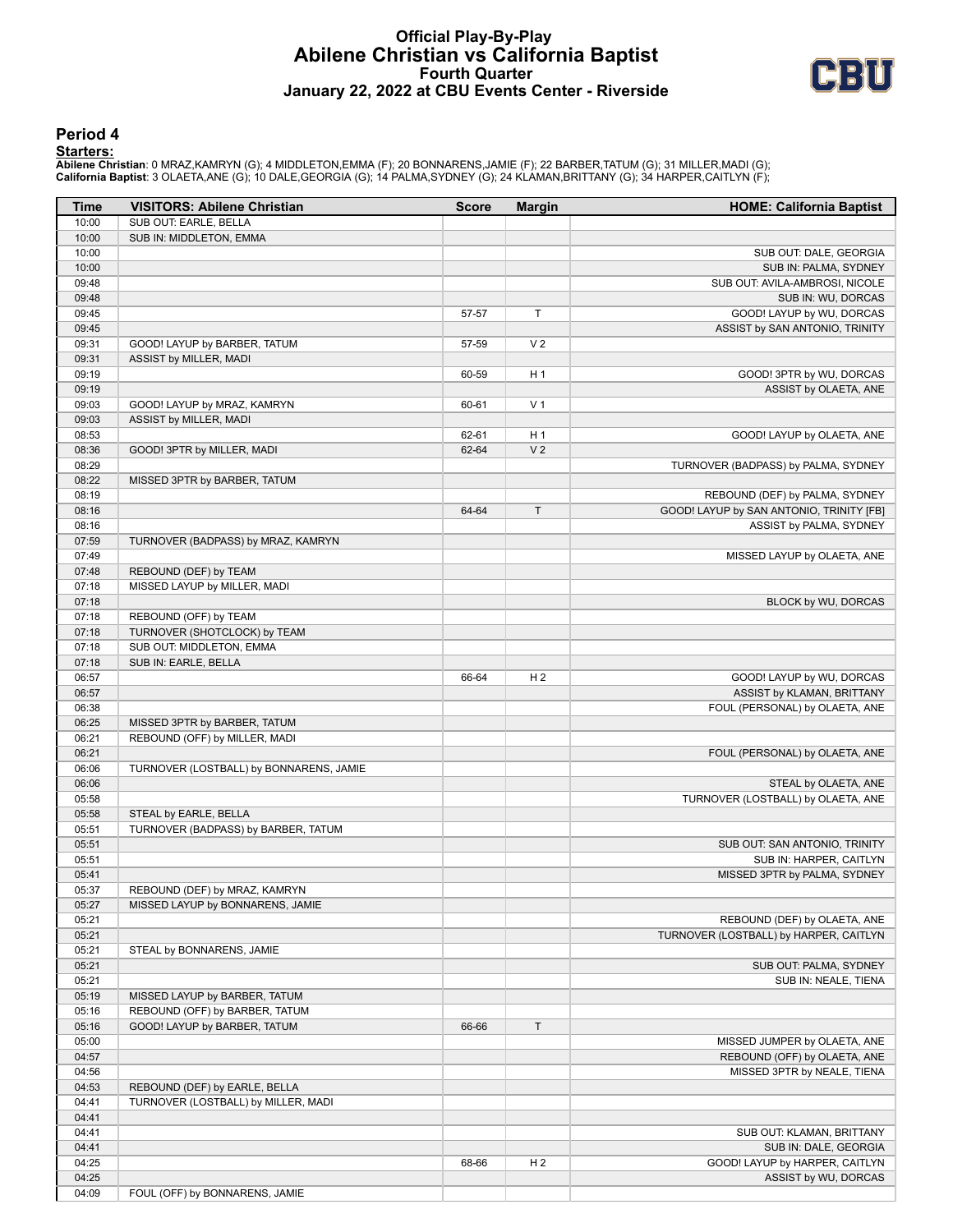| Time           | <b>VISITORS: Abilene Christian</b>       | <b>Score</b> | <b>Margin</b>  | <b>HOME: California Baptist</b>   |
|----------------|------------------------------------------|--------------|----------------|-----------------------------------|
| 04:09          | TURNOVER (OFFENSIVE) by BONNARENS, JAMIE |              |                |                                   |
| 04:09          | SUB OUT: BARBER, TATUM                   |              |                |                                   |
| 04:09          | SUB IN: MIDDLETON, EMMA                  |              |                |                                   |
| 03:57          |                                          |              |                | TURNOVER (BADPASS) by OLAETA, ANE |
| 03:57          | STEAL by MIDDLETON, EMMA                 |              |                |                                   |
| 03:43          |                                          |              |                | FOUL (PERSONAL) by NEALE, TIENA   |
| 03:40          | MISSED LAYUP by MIDDLETON, EMMA          |              |                |                                   |
| 03:40          |                                          |              |                | REBOUND (DEF) by DALE, GEORGIA    |
| 03:33          |                                          | 70-66        | H4             | GOOD! JUMPER by WU, DORCAS [FB]   |
| 03:33<br>03:15 |                                          |              |                | ASSIST by HARPER, CAITLYN         |
| 03:15          | TURNOVER (BADPASS) by EARLE, BELLA       |              |                | STEAL by NEALE, TIENA             |
| 02:39          |                                          | 72-66        | H <sub>6</sub> | GOOD! LAYUP by DALE, GEORGIA      |
| 02:36          | TIMEOUT 30SEC                            |              |                |                                   |
| 02:36          | SUB OUT: EARLE, BELLA                    |              |                |                                   |
| 02:36          | SUB IN: BARBER, TATUM                    |              |                |                                   |
| 02:26          | MISSED 3PTR by MRAZ, KAMRYN              |              |                |                                   |
| 02:23          |                                          |              |                | REBOUND (DEF) by HARPER, CAITLYN  |
| 02:23          | FOUL (PERSONAL) by MIDDLETON, EMMA       |              |                |                                   |
| 01:57          |                                          |              |                | MISSED 3PTR by OLAETA, ANE        |
| 01:52          | REBOUND (DEF) by BARBER, TATUM           |              |                |                                   |
| 01:47          | FOUL (OFF) by MRAZ, KAMRYN               |              |                |                                   |
| 01:47          | TURNOVER (OFFENSIVE) by MRAZ, KAMRYN     |              |                |                                   |
| 01:25          |                                          |              |                | TURNOVER (BADPASS) by OLAETA, ANE |
| 01:19          | GOOD! 3PTR by MILLER, MADI [FB]          | 72-69        | $H_3$          |                                   |
| 01:19          | ASSIST by MRAZ, KAMRYN                   |              |                |                                   |
| 00:57          |                                          |              |                | MISSED 3PTR by HARPER, CAITLYN    |
| 00:55          | REBOUND (DEF) by TEAM                    |              |                | FOUL (PERSONAL) by WU, DORCAS     |
| 00:50<br>00:40 |                                          |              |                |                                   |
| 00:40          | MISSED 3PTR by MILLER, MADI              |              |                | BLOCK by WU, DORCAS               |
| 00:34          | GOOD! LAYUP by BARBER, TATUM             | 72-71        | H <sub>1</sub> |                                   |
| 00:34          | REBOUND (OFF) by BARBER, TATUM           |              |                |                                   |
| 00:20          | FOUL (PERSONAL) by MRAZ, KAMRYN          |              |                |                                   |
| 00:20          | SUB OUT: MRAZ, KAMRYN                    |              |                |                                   |
| 00:20          | SUB IN: MORGAN, TAYLOR                   |              |                |                                   |
| 00:20          |                                          |              |                | TIMEOUT 30SEC                     |
| 00:20          |                                          |              |                | SUB OUT: WU, DORCAS               |
| 00:20          |                                          |              |                | SUB IN: KLAMAN, BRITTANY          |
| 00:19          | FOUL (PERSONAL) by MORGAN, TAYLOR        |              |                |                                   |
| 00:19          |                                          |              |                | SUB OUT: KLAMAN, BRITTANY         |
| 00:19          |                                          |              |                | SUB IN: WU, DORCAS                |
| 00:19          | SUB OUT: MORGAN, TAYLOR                  |              |                |                                   |
| 00:19          | SUB IN: MRAZ, KAMRYN                     |              |                |                                   |
| 00:19          |                                          | 73-71        | H <sub>2</sub> | GOOD! FT by OLAETA, ANE           |
| 00:19<br>00:19 | TIMEOUT 30SEC                            | 74-71        | H <sub>3</sub> | GOOD! FT by OLAETA, ANE           |
| 00:12          | MISSED 3PTR by BONNARENS, JAMIE          |              |                |                                   |
| 00:12          |                                          |              |                | BLOCK by NEALE, TIENA             |
| 00:10          | FOUL (PERSONAL) by BARBER, TATUM         |              |                |                                   |
| 00:10          |                                          |              |                | MISSED FT by DALE, GEORGIA        |
| 00:10          |                                          | 75-71        | H4             | GOOD! FT by DALE, GEORGIA [FB]    |
| 00:10          | <b>TIMEOUT TEAM</b>                      |              |                |                                   |
| 00:10          |                                          |              |                | REBOUND (OFF) by TEAM             |
| 00:09          | TURNOVER (BADPASS) by BARBER, TATUM      |              |                |                                   |
| 00:09          |                                          |              |                | TIMEOUT 30SEC                     |
| 00:09          |                                          |              |                | SUB OUT: WU, DORCAS               |
| 00:09          |                                          |              |                | SUB IN: KLAMAN, BRITTANY          |
| 00:09          | SUB OUT: MIDDLETON, EMMA                 |              |                |                                   |
| 00:09          | SUB IN: EARLE, BELLA                     |              |                |                                   |
| 00:08          |                                          |              |                | REBOUND (DEF) by DALE, GEORGIA    |
| 00:07          | FOUL (PERSONAL) by BONNARENS, JAMIE      |              |                |                                   |
| 00:07          |                                          | 76-71        | H <sub>5</sub> | GOOD! FT by OLAETA, ANE [FB]      |
| 00:07          |                                          | $77 - 71$    | H <sub>6</sub> | GOOD! FT by OLAETA, ANE [FB]      |
| 00:02          | MISSED 3PTR by MILLER, MADI              |              |                |                                   |
| 00:00          |                                          |              |                | REBOUND (DEF) by DALE, GEORGIA    |

**Abilene Christian 71, California Baptist 77**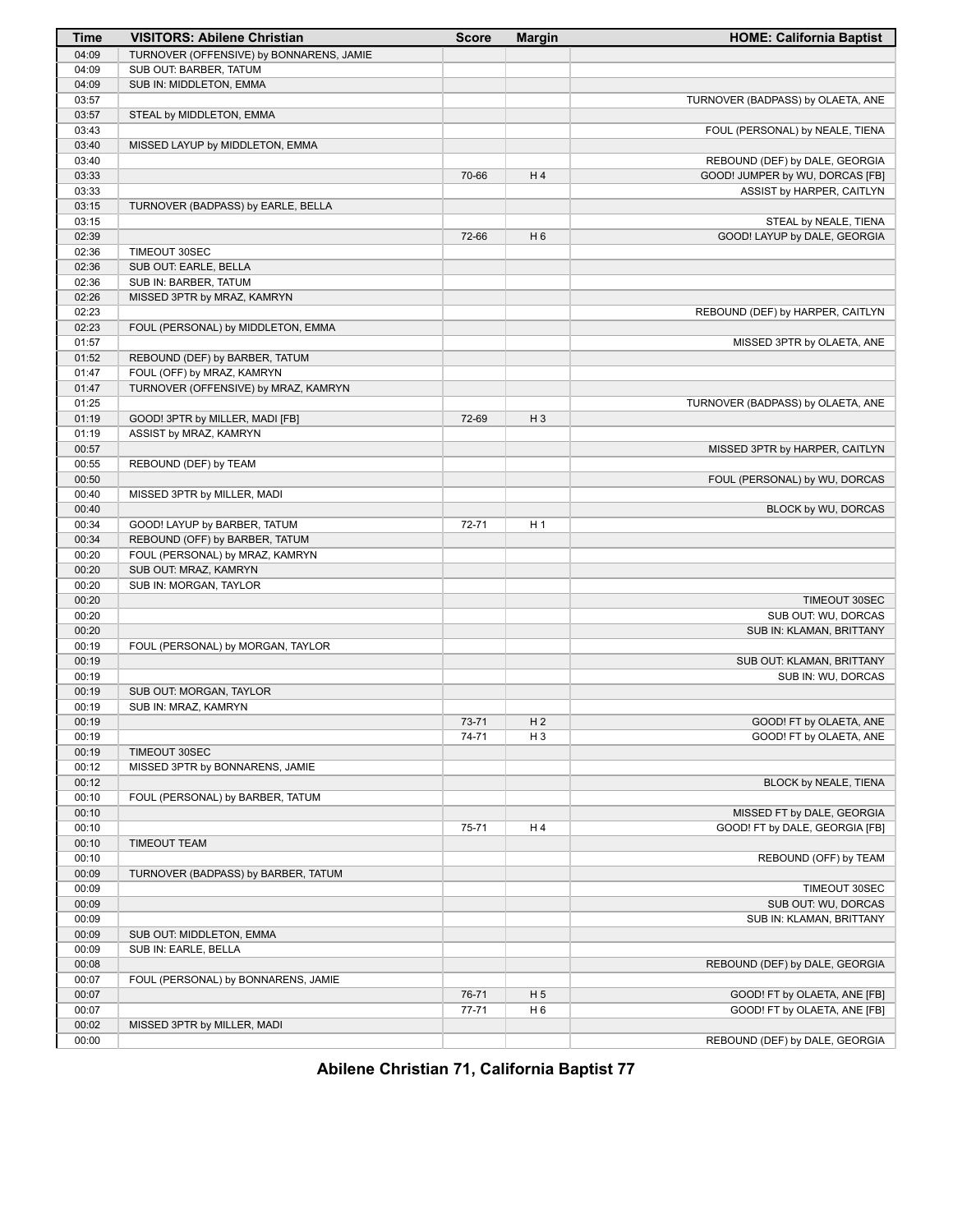| <b>Points (This Period)</b> | <b>ACU</b>    | <b>CBU</b>     |
|-----------------------------|---------------|----------------|
| In the Paint                |               | 12             |
| Off Turns                   | 5             |                |
| 2nd Chance                  |               |                |
| <b>Fast Break</b>           |               |                |
| Bench                       |               |                |
| Per Poss                    | 0.636<br>6/22 | 1.100<br>11/20 |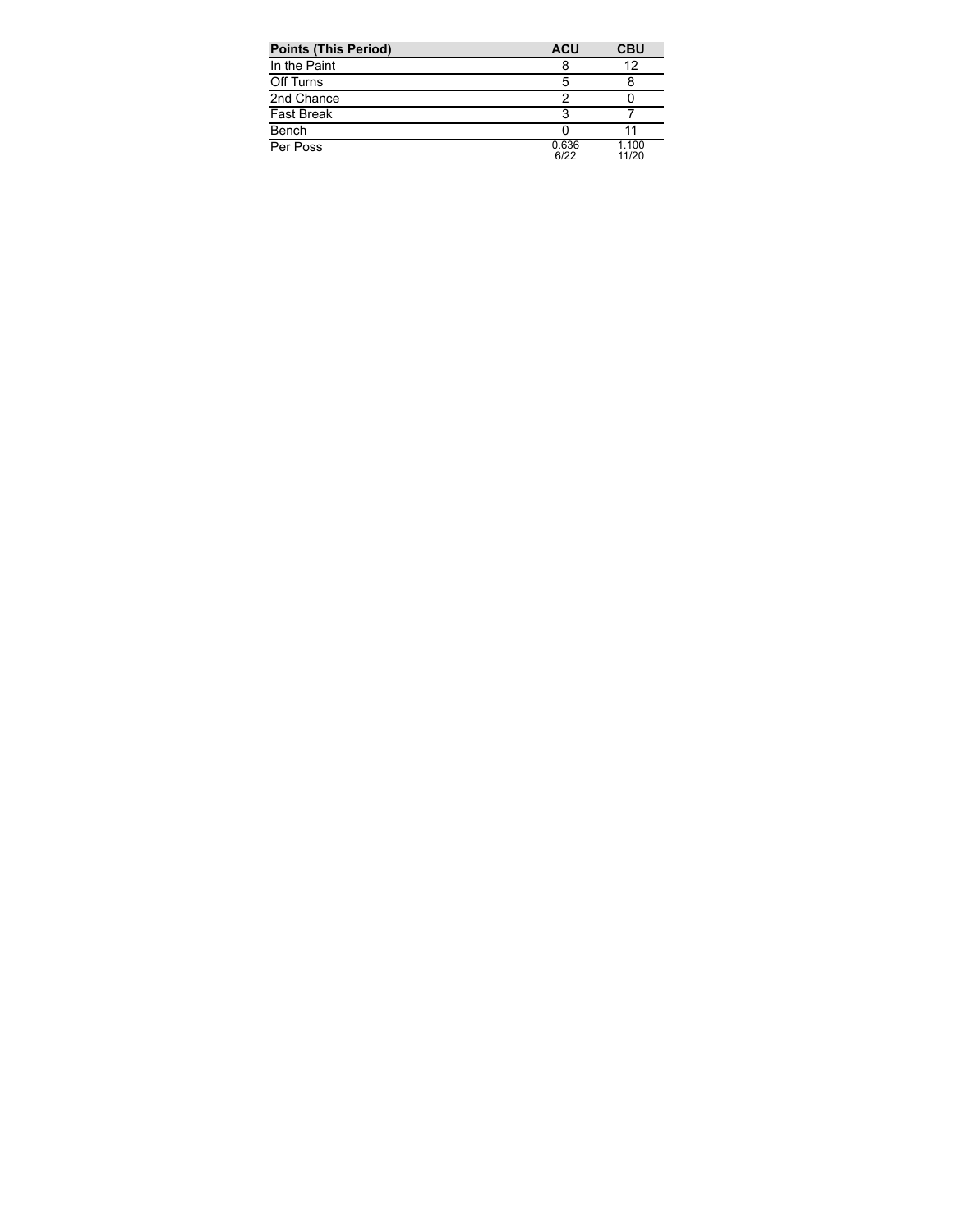## **Official Scoring/Possession Reference Chart Abilene Christian vs California Baptist Period 1 January 22, 2022 at CBU Events Center - Riverside**



**Period 1**

#### **Starters:**

Abilene Christian: 0 MRAZ,KAMRYN (G); 4 MIDDLETON,EMMA (F); 20 BONNARENS,JAMIE (F); 22 BARBER,TATUM (G); 31 MILLER,MADI (G);<br>California Baptist: 3 OLAETA,ANE (G); 10 DALE,GEORGIA (G); 14 PALMA,SYDNEY (G); 24 KLAMAN,BRITTAN

| <b>Time</b> | <b>VISITORS: Abilene Christian</b> | <b>Score</b> | <b>Margin</b>  | <b>HOME: California Baptist</b>          |
|-------------|------------------------------------|--------------|----------------|------------------------------------------|
| 09:53       | GOOD! LAYUP by MIDDLETON, EMMA     | $0 - 2$      | V <sub>2</sub> |                                          |
| 09:39       |                                    | $3-2$        | H <sub>1</sub> | GOOD! 3PTR by HARPER, CAITLYN            |
| 08:14       |                                    | $5-2$        | $H_3$          | GOOD! LAYUP by HARPER, CAITLYN           |
| 07:01       | GOOD! LAYUP by MILLER, MADI        | $5 - 4$      | H <sub>1</sub> |                                          |
| 06:48       |                                    | $7 - 4$      | $H_3$          | GOOD! LAYUP by OLAETA, ANE               |
| 06:32       | GOOD! 3PTR by MRAZ, KAMRYN         | $7 - 7$      | т              |                                          |
| 05:45       |                                    | $9 - 7$      | H <sub>2</sub> | GOOD! LAYUP by PALMA, SYDNEY             |
| 05:15       | GOOD! 3PTR by BARBER, TATUM        | $9 - 10$     | V <sub>1</sub> |                                          |
| 04:33       |                                    | $11 - 10$    | H <sub>1</sub> | GOOD! LAYUP by KLAMAN, BRITTANY [FB]     |
| 03:50       | GOOD! 3PTR by EARLE, BELLA         | $11 - 13$    | V <sub>2</sub> |                                          |
| 03:23       |                                    | $13 - 13$    | Τ              | GOOD! LAYUP by SAN ANTONIO, TRINITY [FB] |
| 03:00       |                                    | $16 - 13$    | $H_3$          | GOOD! 3PTR by SAN ANTONIO, TRINITY [FB]  |
| 02:47       | GOOD! 3PTR by MORGAN, TAYLOR       | $16 - 16$    | T.             |                                          |
| 01:33       | GOOD! LAYUP by BARBER, TATUM [FB]  | $16 - 18$    | V <sub>2</sub> |                                          |
| 01:07       |                                    | 19-18        | H <sub>1</sub> | GOOD! 3PTR by NEALE, TIENA               |
| 00:53       |                                    | $21 - 18$    | $H_3$          | GOOD! LAYUP by SAN ANTONIO, TRINITY [FB] |
| 00:09       |                                    | $23 - 18$    | H <sub>5</sub> | GOOD! LAYUP by OLAETA, ANE               |

**Abilene Christian 18, California Baptist 23**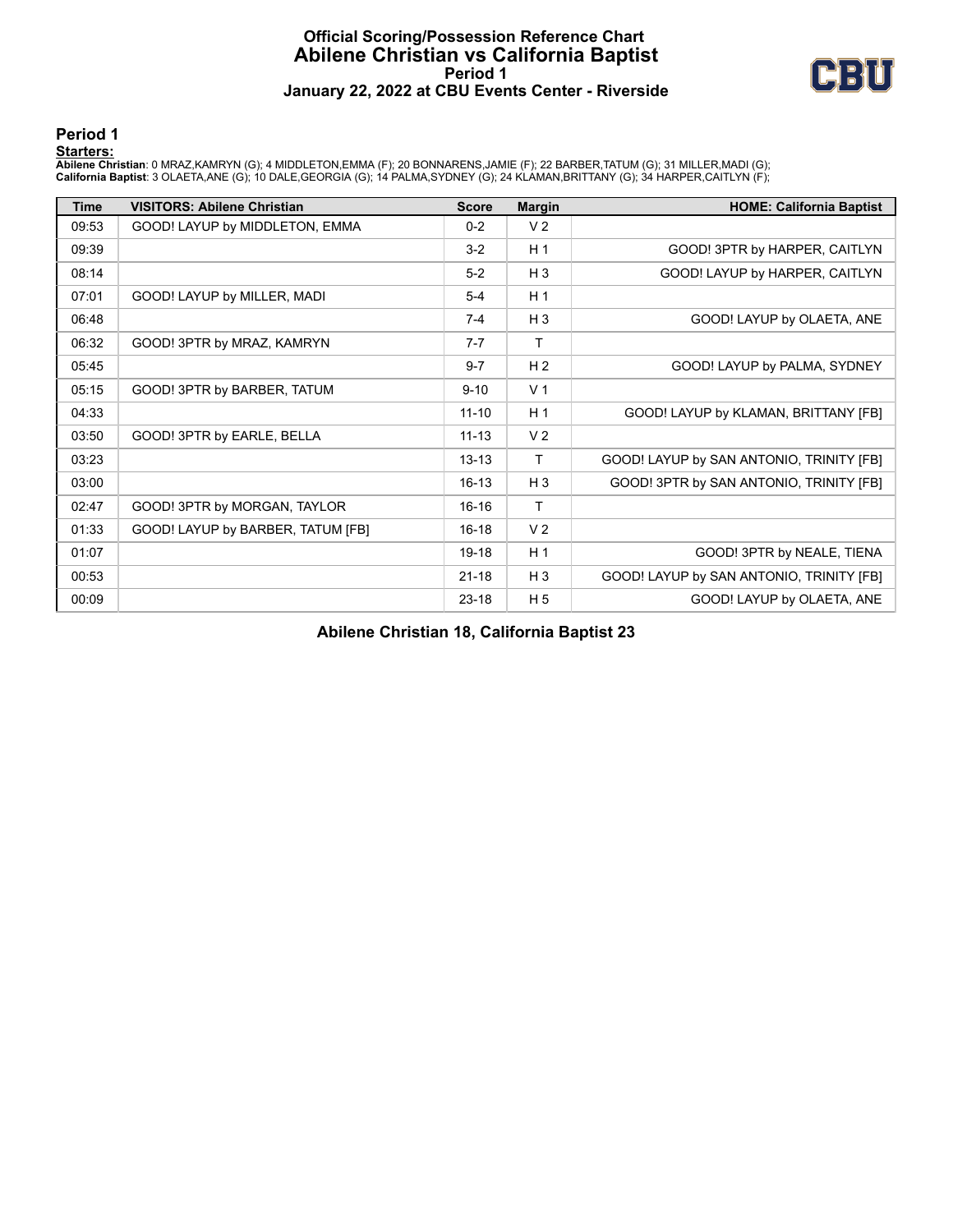## **Official Scoring/Possession Reference Chart Abilene Christian vs California Baptist Period 2 January 22, 2022 at CBU Events Center - Riverside**



#### **Period 2**

#### **Starters:**

Abilene Christian: 0 MRAZ,KAMRYN (G); 4 MIDDLETON,EMMA (F); 20 BONNARENS,JAMIE (F); 22 BARBER,TATUM (G); 31 MILLER,MADI (G);<br>California Baptist: 3 OLAETA,ANE (G); 10 DALE,GEORGIA (G); 14 PALMA,SYDNEY (G); 24 KLAMAN,BRITTAN

| <b>Time</b> | <b>VISITORS: Abilene Christian</b>    | <b>Score</b> | <b>Margin</b>  | <b>HOME: California Baptist</b>          |
|-------------|---------------------------------------|--------------|----------------|------------------------------------------|
| 07:07       |                                       | $26-18$      | H 8            | GOOD! 3PTR by KLAMAN, BRITTANY           |
| 06:22       | GOOD! 3PTR by MRAZ, KAMRYN            | 26-21        | H <sub>5</sub> |                                          |
| 05:45       |                                       | 29-21        | H 8            | GOOD! 3PTR by DALE, GEORGIA [FB]         |
| 04:32       |                                       | $32 - 21$    | H 11           | GOOD! 3PTR by AVILA-AMBROSI, NICOLE      |
| 04:15       | GOOD! LAYUP by BONNARENS, JAMIE [PNT] | $32 - 23$    | H 9            |                                          |
| 03:34       | GOOD! FT by MILLER, MADI              | $32 - 24$    | H 8            |                                          |
| 03:34       | GOOD! FT by MILLER, MADI              | $32 - 25$    | H <sub>7</sub> |                                          |
| 03:07       | GOOD! LAYUP by EARLE, BELLA [FB]      | $32 - 27$    | H <sub>5</sub> |                                          |
| 02:35       |                                       | 34-27        | H 7            | GOOD! LAYUP by SAN ANTONIO, TRINITY [FB] |
| 02:11       | GOOD! LAYUP by EARLE, BELLA           | 34-29        | H <sub>5</sub> |                                          |
| 00:50       | GOOD! 3PTR by CRAMER, NYKALE          | 34-32        | H <sub>2</sub> |                                          |
| 00:06       | GOOD! LAYUP by MILLER, MADI           | 34-34        | т              |                                          |

**Abilene Christian 34, California Baptist 34**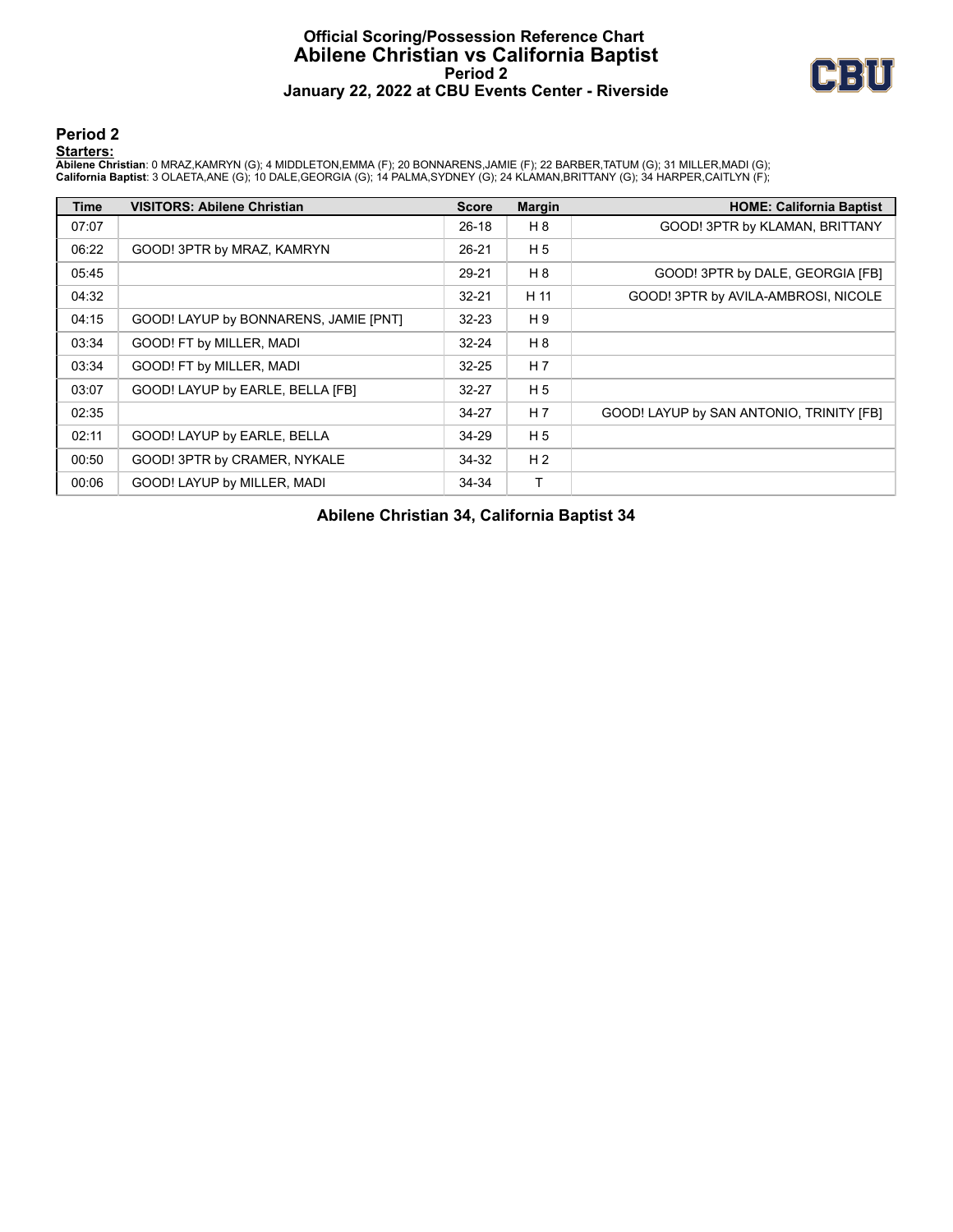## **Official Scoring/Possession Reference Chart Abilene Christian vs California Baptist Period 3 January 22, 2022 at CBU Events Center - Riverside**



#### **Period 3**

#### **Starters:**

Abilene Christian: 0 MRAZ,KAMRYN (G); 4 MIDDLETON,EMMA (F); 20 BONNARENS,JAMIE (F); 22 BARBER,TATUM (G); 31 MILLER,MADI (G);<br>California Baptist: 3 OLAETA,ANE (G); 10 DALE,GEORGIA (G); 14 PALMA,SYDNEY (G); 24 KLAMAN,BRITTAN

| <b>Time</b> | <b>VISITORS: Abilene Christian</b>     | <b>Score</b> | <b>Margin</b>  | <b>HOME: California Baptist</b>  |
|-------------|----------------------------------------|--------------|----------------|----------------------------------|
| 09:04       | GOOD! FT by BONNARENS, JAMIE           | 34-35        | V <sub>1</sub> |                                  |
| 09:04       | GOOD! FT by BONNARENS, JAMIE           | 34-36        | V <sub>2</sub> |                                  |
| 07:57       | GOOD! LAYUP by BARBER, TATUM           | 34-38        | V <sub>4</sub> |                                  |
| 07:42       |                                        | 36-38        | V <sub>2</sub> | GOOD! LAYUP by HARPER, CAITLYN   |
| 07:09       |                                        | 38-38        | $\mathsf{T}$   | GOOD! LAYUP by HARPER, CAITLYN   |
| 06:52       | GOOD! JUMPER by BONNARENS, JAMIE [PNT] | 38-40        | V <sub>2</sub> |                                  |
| 06:13       |                                        | 41-40        | H <sub>1</sub> | GOOD! 3PTR by OLAETA, ANE        |
| 05:34       | GOOD! 3PTR by EARLE, BELLA             | 41-43        | V <sub>2</sub> |                                  |
| 05:26       |                                        | 42-43        | V <sub>1</sub> | GOOD! FT by HARPER, CAITLYN [FB] |
| 05:26       |                                        | 43-43        | T              | GOOD! FT by HARPER, CAITLYN [FB] |
| 05:09       | GOOD! 3PTR by EARLE, BELLA             | 43-46        | V <sub>3</sub> |                                  |
| 04:52       |                                        | 44-46        | V <sub>2</sub> | GOOD! FT by HARPER, CAITLYN      |
| 04:02       | GOOD! FT by CRAMER, NYKALE             | 44-47        | V <sub>3</sub> |                                  |
| 03:49       |                                        | 45-47        | V <sub>2</sub> | GOOD! FT by HARPER, CAITLYN      |
| 03:32       | GOOD! 3PTR by CRAMER, NYKALE           | 45-50        | V <sub>5</sub> |                                  |
| 03:09       |                                        | 47-50        | V <sub>3</sub> | GOOD! LAYUP by HARPER, CAITLYN   |
| 02:51       | GOOD! LAYUP by EARLE, BELLA            | 47-52        | V <sub>5</sub> |                                  |
| 02:38       |                                        | 50-52        | V <sub>2</sub> | GOOD! 3PTR by OLAETA, ANE        |
| 02:02       | GOOD! 3PTR by MILLER, MADI             | 50-55        | V <sub>5</sub> |                                  |
| 01:30       |                                        | $52 - 55$    | V <sub>3</sub> | GOOD! LAYUP by OLAETA, ANE [FB]  |
| 01:06       | GOOD! LAYUP by CRAMER, NYKALE [PNT]    | 52-57        | V <sub>5</sub> |                                  |
| 00:54       |                                        | 55-57        | V <sub>2</sub> | GOOD! 3PTR by NEALE, TIENA       |

**Abilene Christian 57, California Baptist 55**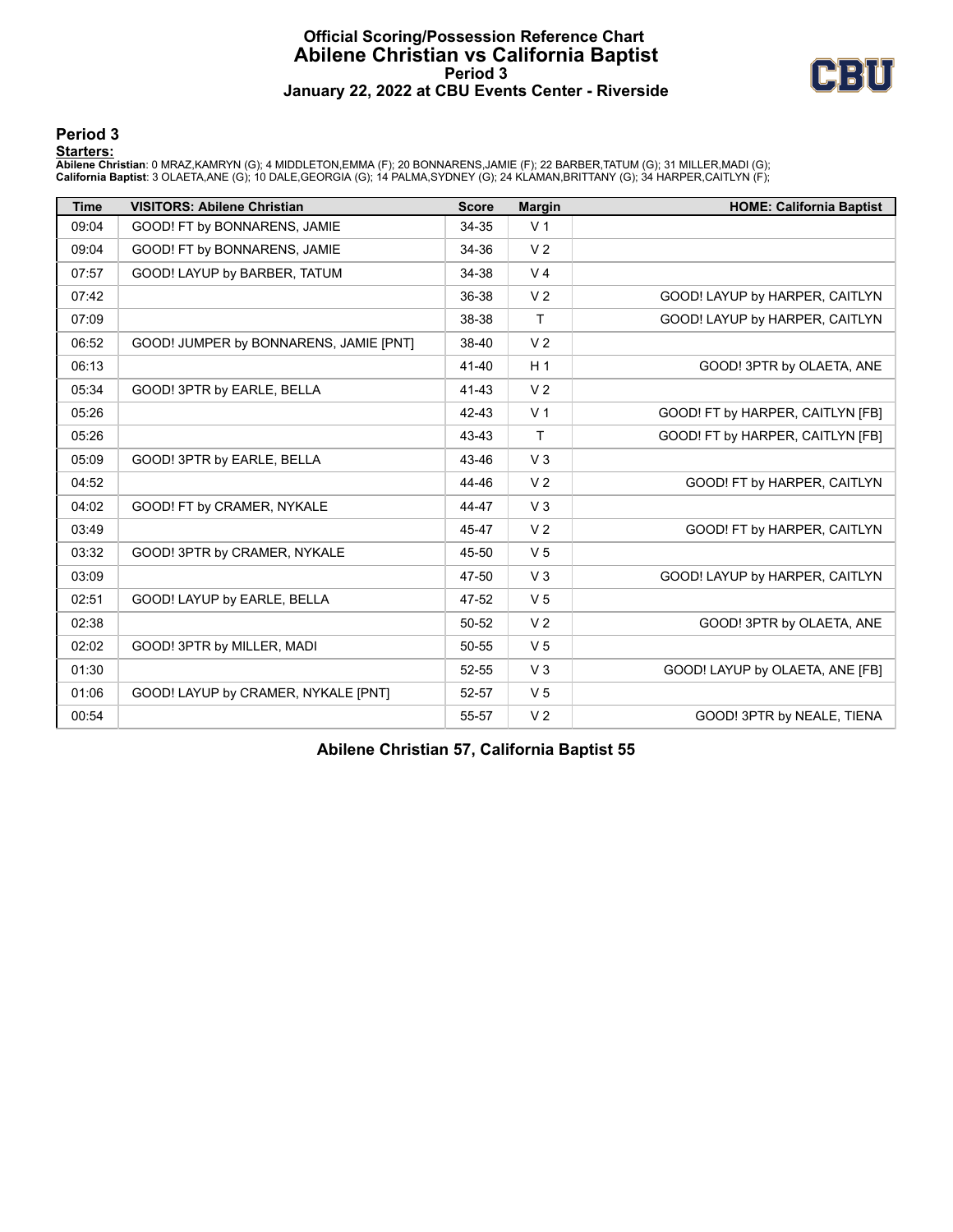## **Official Scoring/Possession Reference Chart Abilene Christian vs California Baptist Period 4 January 22, 2022 at CBU Events Center - Riverside**



#### **Period 4**

#### **Starters:**

Abilene Christian: 0 MRAZ,KAMRYN (G); 4 MIDDLETON,EMMA (F); 20 BONNARENS,JAMIE (F); 22 BARBER,TATUM (G); 31 MILLER,MADI (G);<br>California Baptist: 3 OLAETA,ANE (G); 10 DALE,GEORGIA (G); 14 PALMA,SYDNEY (G); 24 KLAMAN,BRITTAN

| <b>Time</b> | <b>VISITORS: Abilene Christian</b> | <b>Score</b> | <b>Margin</b>  | <b>HOME: California Baptist</b>          |
|-------------|------------------------------------|--------------|----------------|------------------------------------------|
| 09:45       |                                    | 57-57        |                | GOOD! LAYUP by WU, DORCAS                |
| 09:31       | GOOD! LAYUP by BARBER, TATUM       | 57-59        | V <sub>2</sub> |                                          |
| 09:19       |                                    | 60-59        | H <sub>1</sub> | GOOD! 3PTR by WU, DORCAS                 |
| 09:03       | GOOD! LAYUP by MRAZ, KAMRYN        | 60-61        | V <sub>1</sub> |                                          |
| 08:53       |                                    | 62-61        | H <sub>1</sub> | GOOD! LAYUP by OLAETA, ANE               |
| 08:36       | GOOD! 3PTR by MILLER, MADI         | 62-64        | V <sub>2</sub> |                                          |
| 08:16       |                                    | 64-64        | T              | GOOD! LAYUP by SAN ANTONIO, TRINITY [FB] |
| 06:57       |                                    | 66-64        | H <sub>2</sub> | GOOD! LAYUP by WU, DORCAS                |
| 05:16       | GOOD! LAYUP by BARBER, TATUM       | 66-66        | т              |                                          |
| 04:25       |                                    | 68-66        | H <sub>2</sub> | GOOD! LAYUP by HARPER, CAITLYN           |
| 03:33       |                                    | 70-66        | H4             | GOOD! JUMPER by WU, DORCAS [FB]          |
| 02:39       |                                    | 72-66        | H <sub>6</sub> | GOOD! LAYUP by DALE, GEORGIA             |
| 01:19       | GOOD! 3PTR by MILLER, MADI [FB]    | 72-69        | $H_3$          |                                          |
| 00:34       | GOOD! LAYUP by BARBER, TATUM       | $72 - 71$    | H <sub>1</sub> |                                          |
| 00:19       |                                    | 73-71        | H <sub>2</sub> | GOOD! FT by OLAETA, ANE                  |
| 00:19       |                                    | 74-71        | H <sub>3</sub> | GOOD! FT by OLAETA, ANE                  |
| 00:10       |                                    | $75 - 71$    | H4             | GOOD! FT by DALE, GEORGIA [FB]           |
| 00:07       |                                    | 76-71        | H <sub>5</sub> | GOOD! FT by OLAETA, ANE [FB]             |
| 00:07       |                                    | $77 - 71$    | H <sub>6</sub> | GOOD! FT by OLAETA, ANE [FB]             |

**Abilene Christian 71, California Baptist 77**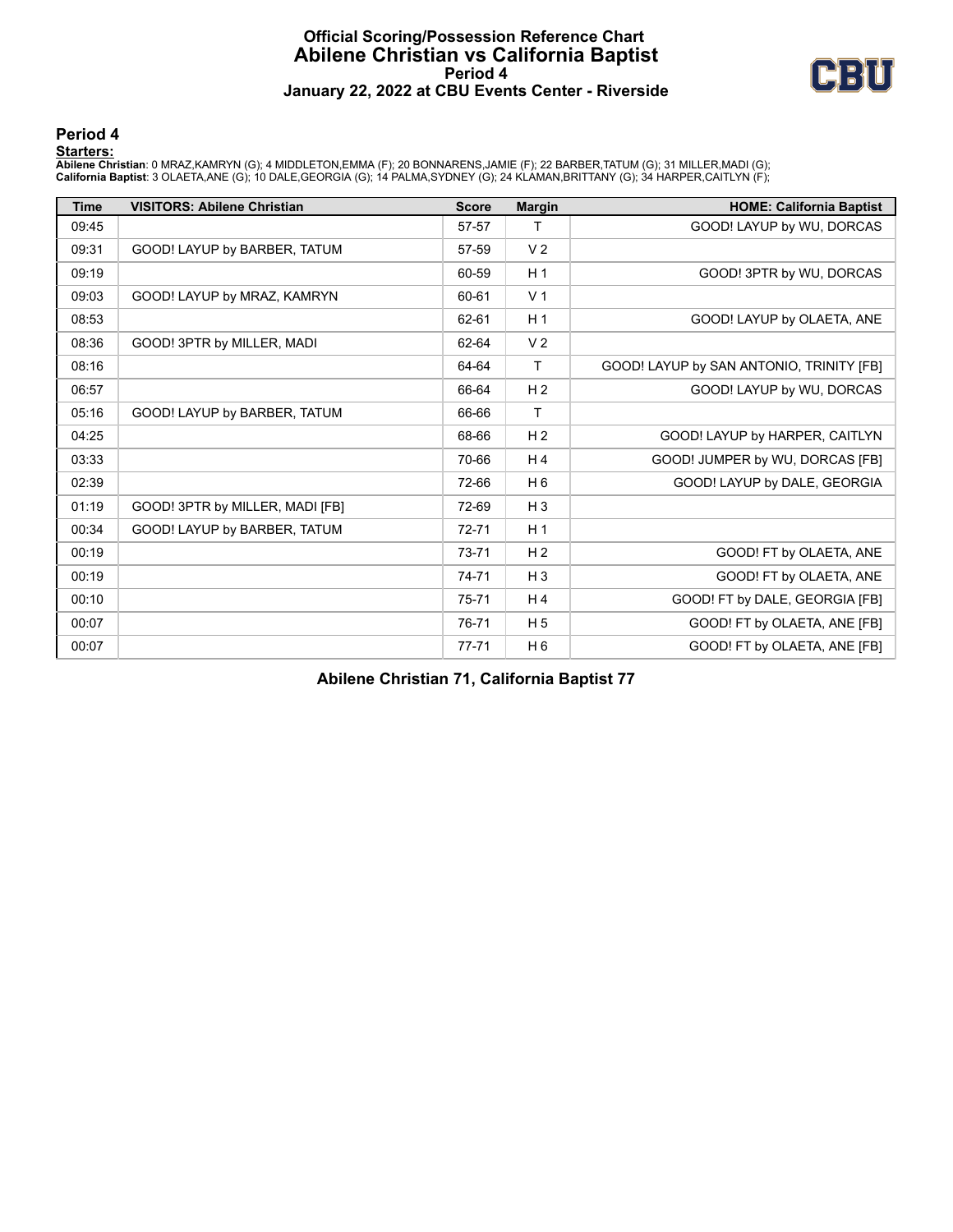#### **Official Substitutions Log Abilene Christian vs California Baptist Period 1 January 22, 2022 at CBU Events Center - Riverside**



| <b>VISITORS: Abilene Christian</b> | <b>Time</b> | <b>Score</b> | <b>HOME: California Baptist</b> |
|------------------------------------|-------------|--------------|---------------------------------|
| 0 MRAZ, KAMRYN                     |             |              | 3 OLAETA, ANE                   |
| 4 MIDDLETON, EMMA                  |             |              | 10 DALE, GEORGIA                |
| 20 BONNARENS, JAMIE                |             |              | 14 PALMA, SYDNEY                |
| 22 BARBER, TATUM                   |             |              | 24 KLAMAN, BRITTANY             |
| 31 MILLER, MADI                    |             |              | 34 HARPER, CAITLYN              |
|                                    | 04:08       | $10 - 11$    | SUB OUT: DALE, GEORGIA          |
|                                    | 04:08       |              | SUB OUT: PALMA, SYDNEY          |
|                                    | 04:08       |              | SUB OUT: KLAMAN, BRITTANY       |
|                                    | 04:08       |              | SUB OUT: HARPER, CAITLYN        |
|                                    | 04:08       |              | SUB IN: WU, DORCAS              |
|                                    | 04:08       |              | SUB IN: AVILA-AMBROSI, NICOLE   |
|                                    | 04:08       |              | SUB IN: NEALE, TIENA            |
|                                    | 04:08       |              | SUB IN: SAN ANTONIO, TRINITY    |
| SUB OUT: 0 MRAZ, KAMRYN            | 04:08       |              |                                 |
| SUB OUT: 22 BARBER, TATUM          | 04:08       |              |                                 |
| SUB OUT: 31 MILLER, MADI           | 04:08       |              |                                 |
| SUB IN: 3 EARLE, BELLA             | 04:08       |              |                                 |
| SUB IN: 10 MORGAN, TAYLOR          | 04:08       |              |                                 |
| SUB IN: 13 EMBORSKY, PAIGE         | 04:08       |              |                                 |
| SUB OUT: 13 EMBORSKY, PAIGE        | 02:15       | $16-16$      |                                 |
| SUB IN: 31 MILLER, MADI            | 02:15       |              |                                 |
|                                    | 02:11       | 16-16        | SUB OUT: OLAETA, ANE            |
|                                    | 02:11       |              | SUB IN: KLAMAN, BRITTANY        |
| SUB OUT: 10 MORGAN, TAYLOR         | 02:11       |              |                                 |
| SUB IN: 0 MRAZ, KAMRYN             | 02:11       |              |                                 |
| SUB OUT: 4 MIDDLETON, EMMA         | 01:48       | $16 - 16$    |                                 |
| SUB IN: 22 BARBER, TATUM           | 01:48       |              |                                 |
|                                    | 00:24       | $18 - 21$    | SUB OUT: WU, DORCAS             |
|                                    | 00:24       |              | SUB OUT: SAN ANTONIO, TRINITY   |
|                                    | 00:24       |              | SUB IN: OLAETA, ANE             |
|                                    | 00:24       |              | SUB IN: HARPER, CAITLYN         |
| SUB OUT: 0 MRAZ, KAMRYN            | 00:24       |              |                                 |
| SUB OUT: 3 EARLE, BELLA            | 00:24       |              |                                 |
| SUB IN: 10 MORGAN, TAYLOR          | 00:24       |              |                                 |
| SUB IN: 32 CRAMER, NYKALE          | 00:24       |              |                                 |

**Abilene Christian 18, California Baptist 23**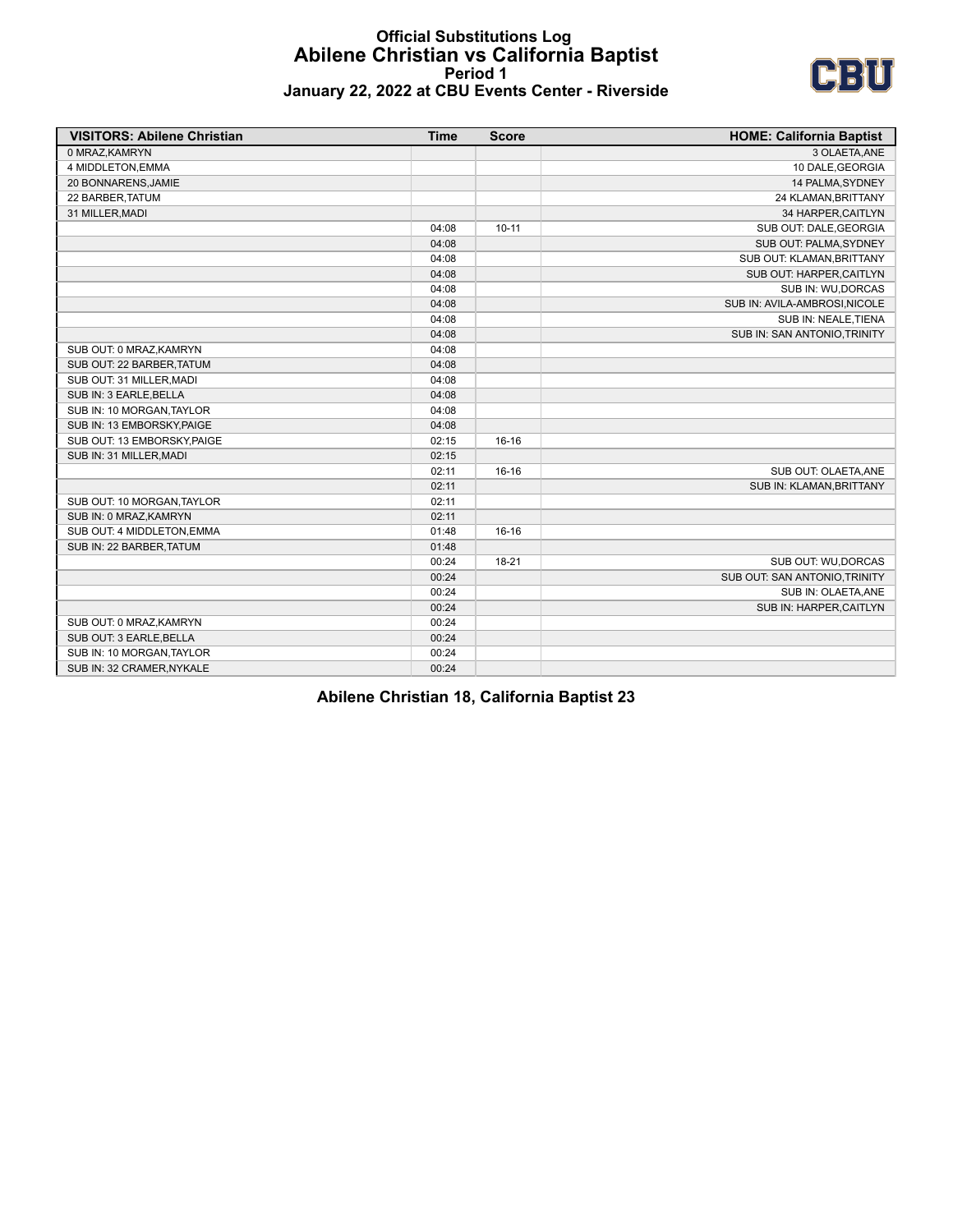#### **Official Substitutions Log Abilene Christian vs California Baptist Period 2 January 22, 2022 at CBU Events Center - Riverside**



| <b>VISITORS: Abilene Christian</b> | <b>Time</b> | <b>Score</b>             | <b>HOME: California Baptist</b> |
|------------------------------------|-------------|--------------------------|---------------------------------|
| 0 MRAZ, KAMRYN                     |             |                          | 3 OLAETA, ANE                   |
| 4 MIDDLETON, EMMA                  |             |                          | 10 DALE, GEORGIA                |
| 20 BONNARENS, JAMIE                |             |                          | 14 PALMA, SYDNEY                |
| 22 BARBER, TATUM                   |             |                          | 24 KLAMAN, BRITTANY             |
| 31 MILLER, MADI                    |             |                          | 34 HARPER, CAITLYN              |
|                                    | 10:00       | $\overline{a}$           | SUB OUT: AVILA-AMBROSI, NICOLE  |
|                                    | 10:00       |                          | SUB OUT: NEALE, TIENA           |
|                                    | 10:00       |                          | SUB IN: DALE, GEORGIA           |
|                                    | 10:00       |                          | SUB IN: PALMA, SYDNEY           |
| SUB OUT: 10 MORGAN, TAYLOR         | 10:00       |                          |                                 |
| SUB OUT: 32 CRAMER, NYKALE         | 10:00       |                          |                                 |
| SUB IN: 0 MRAZ, KAMRYN             | 10:00       |                          |                                 |
| SUB IN: 4 MIDDLETON, EMMA          | 10:00       |                          |                                 |
| SUB OUT: 0 MRAZ, KAMRYN            | 09:37       | $\overline{\phantom{a}}$ |                                 |
| SUB IN: 10 MORGAN, TAYLOR          | 09:37       |                          |                                 |
|                                    | 06:59       | 18-26                    | SUB OUT: OLAETA, ANE            |
|                                    | 06:59       |                          | SUB IN: SAN ANTONIO, TRINITY    |
| SUB OUT: 22 BARBER, TATUM          | 06:59       |                          |                                 |
| SUB IN: 0 MRAZ, KAMRYN             | 06:59       |                          |                                 |
| SUB IN: 3 EARLE, BELLA             | 06:59       |                          |                                 |
| SUB OUT: 10 MORGAN, TAYLOR         | 06:59       |                          |                                 |
|                                    | 04:59       | 21-29                    | SUB OUT: DALE, GEORGIA          |
|                                    | 04:59       |                          | SUB OUT: PALMA, SYDNEY          |
|                                    | 04:59       |                          | SUB OUT: HARPER, CAITLYN        |
|                                    | 04:59       |                          | SUB IN: WU, DORCAS              |
|                                    | 04:59       |                          | SUB IN: AVILA-AMBROSI, NICOLE   |
|                                    | 04:59       |                          | SUB IN: NEALE, TIENA            |
| SUB OUT: 4 MIDDLETON, EMMA         | 04:59       |                          |                                 |
| SUB IN: 22 BARBER, TATUM           | 04:59       |                          |                                 |
|                                    | 03:34       | 23-32                    | SUB OUT: KLAMAN, BRITTANY       |
|                                    | 03:34       |                          | SUB IN: OLAETA, ANE             |
|                                    | 01:16       | 29-34                    | SUB OUT: WU, DORCAS             |
|                                    | 01:16       |                          | SUB IN: HARPER, CAITLYN         |
| SUB OUT: 22 BARBER, TATUM          | 01:16       |                          |                                 |
| SUB IN: 32 CRAMER, NYKALE          | 01:16       |                          |                                 |

**Abilene Christian 34, California Baptist 34**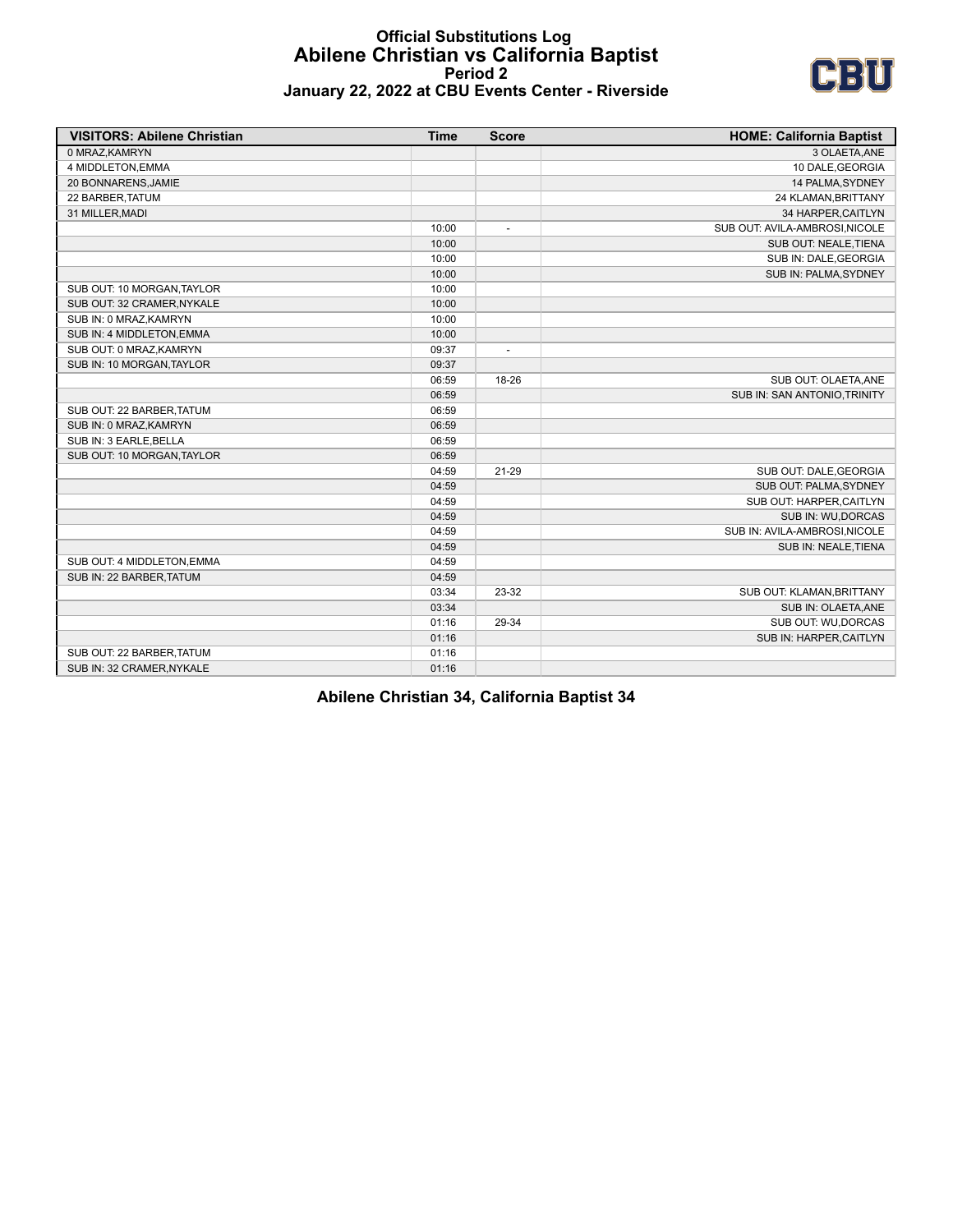#### **Official Substitutions Log Abilene Christian vs California Baptist Period 3 January 22, 2022 at CBU Events Center - Riverside**



| <b>VISITORS: Abilene Christian</b> | <b>Time</b> | <b>Score</b> | <b>HOME: California Baptist</b> |
|------------------------------------|-------------|--------------|---------------------------------|
| 0 MRAZ, KAMRYN                     |             |              | 3 OLAETA, ANE                   |
| 4 MIDDLETON, EMMA                  |             |              | 10 DALE, GEORGIA                |
| 20 BONNARENS, JAMIE                |             |              | 14 PALMA, SYDNEY                |
| 22 BARBER, TATUM                   |             |              | 24 KLAMAN, BRITTANY             |
| 31 MILLER, MADI                    |             |              | 34 HARPER, CAITLYN              |
|                                    | 10:00       |              | SUB OUT: AVILA-AMBROSI, NICOLE  |
|                                    | 10:00       |              | SUB OUT: NEALE, TIENA           |
|                                    | 10:00       |              | SUB OUT: SAN ANTONIO, TRINITY   |
|                                    | 10:00       |              | SUB IN: DALE, GEORGIA           |
|                                    | 10:00       |              | SUB IN: PALMA, SYDNEY           |
|                                    | 10:00       |              | SUB IN: KLAMAN, BRITTANY        |
| SUB OUT: 3 EARLE, BELLA            | 10:00       |              |                                 |
| SUB OUT: 32 CRAMER, NYKALE         | 10:00       |              |                                 |
| SUB IN: 4 MIDDLETON, EMMA          | 10:00       |              |                                 |
| SUB IN: 22 BARBER, TATUM           | 10:00       |              |                                 |
| SUB IN: 3 EARLE, BELLA             | 08:46       | 36-34        |                                 |
| SUB OUT: 4 MIDDLETON, EMMA         | 08:46       |              |                                 |
|                                    | 05:26       | 43-41        | SUB OUT: KLAMAN, BRITTANY       |
|                                    | 05:26       |              | SUB IN: NEALE, TIENA            |
| SUB OUT: 0 MRAZ.KAMRYN             | 05:26       |              |                                 |
| SUB OUT: 20 BONNARENS, JAMIE       | 05:26       |              |                                 |
| SUB IN: 4 MIDDLETON, EMMA          | 05:26       |              |                                 |
| SUB IN: 10 MORGAN, TAYLOR          | 05:26       |              |                                 |
|                                    | 04:52       | 46-43        | SUB OUT: PALMA, SYDNEY          |
|                                    | 04:52       |              | SUB IN: WU, DORCAS              |
| SUB OUT: 22 BARBER, TATUM          | 04:52       |              |                                 |
| SUB IN: 32 CRAMER, NYKALE          | 04:52       |              |                                 |
| SUB OUT: 31 MILLER, MADI           | 04:02       | 47-44        |                                 |
| SUB IN: 20 BONNARENS, JAMIE        | 04:02       |              |                                 |
| SUB OUT: 4 MIDDLETON, EMMA         | 03:49       | 47-44        |                                 |
| SUB IN: 31 MILLER, MADI            | 03:49       |              |                                 |
|                                    | 00:01       | 57-55        | SUB OUT: WU, DORCAS             |
|                                    | 00:01       |              | SUB OUT: NEALE, TIENA           |
|                                    | 00:01       |              | SUB OUT: HARPER, CAITLYN        |
|                                    | 00:01       |              | SUB IN: AVILA-AMBROSI, NICOLE   |
|                                    | 00:01       |              | SUB IN: SAN ANTONIO, TRINITY    |
|                                    | 00:01       |              | SUB IN: KLAMAN, BRITTANY        |
| SUB OUT: 10 MORGAN, TAYLOR         | 00:01       |              |                                 |
| SUB OUT: 32 CRAMER, NYKALE         | 00:01       |              |                                 |
| SUB IN: 0 MRAZ, KAMRYN             | 00:01       |              |                                 |
| SUB IN: 22 BARBER, TATUM           | 00:01       |              |                                 |

**Abilene Christian 57, California Baptist 55**